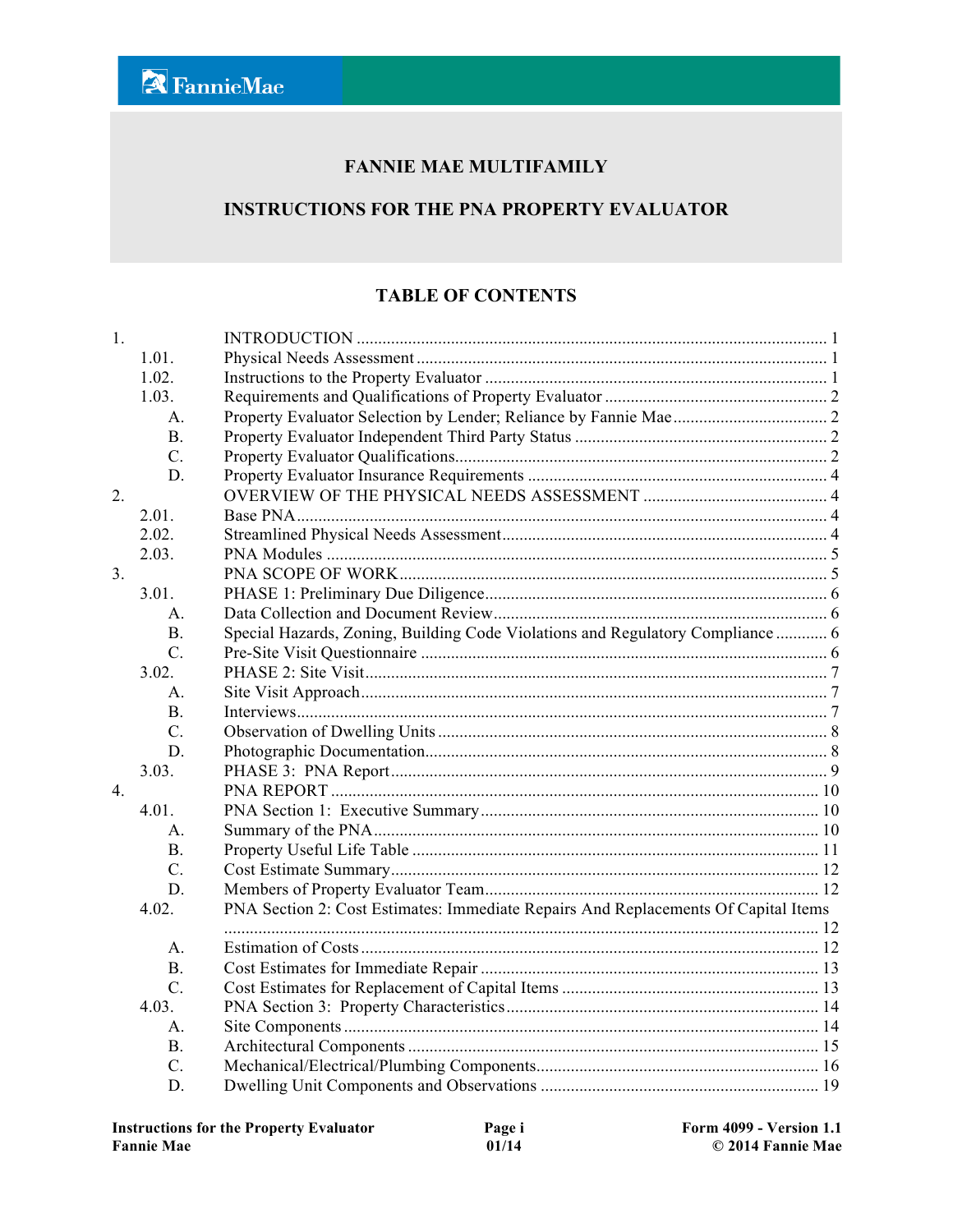|    | 4.04.            |                                                                                    |  |
|----|------------------|------------------------------------------------------------------------------------|--|
|    | $A_{\cdot}$      |                                                                                    |  |
|    | <b>B.</b>        |                                                                                    |  |
|    | 4.05.            | PNA Section 5: Special Hazards, Zoning, Building Code Violations and Regulatory    |  |
|    |                  |                                                                                    |  |
|    | A.               |                                                                                    |  |
|    | B.               |                                                                                    |  |
|    | $\overline{C}$ . |                                                                                    |  |
|    | D.               |                                                                                    |  |
|    | 4.06.            |                                                                                    |  |
|    | $\mathsf{A}$     |                                                                                    |  |
|    | <b>B.</b>        |                                                                                    |  |
|    | 4.07.            |                                                                                    |  |
|    | $\mathsf{A}$ .   | References used by the Property Evaluator for Preparation of PNA Report 23         |  |
|    | B.               |                                                                                    |  |
|    | $\mathcal{C}$ .  |                                                                                    |  |
|    | 4.08.            |                                                                                    |  |
| 5. |                  |                                                                                    |  |
|    | 5.01.            |                                                                                    |  |
|    | A.               |                                                                                    |  |
|    | <b>B.</b>        |                                                                                    |  |
|    | 5.02.            |                                                                                    |  |
|    | 5.03.            |                                                                                    |  |
|    | 5.04             |                                                                                    |  |
|    | 5.05.            |                                                                                    |  |
|    | 5.06.            |                                                                                    |  |
|    | 5.07.            |                                                                                    |  |
|    | $A_{-}$          | Evaluator Qualifications. The Contractor completing the Integrated Pest Management |  |
|    |                  |                                                                                    |  |
|    | B.               |                                                                                    |  |
|    | $C$ .            |                                                                                    |  |
|    | D.               |                                                                                    |  |
|    | 5.08.            |                                                                                    |  |
|    | А.               |                                                                                    |  |
|    | <b>B.</b>        |                                                                                    |  |
|    | $C$ .            |                                                                                    |  |
| 6. |                  | APPENDICES TO THE INSTRUCTIONS FOR THE PROPERTY EVALUATOR 43                       |  |
|    |                  |                                                                                    |  |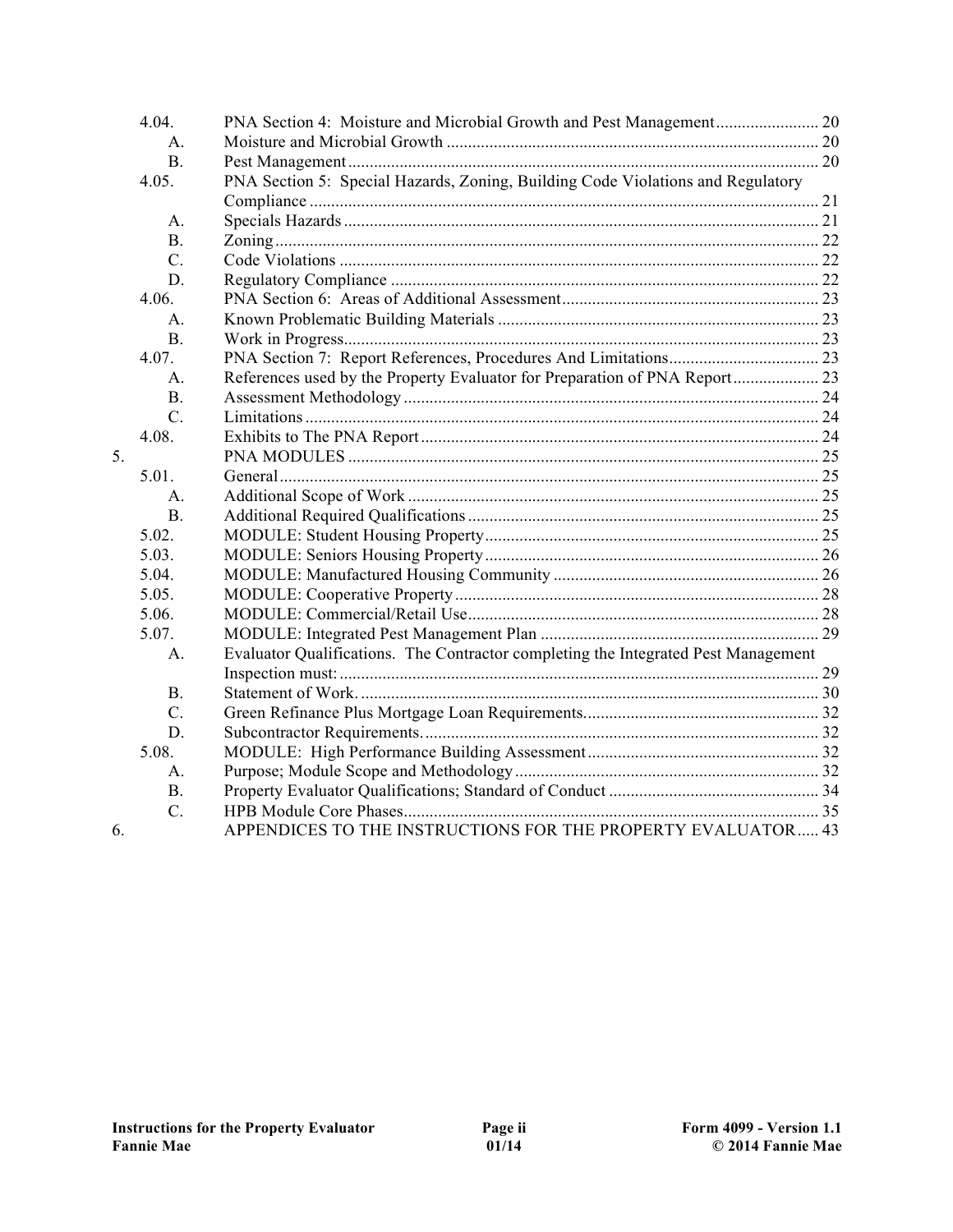# **INSTRUCTIONS FOR THE PNA PROPERTY EVALUATOR**

# **1. INTRODUCTION**

#### **1.01. Physical Needs Assessment**

The Physical Needs Assessment ("PNA") is an underwriting tool that provides information necessary for the Lender and Fannie Mae to assess the overall physical condition and risk of a multifamily property securing a Mortgage Loan to be financed by the Lender and purchased by Fannie Mae. The PNA provides:

- n an assessment of the Property's current physical condition;
- $\blacksquare$  for each of the Property's systems and components, an estimate of (i) the effective age, and (ii) the remaining useful life;
- n an evaluation of past and current operating and maintenance practices at the Property, and suggestions for future operating and maintenance practices; and
- n an identification of current and future physical needs, including all significant (i) capital replacement costs, and (ii) maintenance costs required at the Property during the Mortgage Loan term.

## **1.02. Instructions to the Property Evaluator**

These "Physical Needs Assessment Instructions for the Property Evaluator" (the "Instructions") provides the directions for the firm or individual conducting the PNA (the "Property Evaluator") and preparing the report documenting the findings of the PNA (the "PNA Report"). The Instructions are not intended to take away from the professional judgment of the Property Evaluator. Rather, these Instructions will provide the Property Evaluator with:

- <sup>n</sup> the minimum scope of assessment for all asset classes of multifamily properties that may secure a Fannie Mae Mortgage Loan; and
- <sup>n</sup> a standardized format for the PNA Report meeting the specifications of the Lender and Fannie Mae.

The Lender may have additional requirements for the PNA and PNA Report that the Property Evaluator must meet in addition to these Instructions. Any additional Lender requirements must be detailed in the contract between the Lender and the Property Evaluator. The Property Evaluator is responsible for using its best judgment in determining whether additional property components beyond those specified in these Instructions should be assessed in the PNA and included in the PNA Report.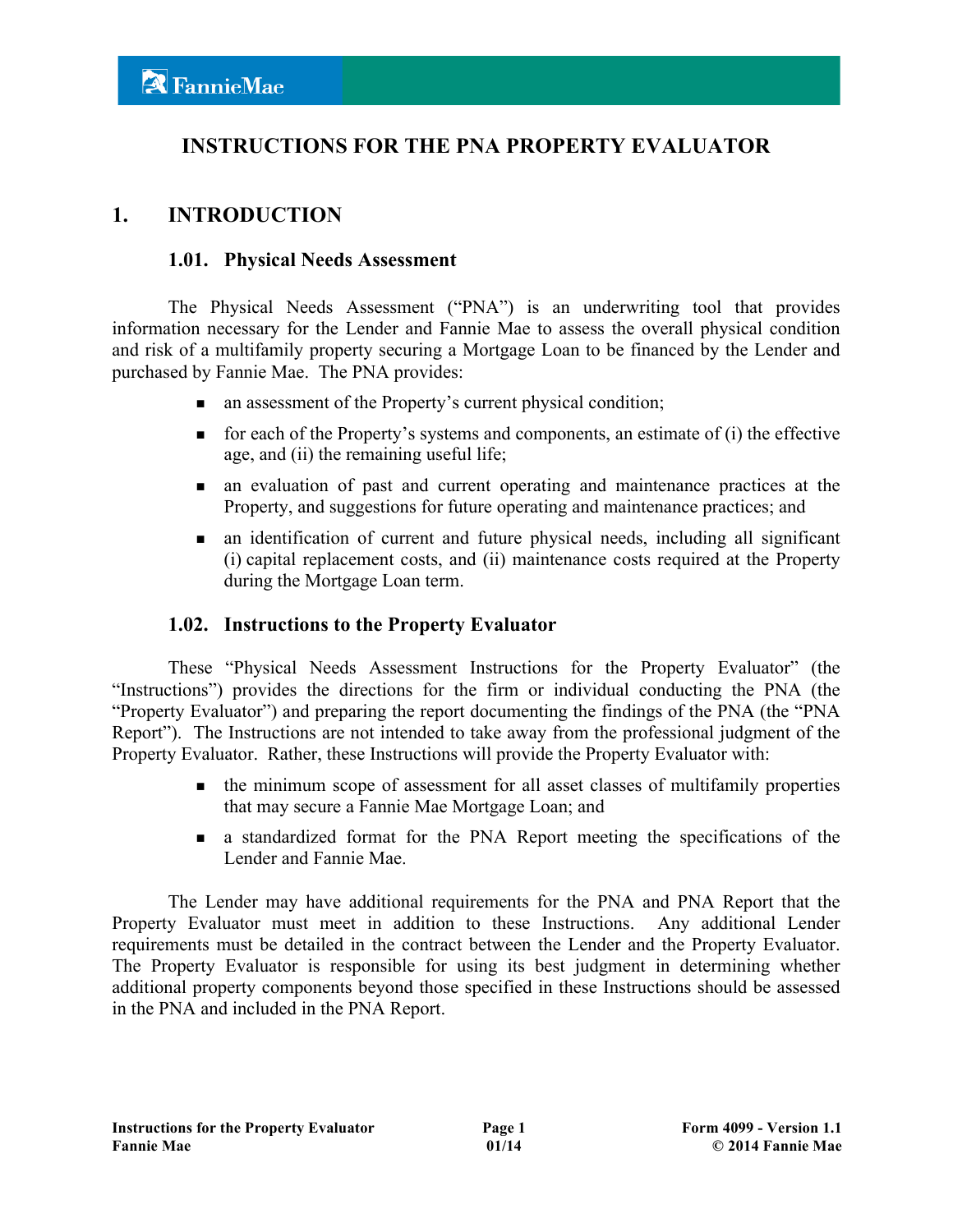# **1.03. Requirements and Qualifications of Property Evaluator**

# **A. Property Evaluator Selection by Lender; Reliance by Fannie Mae**

The Lender will select and retain the Property Evaluator. By entering into the agreement with the Lender to conduct the PNA in accordance with these Instructions, the Property Evaluator agrees and acknowledges that Fannie Mae is an intended third-party beneficiary of the PNA and the PNA Report and will act in reliance on the PNA and the PNA Report.

# **B. Property Evaluator Independent Third Party Status**

The Property Evaluator, its personnel and any subcontractors hired by the Property Evaluator must be independent third-parties. The Property Evaluator, its personnel and its subcontractors must be unrelated to, and not have any financial or economic interest in, the Property, the Property Owner, or any Affiliate of the Property Owner. The Property Evaluator must disclose in the PNA Report if the Property Evaluator is an employee or affiliate of the Lender.

# **C. Property Evaluator Qualifications**

The Property Evaluator must not be under suspension or debarment by HUD or Fannie Mae, involved as a defendant in criminal or civil action with HUD or Fannie Mae, and not be an FHFA prohibited party. The Property Evaluator, individually or collectively, must meet the minimum qualifications, professional education, training and experience set forth below to perform site visits, evaluate multifamily property components and building systems, and prepare the PNA Report to the specifications set forth in these Instructions. The Property Evaluator must be in compliance with these qualifications from the time of engagement by the Lender through the delivery of the final PNA Report. The Property Evaluator shall include its qualifications in Exhibit F to the PNA Report. The minimum qualifications of the Property Evaluator are set forth below.

- **1. Education.** A qualified Property Evaluator must have a Bachelor of Science degree in engineering, architecture, construction management, historic preservation, construction/building science, or building facilities management.
- 2. **Professional Experience.** A qualified Property Evaluator must have the following minimum professional experience:
	- <sup>n</sup> 5 years of professional experience in one or more of the following disciplines:
		- architecture:
		- engineering (structural, mechanical or civil); or
		- construction management and cost estimating.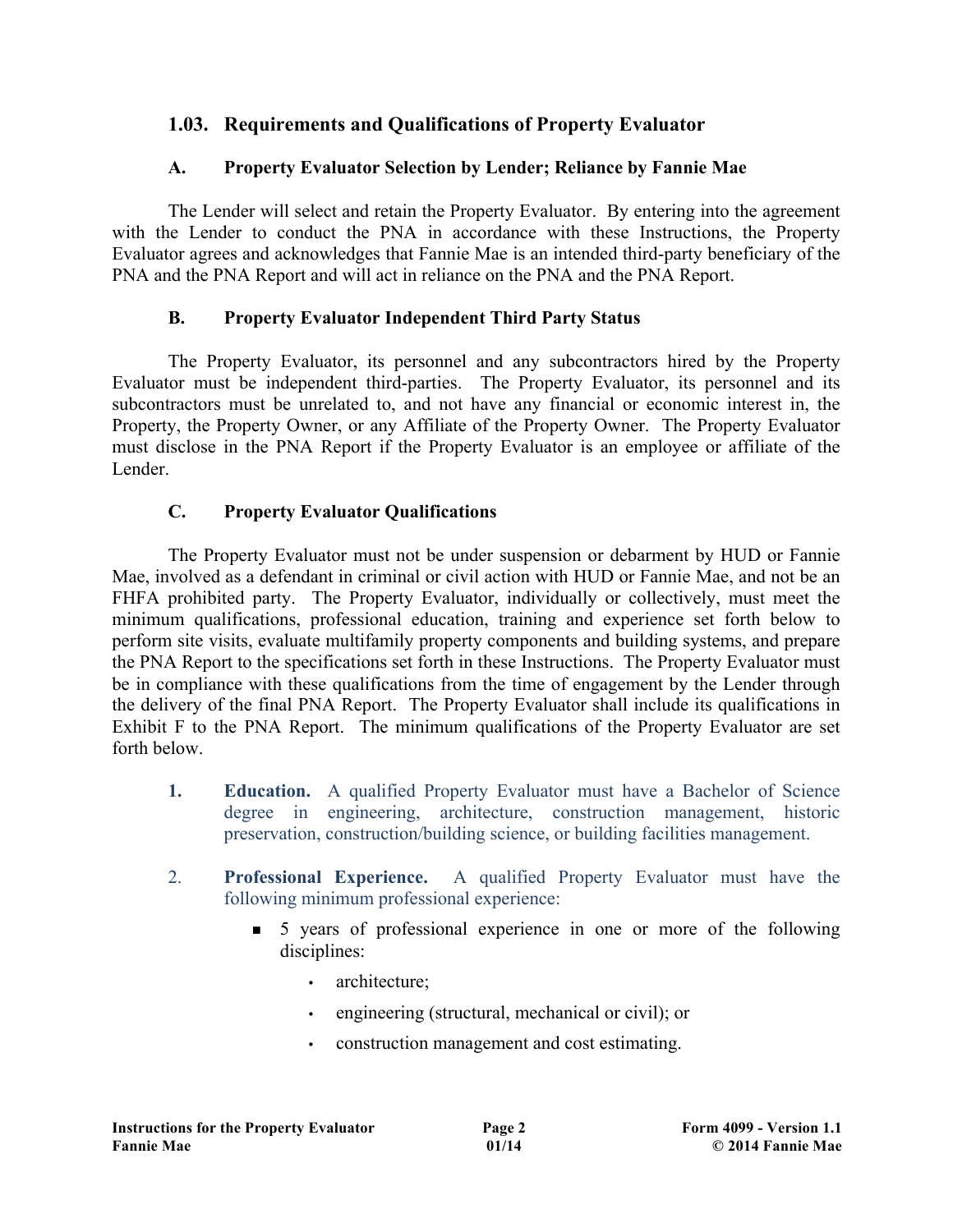- <sup>n</sup> 3 years experience performing physical needs assessments and property inspections at multifamily properties;
- <sup>n</sup> completion of 5 or more physical needs assessment reports for multifamily properties within the past 3 years;
- <sup>n</sup> prior experience evaluating multifamily properties with comparable building systems and components;
- <sup>n</sup> knowledge and experience with ASTM E2018-08 "Standard Guide for Property Condition Assessments: Baseline Property Condition Assessment Process" or most current version; and
- <sup>n</sup> knowledge of applicable federal, state and local building codes and regulations of the Property jurisdiction.
- 3. **Professional Certifications, Registrations and Training.** A qualified Property Evaluator must possess or have successfully completed one of the following current professional certifications, registrations or training programs:
	- <sup>n</sup> Real Estate Assessment Center ("REAC") for the Department of Housing and Urban Development ("HUD") as a Certified Home Inspector;
	- $\blacksquare$  Building Performance Institute (BPI);
	- American Society of Home Inspectors ("ASHI");
	- International Association of Certified Home Inspectors ("InterNACHI");
	- <sup>n</sup> a 2-year Associates Degree program in Construction, Building Science, Building Facilities Management, or other certifications in technical multifamily real estate evaluation related programs; or
	- <sup>n</sup> other Fannie Mae approved professional certifications, registrations or training.

In addition, the representative of the Property Evaluator performing the site visit is required to have:

- n met the minimum required standards for professional experience set forth above (other than the requirement of 5 years of professional experience in architecture, engineering, or construction management and cost estimating);
- n met the minimum required standards for professional certifications, registrations and training set forth above; and
- completed a minimum of 5 PNA site visits for multifamily properties.

The PNA Report delivered to the Lender must be reviewed and certified by a professional engineer or by a licensed or registered architect, in good standing, or by an individual with appropriate experience and certifications in the construction field. The PNA Report should be signed by an employee of the Property Evaluator with experience (i) commensurate with the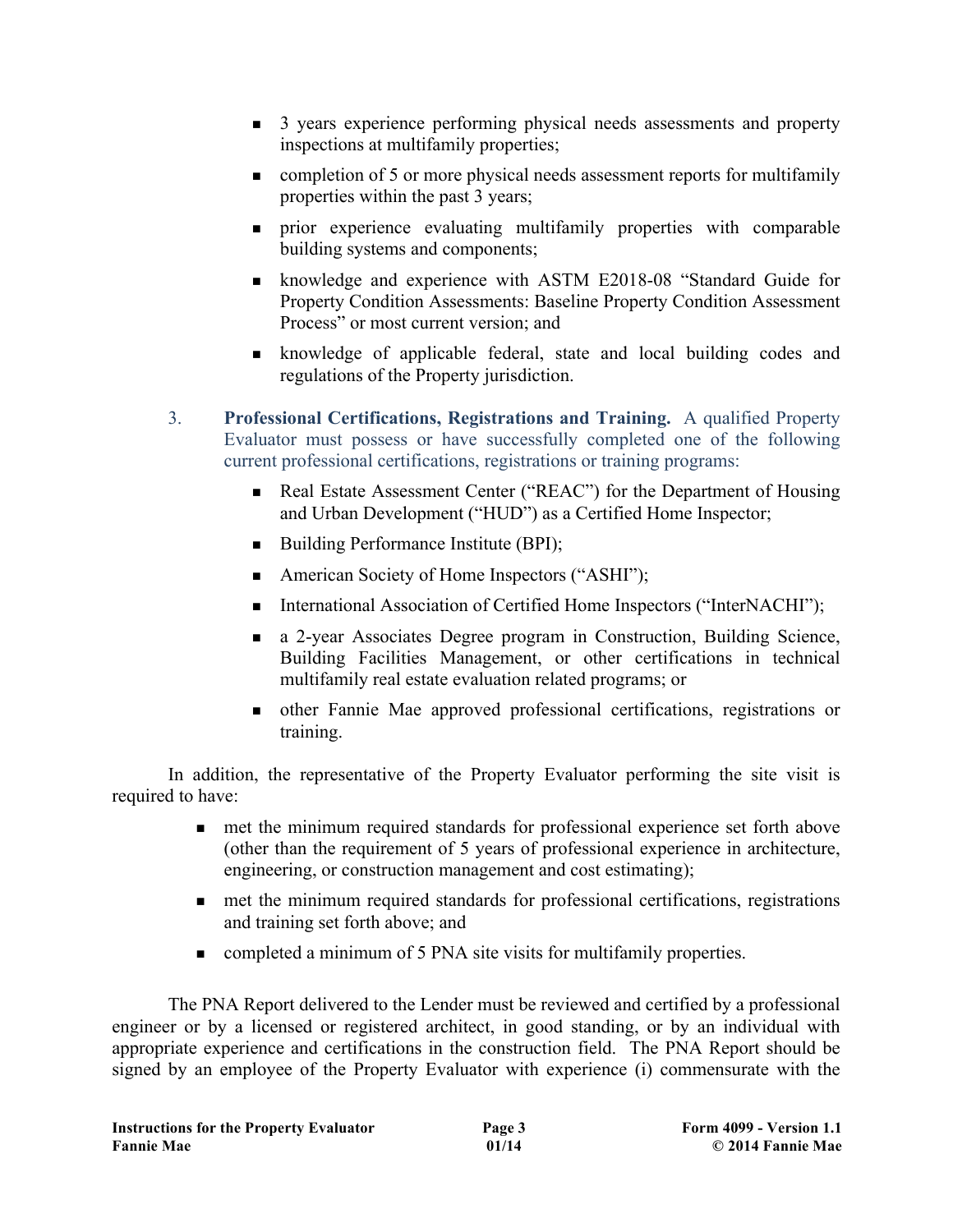subject property type and scope (i.e., size, complexity, etc.), and (ii) in the preparation of PNA Reports, and who is not a subcontractor of the Property Evaluator.

## **D. Property Evaluator Insurance Requirements**

The Property Evaluator must have the following insurance coverage in place:

- Commercial General Liability (CGL) insurance with limits of at least \$1 million per occurrence and \$2 million aggregate with a maximum deductible amount of \$35,000;
- n Professional Liability Insurance with limits of \$1 million per claim and \$2 million aggregate with a maximum deductible amount of \$100,000;
- Worker's Compensation insurance; and
- <sup>n</sup> Automobile liability insurance for all owned (if any), non-owned and hired vehicles of \$1 million per accident.

The above policies must be issued by an insurance carrier rated by AM Best A-VI or higher. The Property Evaluator should have appropriate insurance coverage in place for traveling to and from the Property and conducting work at the Property.

Fannie Mae and the Lender must be listed as an additional insured on the Property Evaluator's commercial and general liability insurance. The Property Evaluator must deliver proof of the required insurance coverage to the Lender.

# **2. OVERVIEW OF THE PHYSICAL NEEDS ASSESSMENT**

## **2.01. Base PNA**

The Base PNA includes the minimum areas of due diligence, observation, evaluation and reporting by the Property Evaluator for any Property securing a Mortgage Loan to be financed by the Lender and purchased by Fannie Mae. Please see Section 3 of these Instructions for the specific assessment requirements for the Base PNA.

## **2.02. Streamlined Physical Needs Assessment**

In certain circumstances, the Lender may instruct the Property Evaluator to use an abbreviated or Streamlined PNA Report in place of the standard PNA Report. The Streamlined PNA requires the Property Evaluator to:

- <sup>n</sup> observe all of the same components and characteristics at the property outlined in Section 3 of the PNA Report as set forth in these Instructions; and
- n report on the Cost Estimates of any needed (i) Immediate Repairs (including Life Safety, Critical Repairs, Deferred Maintenance and Items of Note), and (ii) Replacements of Capital Items.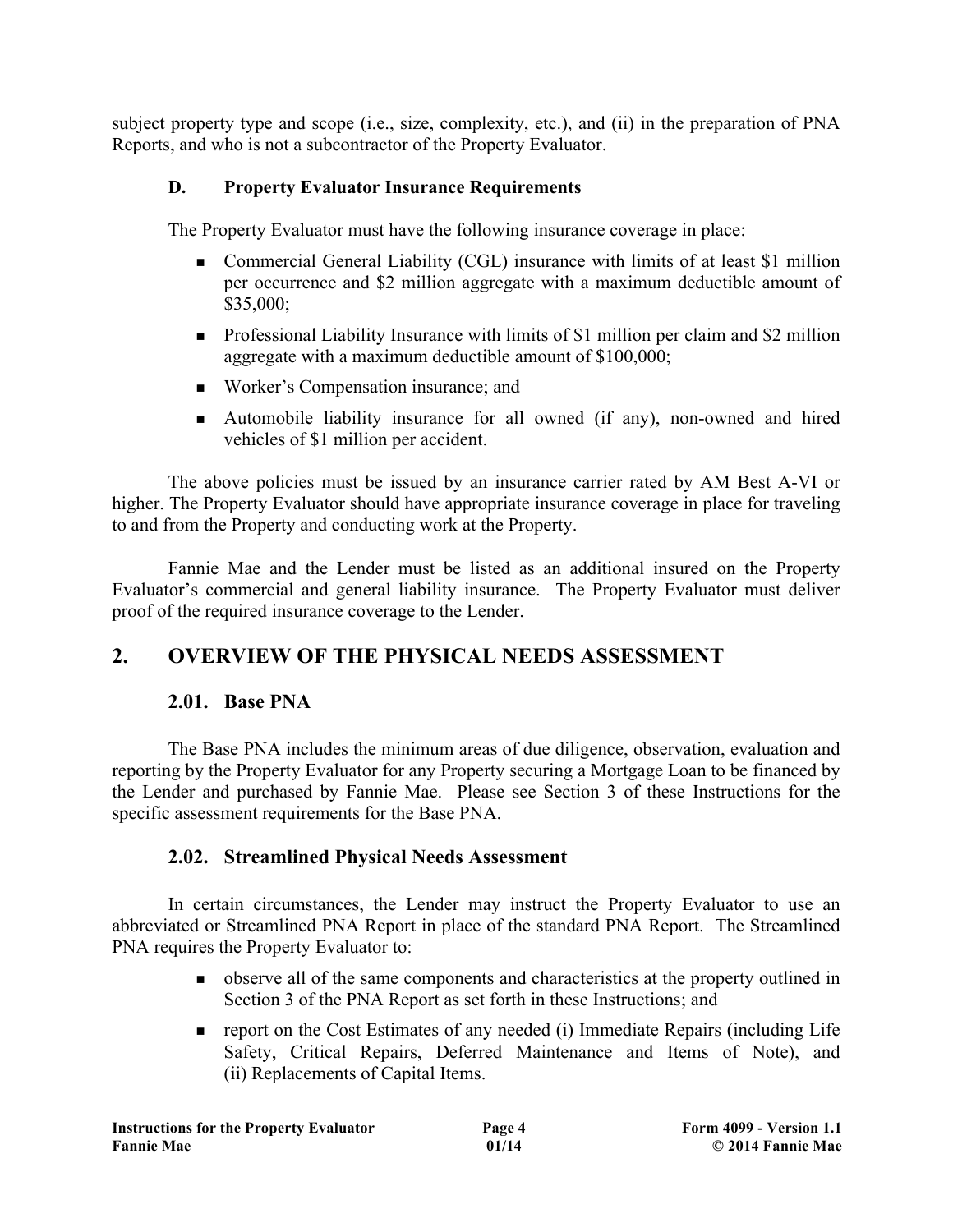The Property Evaluator is not generally required to include the same level of detail within the Streamlined PNA Report as in the standard PNA Report. Appendix A to these Instructions, "Streamlined PNA Report", includes an outline of the minimum required components for the Streamlined PNA Report. The Property Evaluator should note that the Lender may require additional scope of work beyond that required by the Streamlined PNA.

## **2.03. PNA Modules**

In addition to the Base PNA required for all Property types, specific Modules may be required by the Lender. The Modules address unique Property qualities and uses, program financing requirements or other Fannie Mae requirements.

If specific Modules were not requested by the Lender at the time of engagement but would be required based on the Property Evaluator's findings or determination, the Property Evaluator must contact the Lender immediately and identify any additional needed Modules. The Property Evaluator must satisfy the entire scope and qualifications of the Instructions for preparing the Base PNA and each applicable Module.

Module findings are integrated into the PNA Report and are required for the following Property types, Fannie Mae financing product or as otherwise required by the Lender:

- Student Housing Properties;
- Seniors Housing Properties;
- Manufactured Housing Communities;
- Cooperative Properties;
- n Properties with multifamily residential mixed with commercial or retail use;
- n Properties requiring an Integrated Pest Management Plan (IPMP); and
- <sup>n</sup> Mortgage Loans secured by a Property requiring a High Performance Building (HPB) Evaluation.

# **3. PNA SCOPE OF WORK**

The PNA consists of three core phases with the minimum requirements for each phase described in this Section.

- PHASE 1: Preliminary Due Diligence
- $\blacksquare$  PHASE 2: Site Visit
- PHASE 3: PNA Report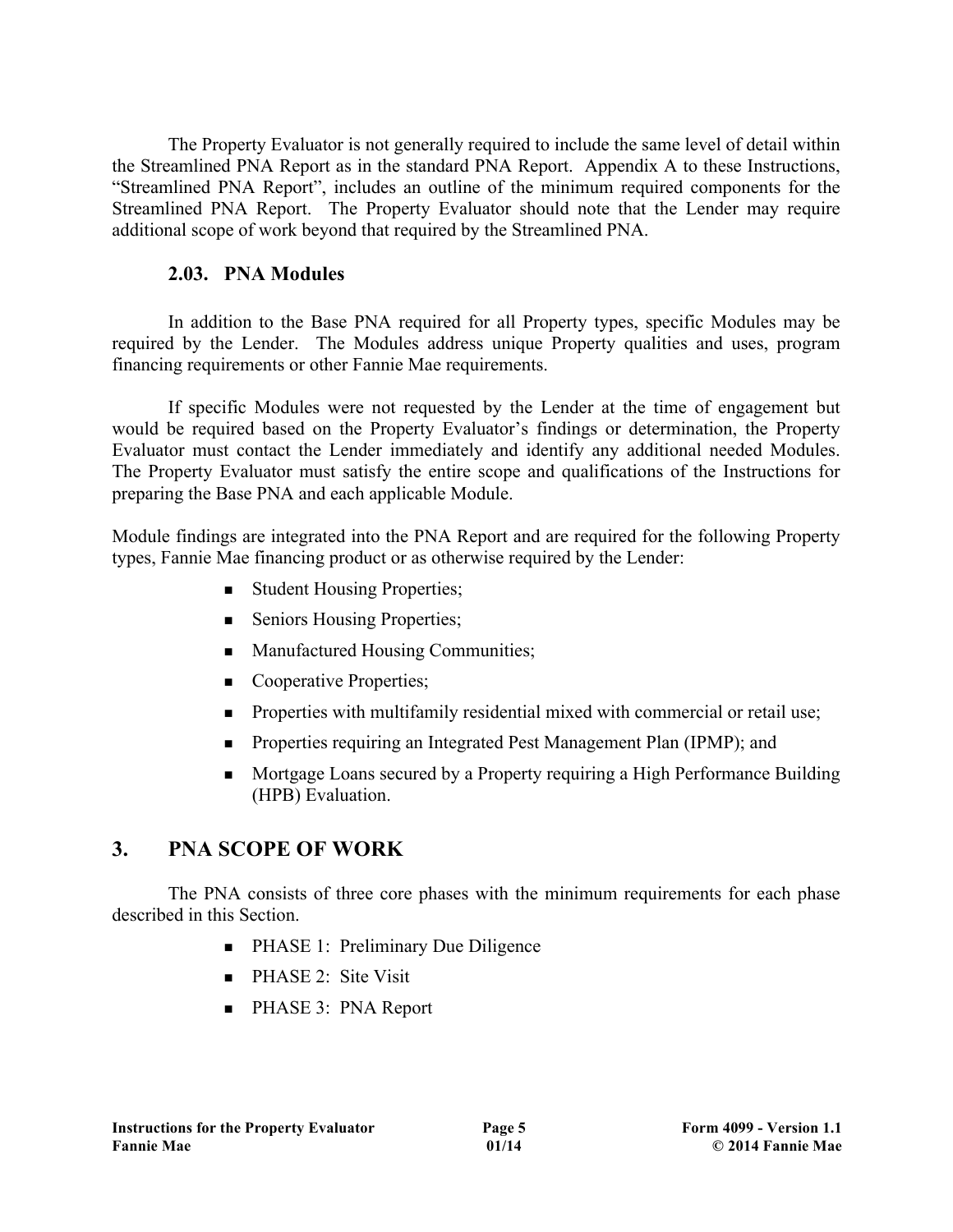# **3.01. PHASE 1: Preliminary Due Diligence**

#### **A. Data Collection and Document Review**

Prior to Property Evaluator's site visit or during the assessment process, the Property Evaluator shall perform preliminary due diligence by reviewing sufficient information and available documentation as necessary to gain an overall understanding of the Property, its past and current operation and performance, which may include the following:

- n previously completed reports on the Property condition, including any prior PNA and seismic reports;
- n information and warranties related to maintenance, repair and replacement of the Property's capital items;
- n maintenance reports and contracts and repair receipts for repairs completed and capital items replaced within the past 12 months, including any contracts in place for repairs or planned maintenance;
- n elevator, boiler and safety inspection records and certificates;
- all applicable Operating and Maintenance Plans;
- <sup>n</sup> a listing of any planned capital improvements, the scope of work, and project timeline for such improvements.

#### **B. Special Hazards, Zoning, Building Code Violations and Regulatory Compliance**

Before the site visit or during the assessment process, the Property Evaluator must make appropriate inquiries to obtain and review all relevant information relating to the Property from the local governmental agencies and departments having jurisdiction over the Property (which is typically reproduced and provided upon request to the municipality). The review of governmental records and additional inquiries by the Property Evaluator will allow the Property Evaluator to reasonably determine whether the Property has any existing code violations, including building, health, fire, regulatory, and zoning compliance violations. The Property Evaluator will include copies of any such documentation in Exhibit E to the PNA Report.

#### **C. Pre-Site Visit Questionnaire**

Prior to the Property Evaluator's site visit, the Lender or the Property Evaluator should deliver a pre-site visit questionnaire to the Property Owner or the Property Owner's Property Manager for completion. The pre-site visit questionnaire will provide the Property Evaluator with an understanding of the components and systems at the Property and facilitate an effective site inspection. (See Appendix B attached to these Instructions, "Pre-Site Visit Questionnaire" for a sample pre-site visit questionnaire.). If necessary after reviewing the pre-site visit questionnaire, the Property Evaluator should interview the individual who completed the ore-site visit questionnaire for the Property Owner to address any needed clarifications and coordinate the on-site scope of work.

| <b>Instructions for the Property Evaluator</b> | Page 6 |
|------------------------------------------------|--------|
| <b>Fannie Mae</b>                              | 01/14  |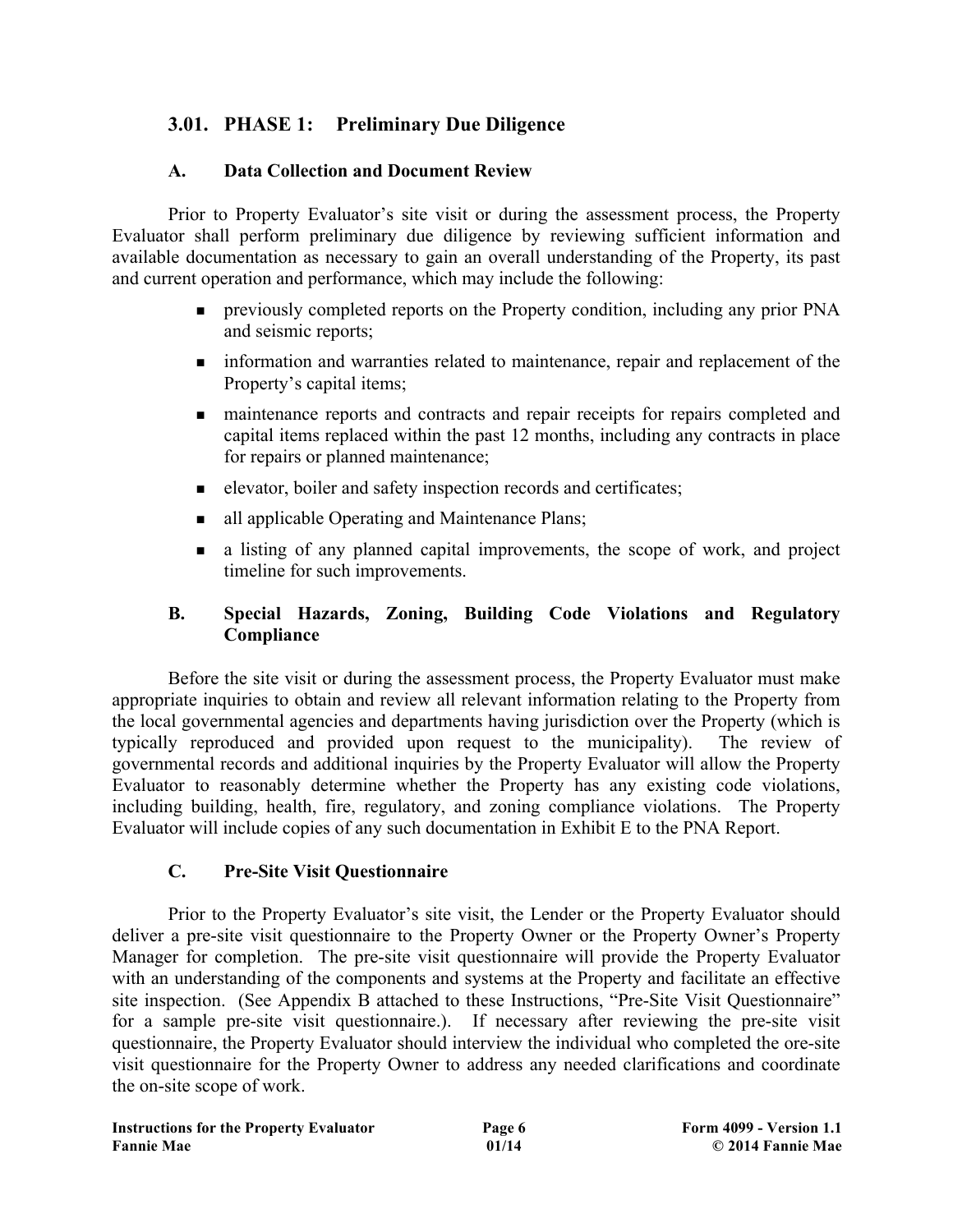# **3.02. PHASE 2: Site Visit**

The site visit will provide the Property Evaluator with the comprehensive understanding of the overall condition of the Property as well as its systems and components needed to make a reasonable determination of the Property's functionality and sustainability. The site visit is to be a visual and non-invasive inspection of observable and accessible areas of the Property by the Property Evaluator. The Property Evaluator shall use its professional experience, combined with recognized industry standards, to determine the quality and maintenance of existing Property systems and components, taking into account the local climate and the use of the Property. The Property Evaluator shall compare the effective age of the Property's systems and components to the year the Property was constructed (including identification of the phases of construction with consideration for significant renovations) as a tool to assess past and current maintenance practices and for the suggestion of changes in future maintenance practices.

#### **A. Site Visit Approach**

The Property Evaluator will conduct a walkthrough of the Property to observe the Property's systems and components to identify deferred maintenance items, physical needs and unusual or unique features. The Property Evaluator is not required to perform diagnostic testing as part of the PNA unless otherwise specifically stated in these Instructions or as required by the Lender. All building exterior surfaces must be observed unless inaccessible. If portions of building exteriors are not accessible, the Property Evaluator will describe the limitations or obstacles to access. The Property Evaluator should use its judgment regarding additional systems and components that should be observed in order for the Property Evaluator to complete the PNA.

## **B. Interviews**

The Property Evaluator shall conduct on site interviews with persons determined to be knowledgeable of the Property's history, documenting the years of relevant multifamily experience and employment at the Property of such individuals. The Property Evaluator should collect and review a pre-site visit questionnaire, if not already completed prior to the site visit, and address any missing information where appropriate. **The Property Evaluator must interview the maintenance supervisor and the Property's on-site manager. If these individuals are not available or accessible, the Property Evaluator is to document this as a limitation in the PNA Report**. If the Property Evaluator receives the Property Owner's consent in advance,, residents may be interviewed to determine if conditions of their individual units are acceptable and meet their expectations for physical conditions, heating, cooling, utility expenses, noise control and scent or odor penetration. The PNA Report will document all contacts made by Property Evaluator as part of the site investigation.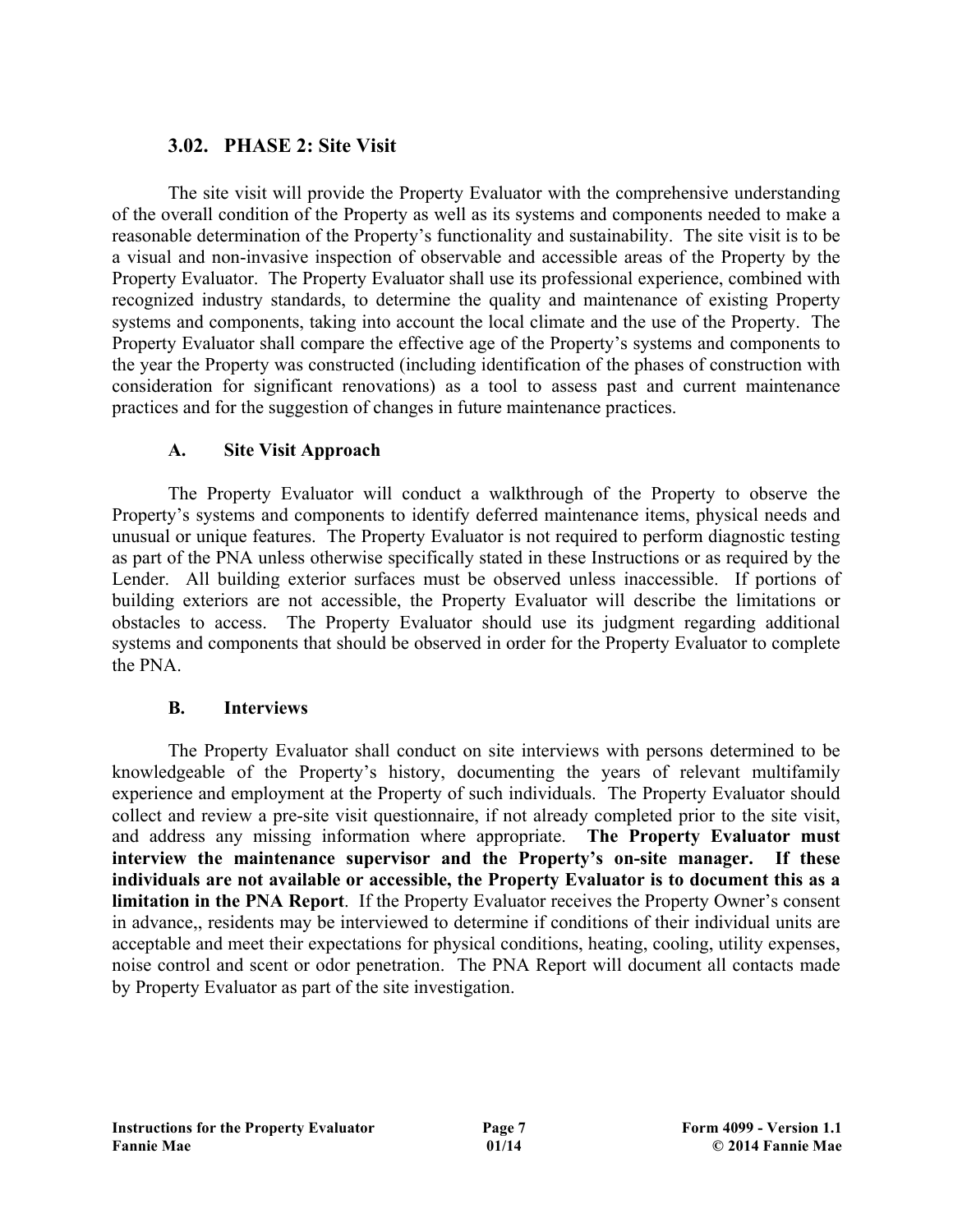## **C. Observation of Dwelling Units**

The Property Evaluator shall select and inspect a sufficient number of each dwelling unit type and the systems in each to state with confidence the present and probable future condition of the dwelling units and their systems. **It is the Property Evaluator's responsibility to select units for inspection based on a random distribution of floors and buildings.** The PNA Report shall identify the dwelling units inspected, including building and unit number, unit type, occupancy status and floor. The following schedule is the minimum number of dwelling units required to be accessed and inspected:

- (i) Properties with 5 to 50 units:
	- A minimum of 5 occupied units will be surveyed.
	- <sup>n</sup> Survey all vacant units, up to a maximum of 15, including all units that have been vacant longer than 90 days. If all inspected units do not exhibit a clear and consistent pattern of maintenance and age of components, additional vacant units should be inspected.
	- <sup>n</sup> Survey all "down" units (i.e., units not currently in rentable condition).
- (ii) Properties with 51 to 300 units:
	- Survey a minimum of 10% of all units (occupied or vacant).
	- <sup>n</sup> Survey all units that have been vacant longer than 90 days. If all inspected units do not exhibit a clear and consistent pattern of maintenance and age of components, additional vacant units should be inspected.
	- Survey all "down" units.
- (iii) Properties with more than 300 units:
	- <sup>n</sup> Survey a minimum of 5% (but not less than 30) of all units (occupied or vacant).
	- <sup>n</sup> Survey all units that have been vacant longer than 90 days. If all inspected units do not exhibit a clear and consistent pattern of maintenance and age of components, additional vacant units should be inspected.
	- Survey all "down" units.

## **D. Photographic Documentation**

The Property Evaluator shall provide photographs of the Property, sufficient in number and quality as required to document the Property's condition, including its equipment and structure. The photographs shall depict the general condition of the Property, site improvements, amenities and typical interior dwelling units, including unit appliances and fixtures. **The PNA Report must include photographs of all major repair items clearly depicting the nature and scope of the required repairs. Major building systems and nameplates and representative**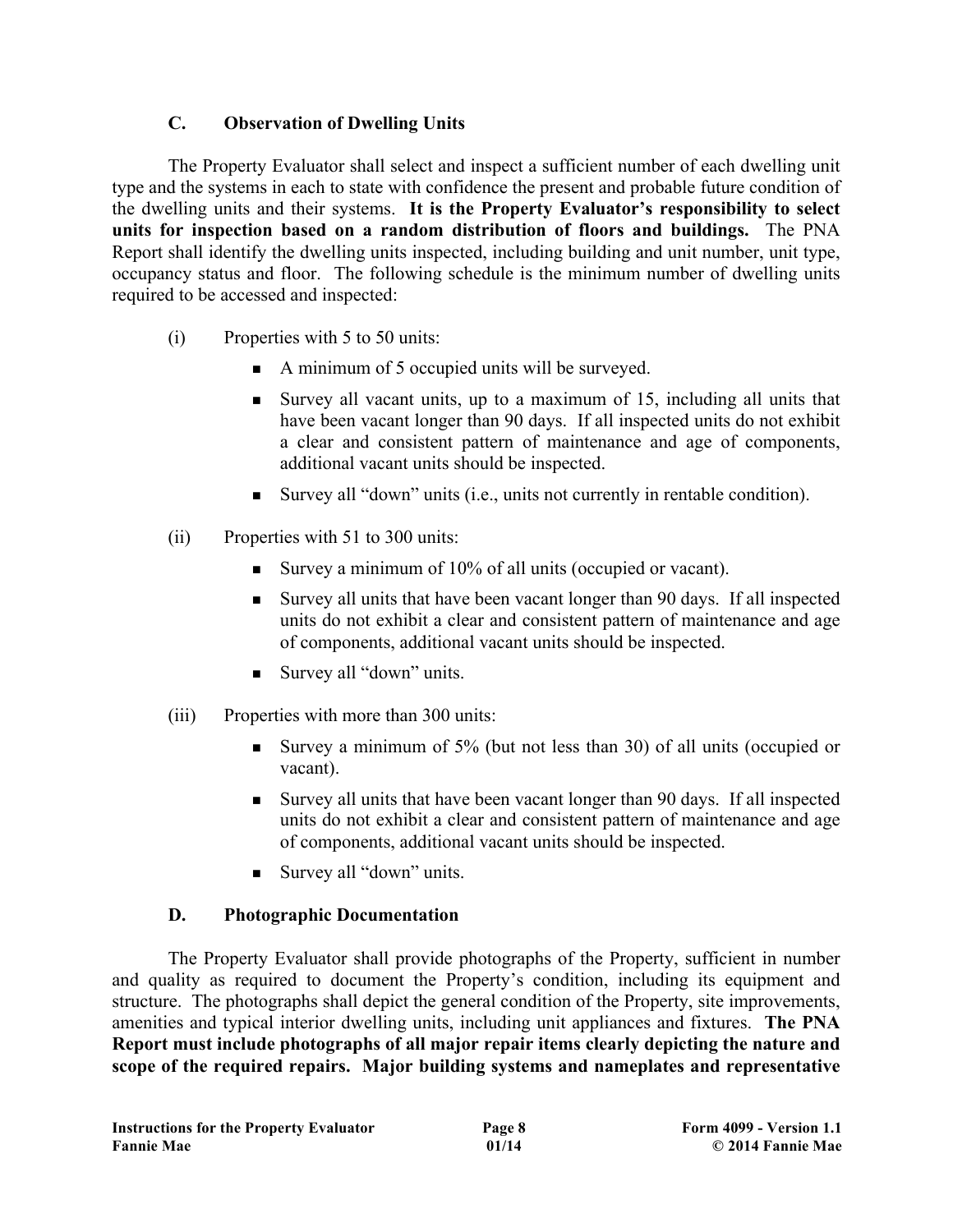**appliance labels must be photographed and included in the PNA Report.** Photographs shall be mounted and identified with written description and location of each.

## **3.03. PHASE 3: PNA Report**

The PNA Report must provide definitive guidance for each deficiency identified by the Property Evaluator and a recommended course of action that the Lender require from the Property Owner.

The PNA Report delivered to Fannie Mae must conform to the following format, incorporating the findings of the applicable Module within the appropriate section of the PNA Report. The requirements of the PNA Report are discussed in greater detail in Section 4 of these Instructions.

#### **Section 1: Executive Summary**

- 1.1 Summary of PNA
- 1.2 Property Useful Life Table
- 1.3 Cost Estimate Summary
- 1.4 Members of Property Evaluator Team

## **Section 2: Cost Estimates: Immediate Repair and Replacement Repair Items**

- 2.1 Immediate Repair Items: Life Safety, Critical Repair, Deferred Maintenance Items and Items of Note
- 2.2 Replacement Repair Items (Physical Needs over the Term)

## **Section 3: Property Characteristics**

- 3.1 Site Components
- 3.2 Architectural Components
- 3.3 Mechanical/Electrical/Plumbing Components
- 3.4 Dwelling Unit Components

#### **Section 4: Moisture and Microbial Growth and Pest Management**

- 4.1 Moisture and Microbial Growth
- 4.2 Pest Management

#### **Section 5: Special Hazards, Zoning, Building Code Violations and Regulatory Compliance**

- 5.1 Special Hazards
	- 5.1.1 Peak Ground Acceleration (PGA)
	- 5.1.2. Hazards/Geographic Conditions/Catastrophic Loss Potential
	- 5.1.3. Flood Zone
- 5.2 Zoning
- 5.3 Building Code Violations
- 5.4 Regulatory Compliance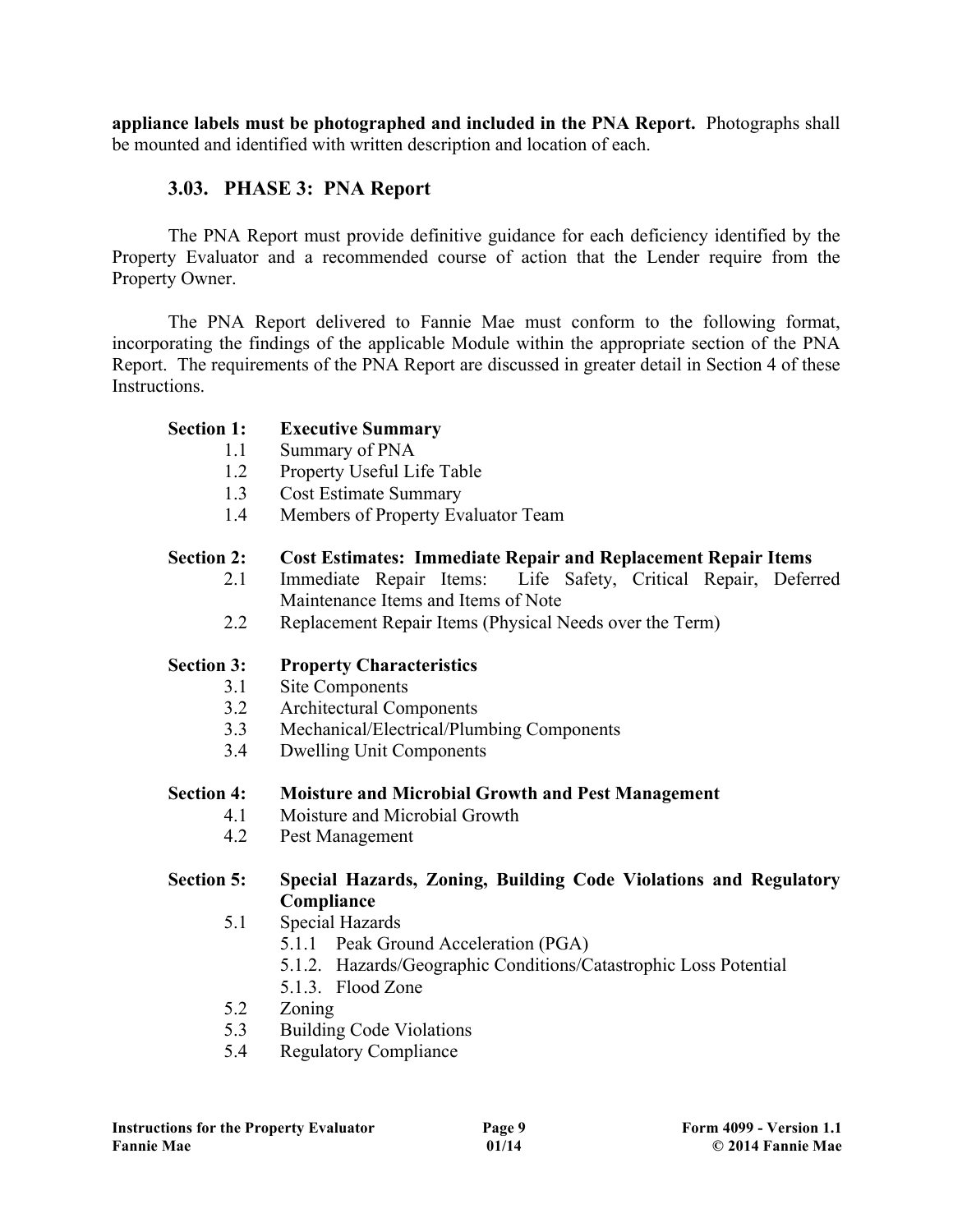#### **Section 6: Areas of Additional Assessment**

- 6.1 Known Problematic Building Materials
- 6.2 Work In Progress

#### **Section 7: Reporting Procedures and Limitations**

- 7.1 References used by the Property Evaluator for Preparation of PNA Report
- 7.2 Assessment Methodology
- 7.3 Limitations

#### **Exhibits**

| Exhibit A: | <b>Photo Documentation</b>                                   |
|------------|--------------------------------------------------------------|
| Exhibit B: | Location Map, Aerial Photo and Site Plan (if available)      |
| Exhibit C: | <b>Structural Risk Evaluation Questionnaire</b>              |
| Exhibit D  | Pre-Site Visit Questionnaire                                 |
| Exhibit E: | Record of all Documents Reviewed, Interviews, and Supporting |
|            | Information                                                  |
| Exhibit F: | <b>Property Evaluator Qualifications</b>                     |
| Exhibit G: | Statement of Energy Performance (if required)                |
|            |                                                              |

# **4. PNA REPORT**

The PNA Report consists of seven sections, as well as required exhibits. The specific requirements of the information to be included in each section of the PNA Report by the Property Evaluator are detailed below.

## **4.01. PNA Section 1: Executive Summary**

## **A. Summary of the PNA**

The PNA Summary section will:

- indicate that the report is a Physical Needs Assessment;
- state the purpose of the Physical Needs Assessment;
- state which Modules are being incorporated;
- n provide a summary description of the Property, including:
	- name of the Property;
	- location:
	- use;
	- size (including number of buildings, square footage and number of dwelling units);
	- age;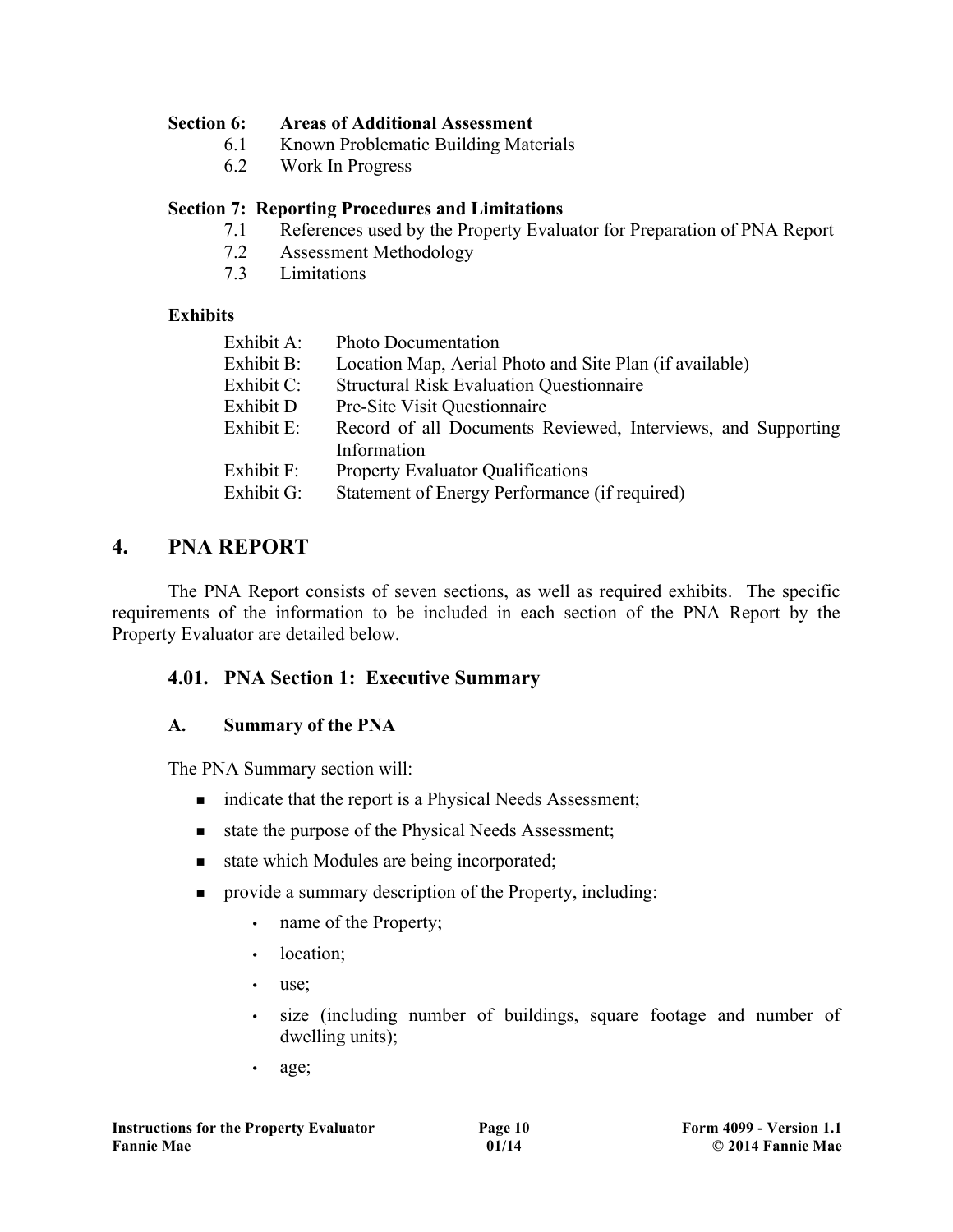- construction type;
- visibility and accessibility from major or public roadways; and
- occupancy type;
- <sup>n</sup> describe which standards and protocols were used for preparation of the PNA Report and a certification by the Property Evaluator that required minimum protocols and standards were met;
- $\blacksquare$  state the site visit date;
- <sup>n</sup> state the name of the individual from the Property Evaluator inspecting the Property and the name and position of the person from the Property escorting the Property Evaluator;
- $\blacksquare$  describe the weather and conditions at the time of the site visit;
- <sup>n</sup> identify whether any deviations or constraints prevented the Property Evaluator from performing the entire required scope of the PNA as set forth in these Instructions; and
- n provide a concise summary of the conclusions reached by the Property Evaluator concerning the overall condition of the Property, its future prospects, and the quality of the current maintenance programs.

## **B. Property Useful Life Table**

The completed Property Useful Life Table (See Appendix D to these Instructions, "Property Condition Standards and Ratings and Instructions for Useful Life Table", and Tab 1 on Appendix E to these Instructions, "Property Useful Life Table and Cost Estimate Schedules") will be included in the Executive Summary section of the PNA Report. Included in the Property Useful Life Table will be the Property Evaluator's opinion of the effective age of the Property's systems and components, as well as the identification of environmental, geographic, maintenance, resident or other factors, beyond normal wear and tear, that may impact the Effective Age ("Eff Age") and Remaining Useful Life ("RUL") of the Property's systems or components. To complete the Property Useful Life Table, the Property Evaluator must use as a reference the standard useful life tables for multifamily property systems and components set forth in Appendix F to these Instructions, "Estimated Useful Life Tables".

Any Property Component with a Remaining Useful Life that does not extend for a period of two years beyond the term of the Mortgage Loan must be addressed in the Cost Estimate Schedule for Immediate Repairs or for Replacement of Capital Items. The Cost Estimate Schedule for Replacement of Capital Items should correspond to the Property Useful Life Table (i.e., any capital item having a Remaining Useful Life that does not extend for the period of the Mortgage Loan term plus two years must be included on the Cost Estimate Schedule). If the Remaining Useful Life of a particular Property system or component varies significantly (e.g., the Property consists of four separate buildings, and the roof is in excellent shape on three of the buildings and in need of replacement on the fourth), the Property Evaluator will categorize the Remaining Useful Life of such component or system based on the average of each observed part

| <b>Instructions for the Property Evaluator</b> |  |  |
|------------------------------------------------|--|--|
| <b>Fannie Mae</b>                              |  |  |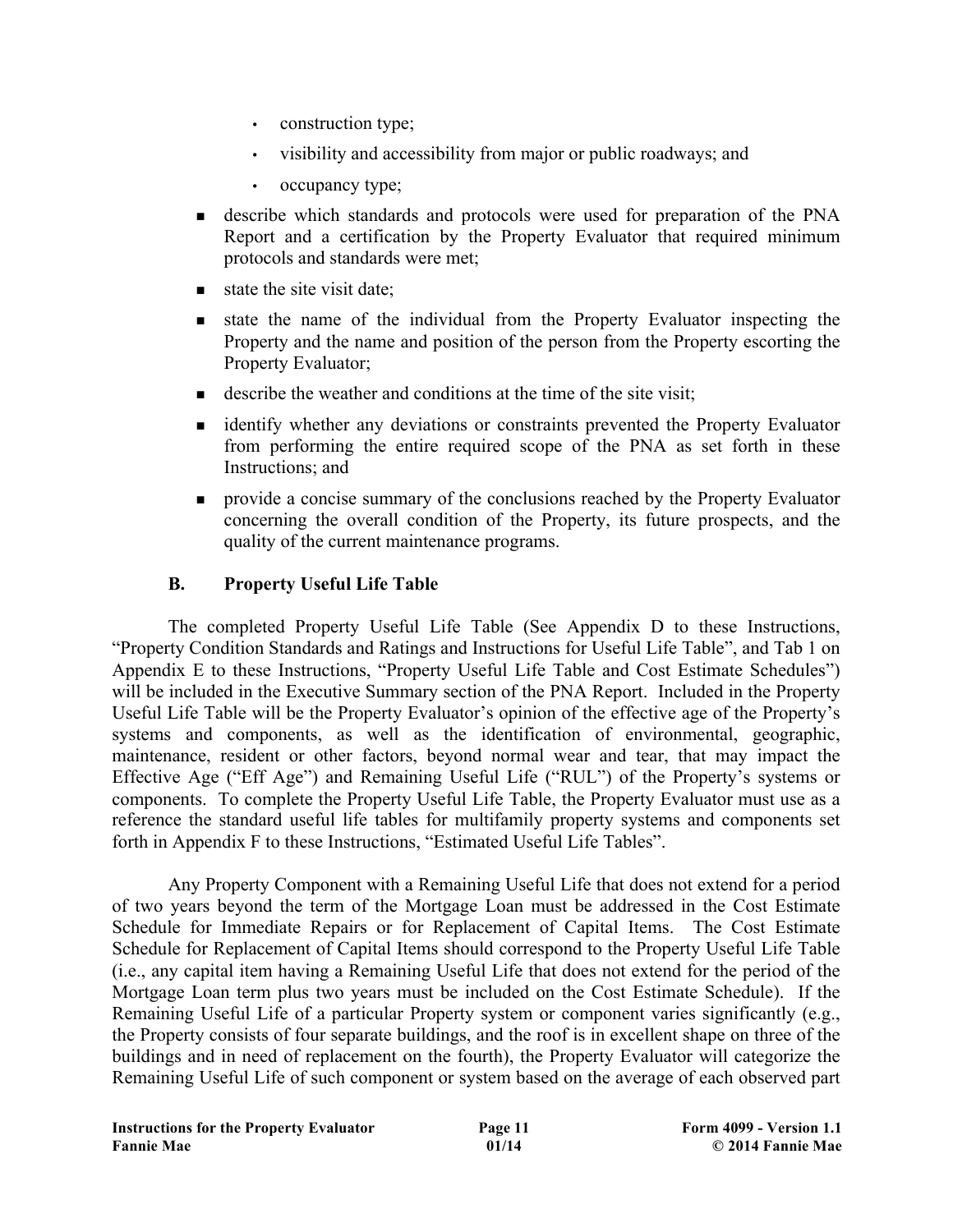of such system or component (e.g., in the preceding example, if the roof on three buildings would be rated a "1", and the roof on the fourth building would be rated a "5", the overall rating for the roof system at the Property would be a "2"). However, the Property Evaluator should footnote in the Property Useful Life Table any system having multiple parts showing significant variances in their Effective Age.

# **C. Cost Estimate Summary**

The Executive Summary will also include, in table format, a Cost Estimate Summary of (i) the aggregate cost for each Immediate Repair category (Life Safety, Critical Repair and Deferred Maintenance), and (ii) the total cost of all recommended Replacements of Capital Items (listed at both the current cost to replace the item and the cost adjusted for inflation (see Section 4.02.C of these Instructions) at the time the item is expected to be replaced, on a per dwelling unit basis, for the period of the Mortgage Loan term plus 2 years. (See Tab 2 on Appendix E for the Cost Estimate Executive Summary Table.)

# **D. Members of Property Evaluator Team**

The Executive Summary will also list the names, titles and certifications of the individuals who actively participated in the PNA and the preparation of the PNA Report, followed by the signatures of each qualified participants.

# **4.02. PNA Section 2: Cost Estimates: Immediate Repairs And Replacements Of Capital Items**

The PNA Report will present the Property Evaluator's conclusion of the probable cost, including installation, for each (i) item needing immediate repair (an "Immediate Repair"), and (ii) capital item reasonably expected to need replacing (a "Replacement of Capital Item") during the period of the Mortgage Loan term plus 2 years. All cost estimates provided as part of the PNA must reference the source) of each cost estimate.

# **A. Estimation of Costs**

When estimating the costs of repairs or the required replacement of a capital item, the Property Evaluator should consider:

- n reviewing data from contractors and vendors on unit pricing and labor costs;
- <sup>n</sup> obtaining base materials and labor costs from the R.S. Means handbook or other industry standard estimating guide (the Means or other handbook used should be no more than two years in age, and the Property Evaluator should (i) inflate costs 3% per year for each year out of date, and (ii) use City Indices, as the differences between cities can be significant);
- <sup>n</sup> accounting for associated demolition, construction and finishing work that may be required for installations;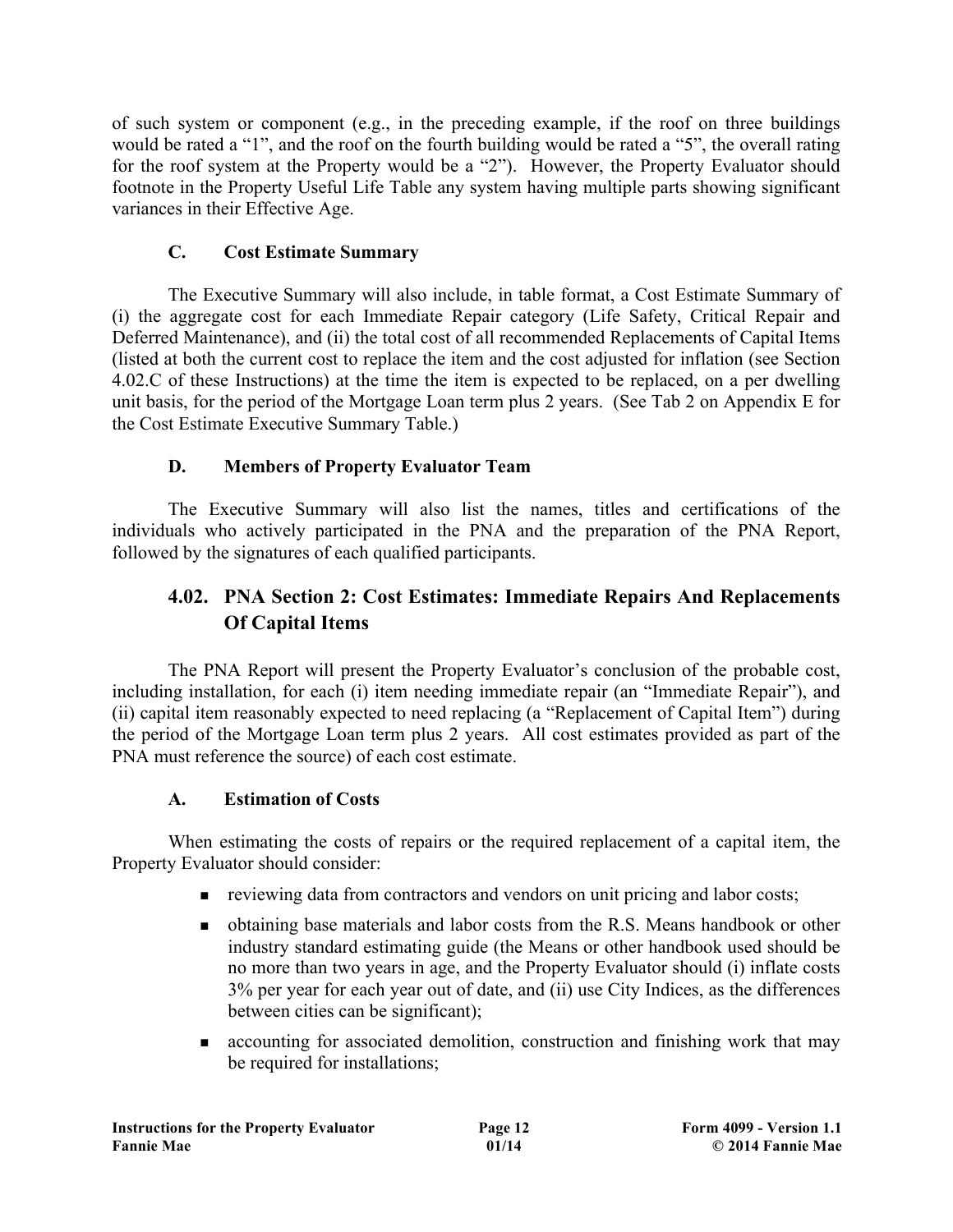- <sup>n</sup> including "hidden costs" (i.e., asbestos or lead abatement, sidewalk bridges and scaffolding for window repair/replacement, etc.) or explicitly state otherwise and recommend if an additional assessment is necessary;
- n including design, analysis and construction management costs, to the extent reasonable, and overhead and profit (O&P), as appropriate, in the cost estimate (e.g., if design of a new heating system is required, the cost of this design must be included as part of the cost of the heating system, allowing for the cost effectiveness of measures to be more fairly and accurately assessed); and
- n including construction management and third party inspector fees, if required, in the overall project costs.

In all instances, the cost estimates for the repair or replacement of all systems or components are to be based on parts and equipment that meet the most stringent of (i) minimum specifications mandated by applicable federal, state and local building codes and regulations for renovations, (ii) the minimum guidelines established by the Environmental Protection Agency (EPA), or (iii) other Fannie Mae approved sources. (See Tab 3 on Appendix E for the Cost Estimate Schedule for Immediate Repairs, and see Tab 4 on Appendix E for the Cost Estimate Schedule for Replacements of Capital Items.)

# **B. Cost Estimates for Immediate Repair**

The Cost Estimates for Immediate Repairs section of the PNA Report shall include, at a minimum, a description of the repair required and all costs associated with:

- Immediate Repair Items, including Life Safety Items;
- **n** Critical Repair Items;
- Deferred Maintenance items; and
- $\blacksquare$  Items of Note.

# **C. Cost Estimates for Replacement of Capital Items**

The Cost Estimates for Replacement of Capital Items section of the PNA Report shall include, at a minimum, a description of all of the Property's expected capital items requirements for a period of the Mortgage Loan term plus two years. The cost estimates for Replacement of Capital Items will not include the cost estimates for repairs included as Immediate Repair Items unless additional recurring maintenance to these same items will also be required during the period of the Mortgage Loan term plus two years.

The PNA Report should provide necessary detail on the location and nature of the identified capital items to be replaced. Each capital item identified must include sufficient detail for the Property Owner to identify, and make the necessary repairs or replacements as needed. The Cost Estimate schedule for the Replacement of Capital Items should include: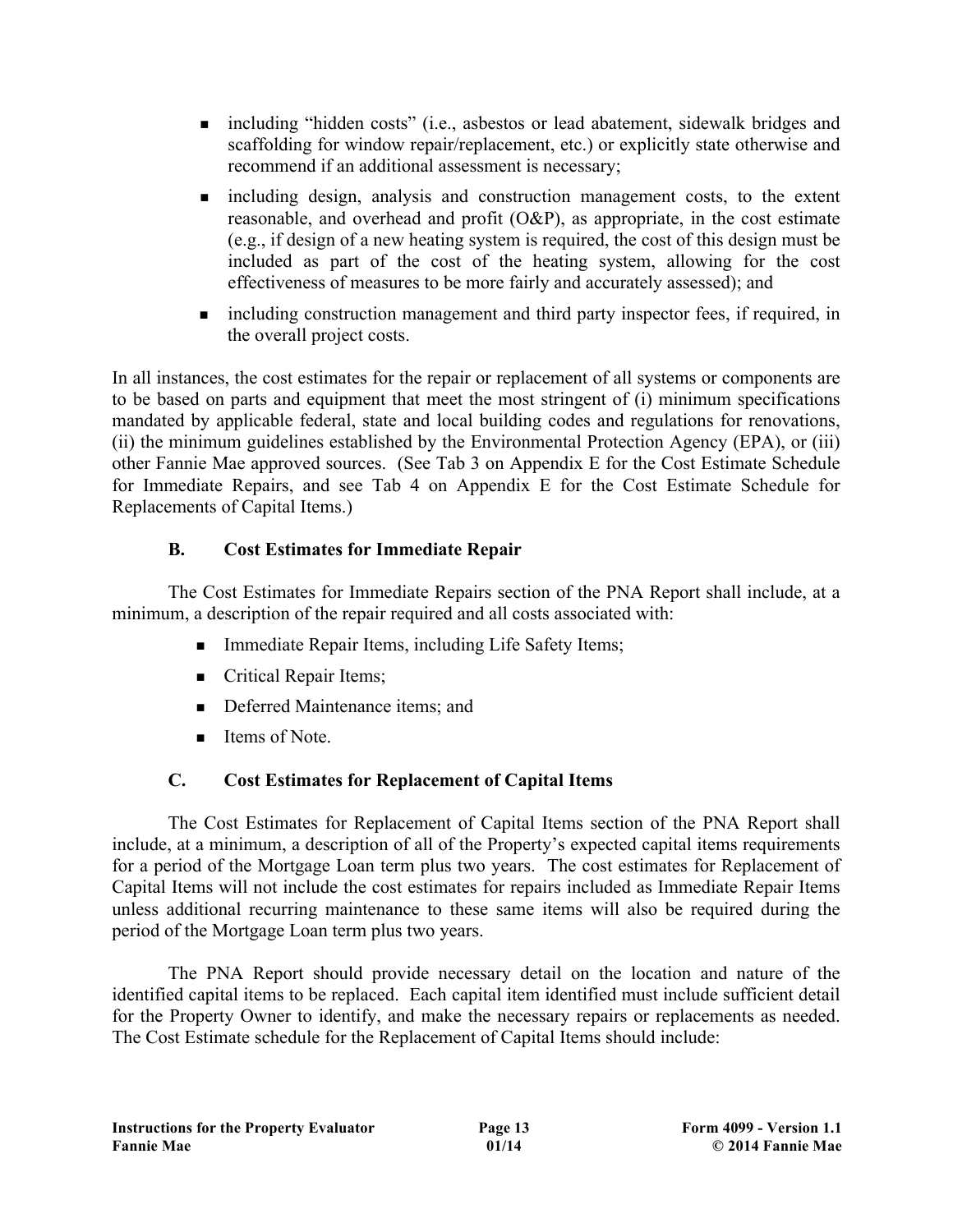- 1. the total of all itemized amounts at the current replacement cost, for each year during the period of the Mortgage Loan term plus two years;
- 2. the total of all replacement costs, adjusted for inflation, by multiplying the annual result in item 1 above by 103% for each year from the date of the PNA Report through the expected date of the replacement of the capital item (e.g., if a roof itemized above will need to be replaced in Year 3, with a current cost of \$10,000, the cost adjusted for inflation would be  $$10,609$ , or  $$10,000 \times 1.03 \times 1.03$ ; and
- 3. the Cumulative Total, with the Property Evaluator inserting the total current cost from item 1 above and the total cost, adjusted for inflation from item 2 above for each year and for all prior years.

# **4.03. PNA Section 3: Property Characteristics**

The PNA Report will include a description and condition of the Property systems and components, including recommendations for repairs, replacement, maintenance, estimated remaining useful life and scope of work for repair or replacement if recommended. The physical condition of the Property, systems and related components will be evaluated and rated, based on a 1 (best) through 5 (worst) scale, with the ratings inserted on the Property Useful Life Table. If an individual system or equipment is not applicable or not accessible, item should be identified as such ("NV" for not visible, or NA for not applicable). Property Condition Standards and Ratings are further defined in Appendix D to these Instructions.

The Property Characteristics section of the PNA Report should be in the format below and include the following assessments and evaluations by the Property Evaluator.

## **A. Site Components**

- 1. Configuration and Size: Report on the number of separate parcels of land, shape and acreage, and if all parcels are not contiguous.
- 2. Site Landscaping, Grading and Drainage: Observe the site topography and any unusual conditions. Report the storm water collection and drainage system, and the presence of water features on the site, including detention and retention ponds. Observe landscaping, noting types and extent of trees, ornamental shrubberies, and landscape planting areas. Identify landscape irrigation systems and observe if systems provide adequate irrigation to maintain plantings and lawn areas.
- 3. Water and Sanitary Lines: Observe material types of site main water and sanitary lines (utility provided). Identify replacements and anticipated operations and maintenance, as well as the suspected presence at the Property of any known problematic building materials or design issues identified in Appendix G to these Instructions, "Known Problematic Building Materials".
- 4. Flatwork, Parking Areas, and Walkways: Observe ingress and egress to the site. Observe drive and parking area material, paving, and curb systems. Interview building maintenance personnel to obtain a general idea of the maintenance and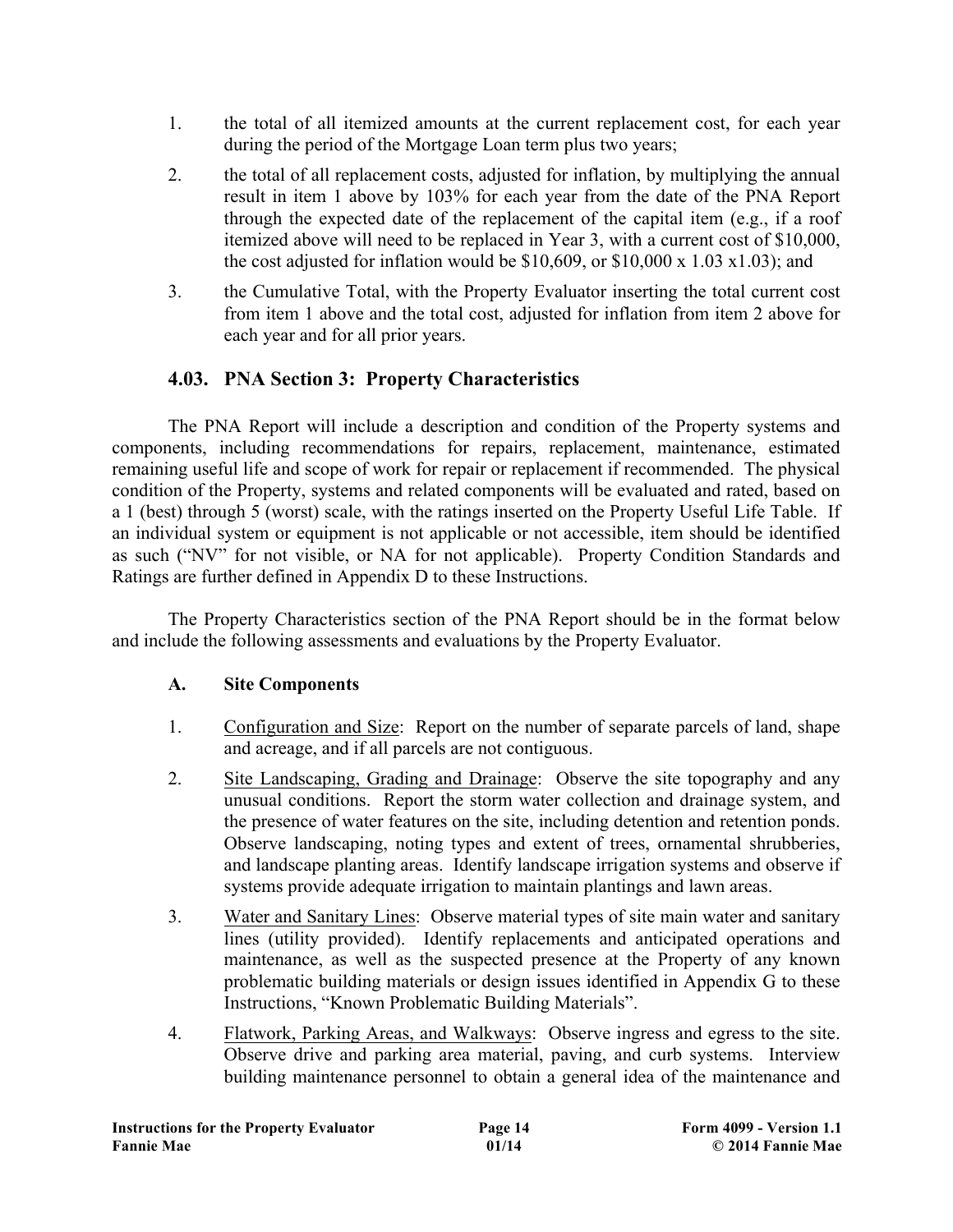performance history of the drive and parking areas. Visually examine all accessible portions of the pavement surface to evaluate overall conditions and to identify the type, extent, and severity of existing problems. Analyze the field information obtained to identify any serious underlying deficiencies, to rate the overall condition of the various areas of pavement, and to determine the general types of repairs that are needed to restore or maintain a serviceable pavement. Observe sidewalks, pool decks, and patios. Identify the presence of bicycle parking/storage areas. Identify if walkways are pervious or impervious to moisture. Identify if Property is located in a walkable neighborhood and if site sidewalks and pathways are connected to neighborhood walkways.

5. Site Fencing and Retaining Walls: Observe types, locations, and conditions of site fencing and retaining walls.

#### **B. Architectural Components**

- 1. Apartment Structures: Observe the number, stories and exteriors of all apartment buildings. Observe every structure, including offices, clubhouses, garages, and maintenance buildings. Observe different ages or phases of construction and different construction materials. Determine the age of the Property through the review of building permits and certificates of occupancy; identify phases of construction and significant renovations to assist in establishing the effective age of the Property's systems and conditions to determine the remaining useful life.
- 2. Foundations: Observe type of foundation noting the presence of basements or crawl spaces. Observe conditions identifying signs of movement or distress. Inspect crawl space for finish, insulation, cracks, and moisture. If crawl space is not accessible, explicitly state that crawl space is not accessible.
- 3. Framing: Identify the basic type of structure (e.g., wood frame, steel frame, concrete frame, CMU frame). Describe floor and roof framing systems, including condition.
- 4. Cladding (i.e., Exterior Wall Finishes): Observe building envelope noting types of exterior cladding (e.g., brick, wood, composite, vinyl, cement fiber, etc.). Exterior conditions are generally viewed from ground level. Observe conditions and maintenance practices as well as the presence of graffiti or evidence of vandalism. If information or documentation is readily available, the PNA Report must document type and age of insulation at the Property.
- 5. Roof Systems: Observe roof type, noting access, slope, coverings, color, and flashing, including copings, parapets, and chimneys. Look for evidence of damage, leaks, or ponding of water on the roof systems. Indicate whether roof access is permitted by residents. Report roof age and remaining term of roof warranty. Document capability to observe roofing insulation and include type and age. If not available, inquire with the Property Owner point of contact. Identify if roof utilizes "green" technologies such as roof top gardens and "cool roofs" that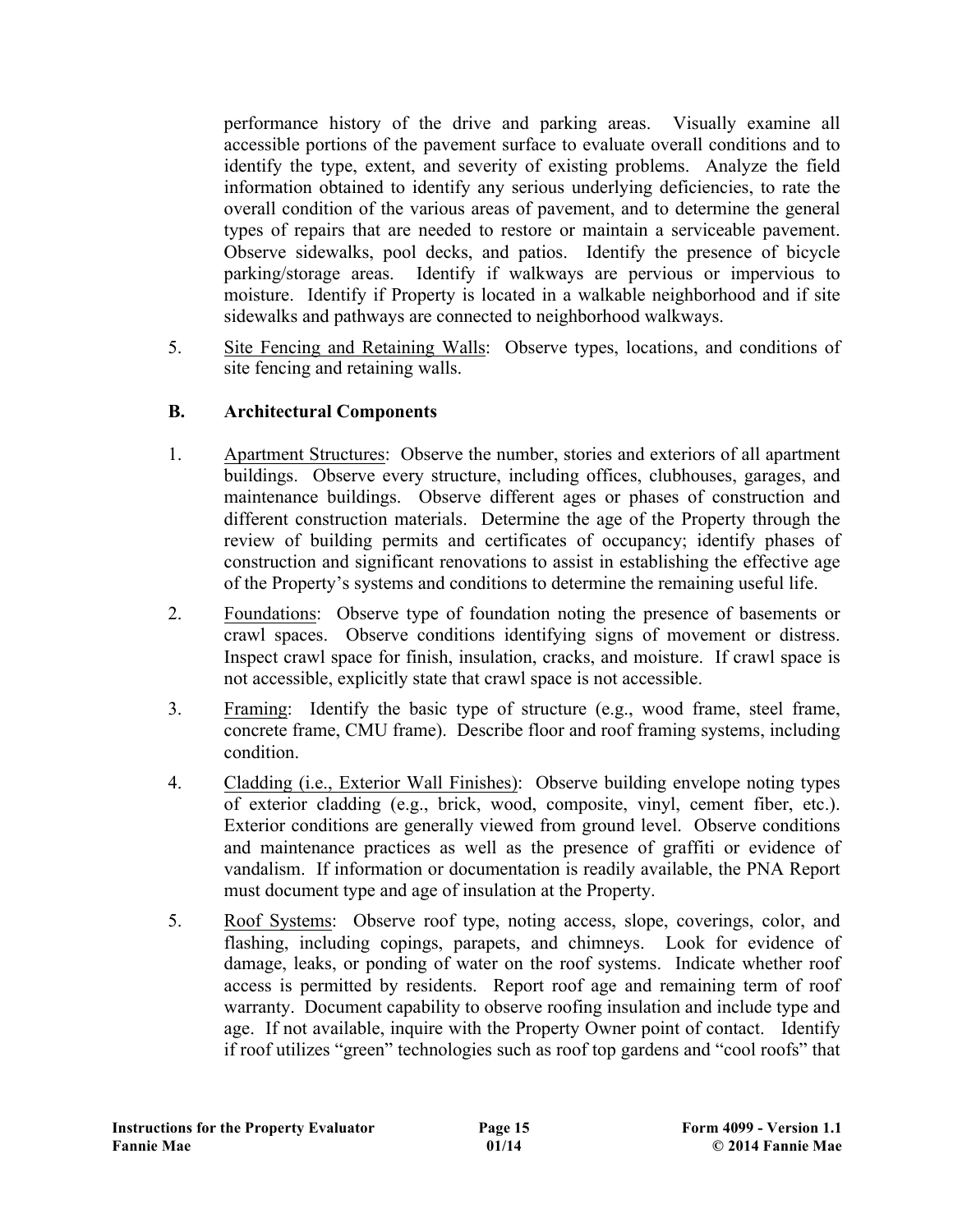can deliver high solar reflectance, or have a solar reflectance index (SRI) rating, etc.

- 6. Appurtenances: Observe all exterior stairways, balconies, railings, patios, and breezeways. Identify type of construction (e.g., wood, steel, concrete, etc.) and report conditions. Observe and comment if overt signs of loitering, including graffiti, are identified that may impact the Property.
- 7. Doors and Windows: Observe a representative number of windows and doors, noting material types, hardware, and condition of weather-stripping and door sweeps.
- 8. Amenities: Observe and report on all building amenities and structures, (including leasing office, clubhouse, laundry facilities, swimming pools, car washes, sports courts, tot lots), Wi-Fi accessibility, etc. Report existence of ENERGY STAR<sup>®</sup> and/or WaterSense®-rated appliances and ratings of appliances, if available, and other observed equipment.
- 9. Common Area Finishes: Identify and observe conditions of all interior finishes (e.g., floor and wall coverings, etc.) in common areas. Identify common area furniture, fixtures, and equipment.
- 10. Site Lighting: Identify and observe all site lighting systems and effectiveness. Identify system controls such as programmable timers, occupancy sensors and photocell technology. Observe whether common area lighting utilizes dark sky technology that protects the night sky by "containing" the light and minimizing light pollution. Where appropriate, recommend the replacement of existing lighting with higher efficiency ENERGY STAR® rated lighting. A night inspection of the Property is outside the scope of work of these Instructions.

# **C. Mechanical/Electrical/Plumbing Components**

If the number or percentage of mechanical, electrical and plumbing components or systems to be inspected is not specified by the Lender, the Property Evaluator should inspect sufficient site systems to state with confidence the present and probable future condition of each system at the Property.

- 1. Water Distribution and Domestic Hot Water System:Identify and observe the plumbing system materials (domestic hot and cold water). Observe and report on water fixture and device flow rates. Identify and observe hot water equipment and any special equipment such as water softeners. Observe presence and condition of insulation at supply lines. When appropriate, recommend:
	- n installation of low-flow devices, including toilets, shower heads, faucets, or faucet aerators or
	- n insulation of all hot water supply lines or steam pipes.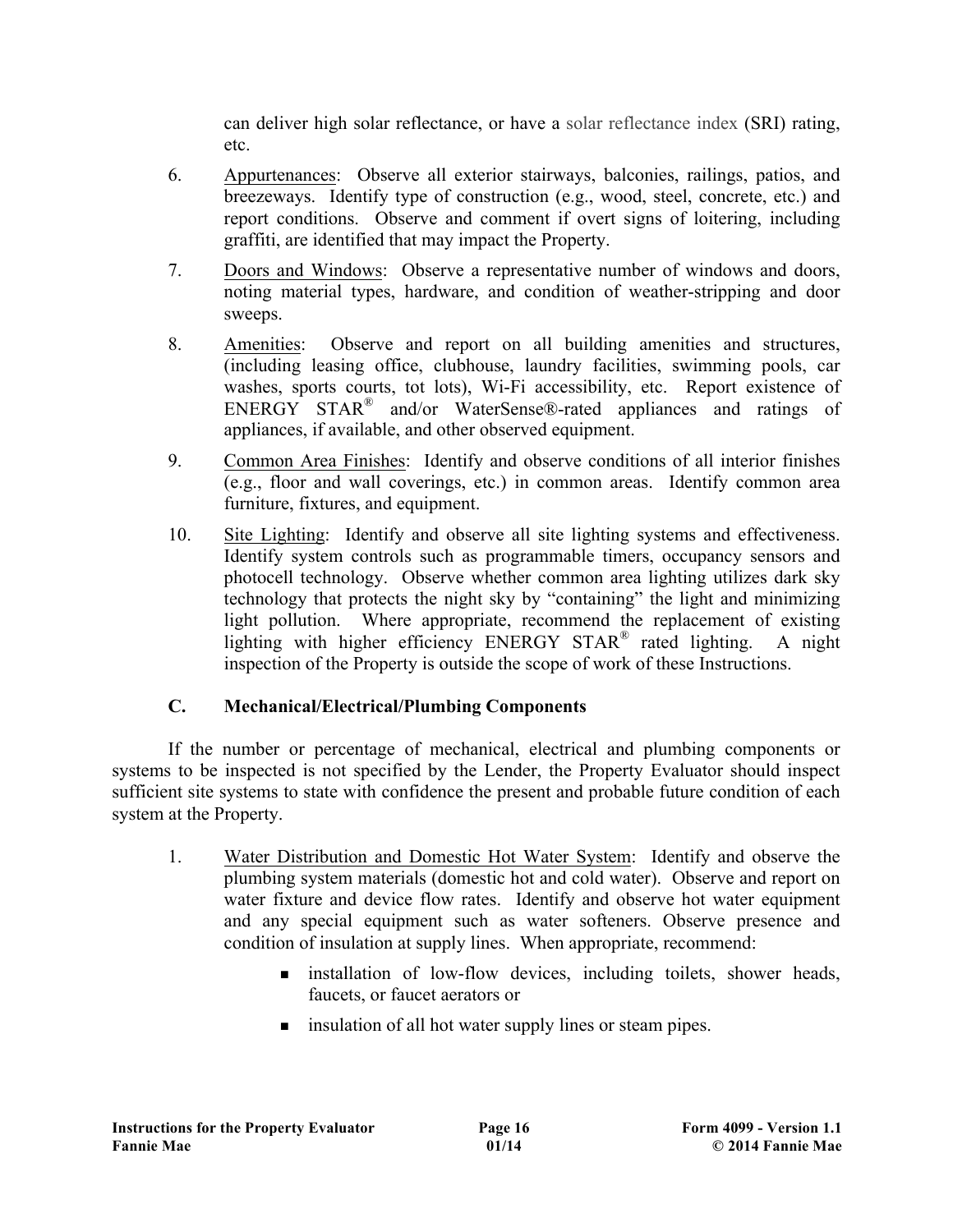- 2. Sanitary Waste and Vent: Observe and identify the sanitary system components and materials. Determine performance based upon interviews and physical observations. All public underground utilities must comply with local conditions and code requirements. The Property Evaluator should alert the Lender to contact Fannie Mae immediately if a private sewage treatment plant, septic system, or private water is present. Identify components and estimate cost for maintaining the systems. Private water and sewage treatment plants are subject to the following conditions:
	- $\blacksquare$  The facility must not be owned by a separate entity.
	- <sup>n</sup> The facility's historic performance must be evaluated to ensure satisfactory compliance with all applicable state and local government requirements. Verify that any historical violations were minor in nature and that corrective actions have been properly and permanently implemented.
	- <sup>n</sup> The facility and its operator, including its employees and contractors, must meet or exceed all applicable federal, state and local government requirements necessary to perform the facility's ongoing operation and maintenance. If the operator of the facility is a related entity of the Property Owner, the Property Evaluator should verify the availability of a local, qualified vendor that could be retained if it is necessary to obtain substitute services.
	- <sup>n</sup> After exercising reasonable due diligence, including contacting municipal agencies, the Property Evaluator shall determine if the Property has been required to connect to a municipal water and sewage system by some future date, or if not yet required, the probability of the Property being required to connect to a municipal water and sewage system over the Mortgage Loan term, as well as the Cost Estimate to comply with any current (or likely future ) requirement to connect to a municipal water and sewage system.
- 3. Heating/Cooling System and Controls: Observe and identify the basic HVAC and renewable energy systems using nameplate analysis and include types of units, size of units, capacity of units, distribution systems, and thermostats. Determine the age of the components and any apparent upgrades and replacement components. Report on operation and maintenance practices, such as condition of mechanical rooms, filter replacements, preventative maintenance, etc. Observe and report ENERGY STAR® rating of system equipment, if available. Observe and report the presence of programmable thermostats and Equipment Management Systems (EMS). If programmable thermostats are not present, the Property Evaluator may recommend the installation of ENERGY STAR<sup>®</sup> programmable thermostats for individually controlled heating and cooling units where user controlled temperature set-point inputs exist. Also, the Property Evaluator may recommend that programmable thermostats be preprogrammed with typical occupied and unoccupied set-points and weekly schedules. If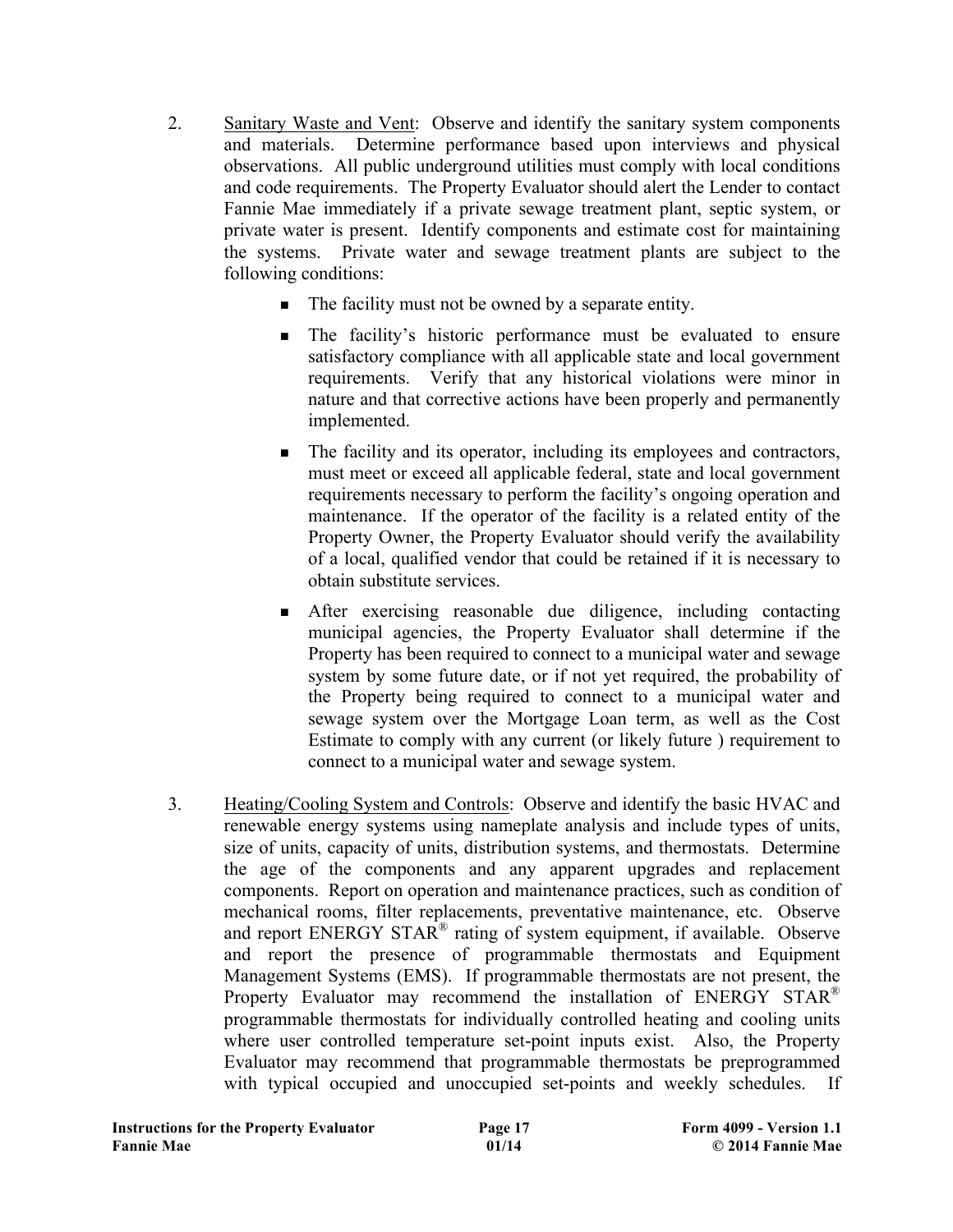programmable thermostats are present, the Property Evaluator shall determine whether the thermostats have been pre-programmed. The determination should be made through a combination of site observations and interviews with site managers and maintenance staff.

- 4. Ventilation Systems: Observe and comment on the adequacy of ventilation system. Address the following ventilation items within the PNA Report. [Note: these Instructions do not require the diagnostic testing of the ventilation system.]:
	- <sup>n</sup> Observe and report whether ventilation vents appear to have excess dust or dirt build up.
	- <sup>n</sup> Report whether the Property utilizes roof fans. If the Property has roof fans and they are accessible, confirm that roof fans are operational.
	- <sup>n</sup> Observe and document the Property's smoking policy. Identify whether there are smoke-free areas, such as buildings, playgrounds, common areas, etc.

Following is a list of additional items recommended for review and observation of ventilation systems. Non-observable items may be excluded. The on-site survey is intended to be a visual non-invasive observation of visible and accessible areas of the Property.

- <sup>n</sup> Determine whether the ventilation system is operating in the manner in which it was intended and appears to be properly installed.
- <sup>n</sup> Identify the type of controls by which the ventilation is run, including whether the ventilation system is on a timer or if the system runs continually. Observe estimated ventilation speed (i.e., maximum, high, medium low, off).
- <sup>n</sup> If observable, verify air ducts are sealed and free from cracks and gaps.
- <sup>n</sup> If observable, verify the connection between building duct work and sheetrock or plaster is tight.
- 5. Electrical Service: Identify the service size and the distribution system including, transformers, meters, distribution panels, lighting systems, and other electrical equipment or systems. **For individually metered properties, Fannie Mae requires a minimum amperage (as measured from the breaker located near the individual electric meter) of 60 amperes for each dwelling unit. The minimum amperage identified at the Property for dwelling units must be included in the PNA Report and may be determined by the Property Evaluator based on a representative sample of dwelling units and must be included in the PNA Report. .** The amperage measurement must be obtained from the breaker located near the individual electric meter.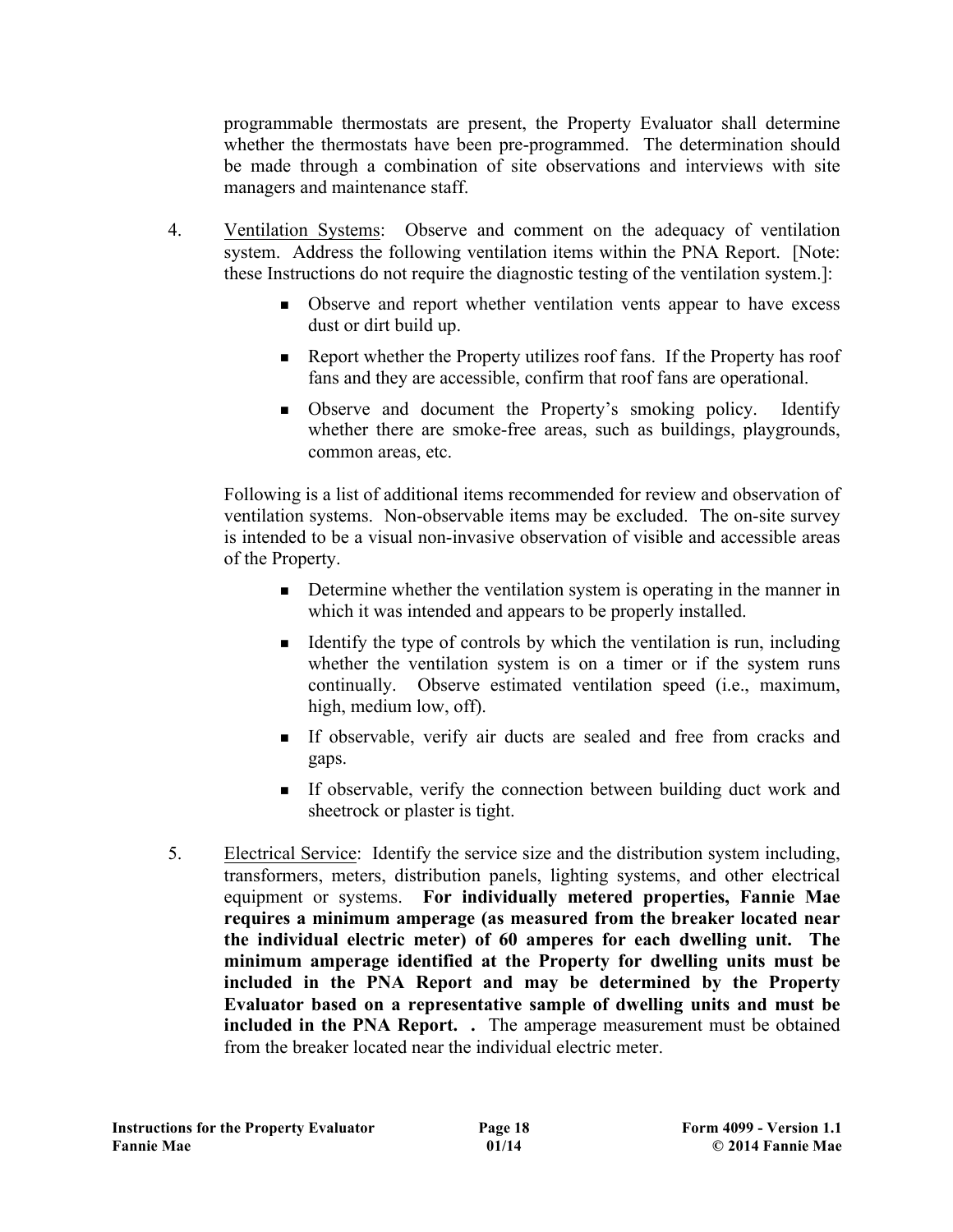- **NOTE**: Adding all of the individual breakers at the dwelling unit level subpanel is not adequate. The amperage must be a minimum of 60 amps. If the amperage is below 60 amps, evaluation of this inadequacy may include discussion of items such as unit sizes, fuel sources for the mechanical equipment, cooking and typical living styles at the Property. All dwelling units must have circuit breakers, not fuses, as circuit overload protection. If fuses are identified in units, fuses must be tamperproof, local code compliant and not a life safety issue for the Property. If aluminum wiring is present, see Appendix G to these Instructions for further discussion of Aluminum branch wiring and fused subpanels, and appropriate remediation.
- 6. Fire and Life Safety Systems: Identify and observe condition and age of life safety and fire protection systems and equipment, including sprinklers, hydrants, alarm systems, water storage, smoke detectors, extinguishers, emergency lighting, and carbon monoxide detectors. Carbon monoxide detectors are required in dwelling units and common areas with attached garages or a fossil fuel source (e.g., natural gas, heating oil, propane, etc.).
- 7. Elevators: Identify equipment type, number of elevators, motor horsepower, and capacity. Observe condition of cabs and audible communication equipment. Identify maintenance contractor (if existing). Verify certifications are up to date and provide copies in the PNA Report and verify that no violations exist with the city, county or state governmental authorities. Identify components and costs if major replacements are anticipated during the period of the Mortgage Loan term plus two years.
- 8. Site Security: Observe and identify security systems and components, including on-site guards, offsite contractors, cameras and alarms.

## **D. Dwelling Unit Components and Observations**

- 1. Dwelling Unit Summary: Provide a summary table of unit count by unit type, including number of occupied units, vacant units, and down units (i.e., units not currently in rentable condition). Identify units inspected the during site visit.
- 2. Down or Vacant Units: Observe conditions and identify any needed repairs and cost estimates to restore down units to a rentable condition.
- 3. Unit Finishes: Observe and identify finishes and general conditions, and report on maintenance practices.
- 4. Cabinets, Counters and Sinks: Observe and identify materials and conditions. Consider age, noting history of replacement vs. refurbishment.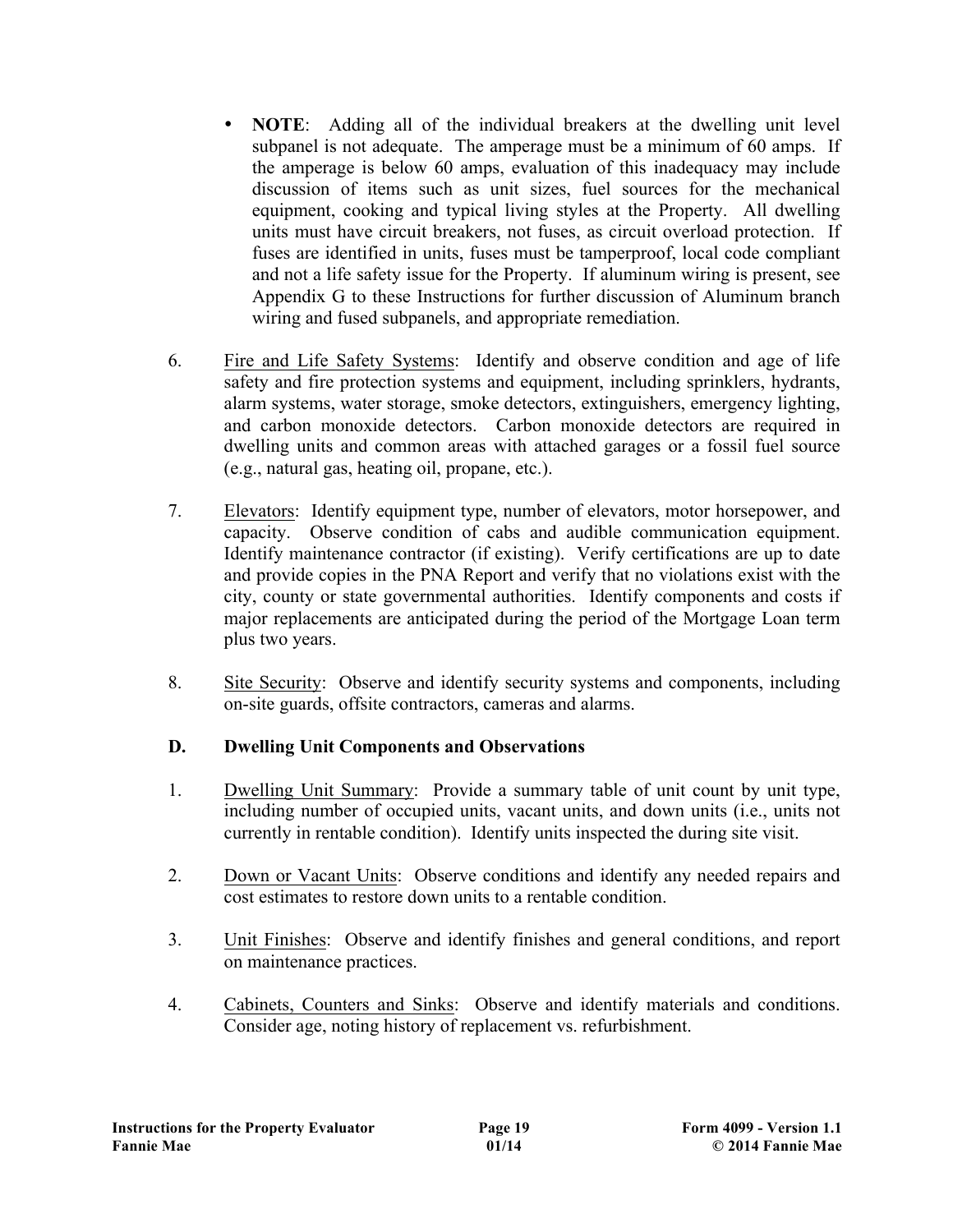- 5. Appliances: Observe and identify appliance package, age, and condition**.** Estimate percent of ENERGY STAR<sup>®</sup> appliances, if any. Provide a recommendation for the appropriate Energy STAR® rated replacement appliances needed during the period of the Mortgage Loan term plus two years.
- 6. Cable or Internet Availability: Report on accessibility, type of access, provider and speed.

# **4.04. PNA Section 4: Moisture and Microbial Growth and Pest Management**

The Moisture and Microbial Growth and Pest Management section of the PNA Report should be in the format below and include the following scope of work.

## **A. Moisture and Microbial Growth**

The PNA Report must address the presence of moisture intrusion and microbial (mold) growth in the areas requiring inspection. The Property Evaluator shall:

- **n** search for visual and olfactory evidence of microbial growth;
- n make inquiries regarding current moisture intrusion or any known microbial growth issues;
- n make inquiries regarding tenant complaints pertaining to mold or microbial growth;
- n inspect all areas reported to have moisture intrusion, mold, or microbial growth; and
- <sup>n</sup> identify any defective of problematic material that will result in water intrusion.

Determine if a Moisture Management Plan is in place. If a Moisture Management Plan is in place, obtain a copy, review and report on its adequacy. Verify that any Moisture Management Plan currently in place is being implemented. If a Moisture Management Plan is not in place but needed, recommend that a Moisture Management Plan be instituted.

## **B. Pest Management**

Observe for the presence of pests and vermin. If pests are observed, recommend appropriate pest control measures. Determine if there is a site pest management plan incorporating a range of practices for economical control of pests. If pests are observed and a plan is in place, review the plan and implementation practices to determine and correct any deficiencies. Observe for the presence of termites and other wood destroying organisms. Identify any need for additional assessments or inspections if evidence of termites is observed.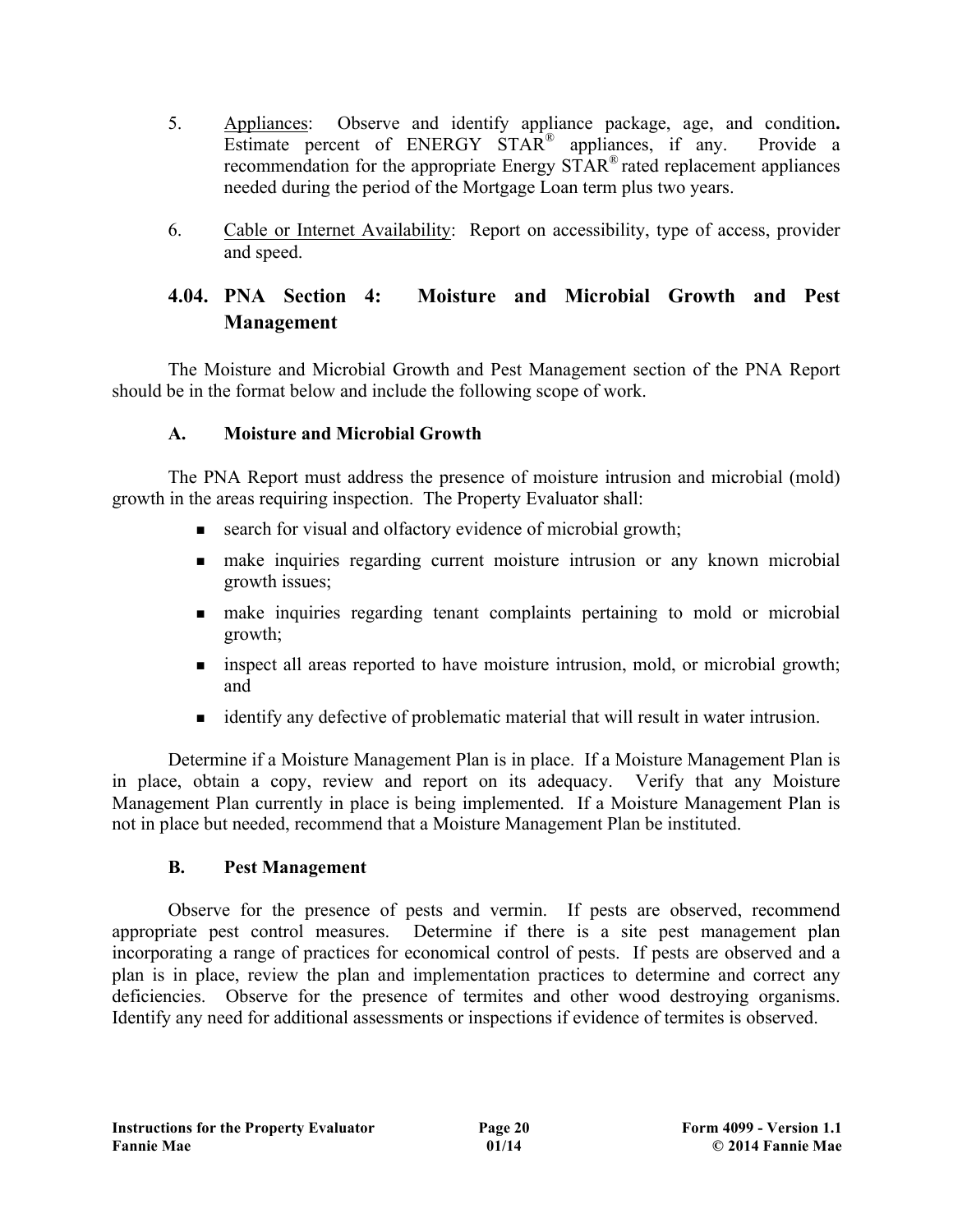# **4.05. PNA Section 5: Special Hazards, Zoning, Building Code Violations and Regulatory Compliance**

- **A. Specials Hazards**
- 1. Peak Ground Acceleration (PGA):

Determine the Peak Ground Acceleration (PGA) range (maximum and minimum) for the zip code in which the Property is located. If the Property Evaluator is not able to identify the PGA range for the Property, an approximate PGA range based on the Property's county or state is acceptable. The Peak Ground Acceleration (PGA) represents the shaking or ground motion from an earthquake, expressed as a percentage of g, with g being the acceleration of a falling object due to gravity. The Property Evaluator must state whether the Property is located in an area having a 10% or greater probability of the Peak Ground Acceleration (PGA) being greater than 0.15g in a 50 year period (as shown by the most recent United States Geological Service data for the area Peak Ground Acceleration). If the Property is located in such an area, the Property Evaluator must then determine the actual probability of the Peak Ground Acceleration being greater than 0.15g in a 50 year period (as shown by the most recent United States Geological Service data for the area Peak Ground Acceleration). The exact PGA must be identified using the Property's address or its latitude and longitude, as an approximated PGA based on the Property's county or state is not acceptable in this instance.

- 2. Hazards/Geographic Conditions/Catastrophic Loss Potential:
	- (a) Identify whether the region has a propensity toward any of the events below and, if so, (i) comment on the construction types located at the Property and their expected performance in such event, and (ii) identify conditions that may impact the performance of the Property during such catastrophic event, such as expansive soils.
		- $\blacksquare$  Earthquake;
		- Volcanic activity;
		- $\blacksquare$  Flood;
		- **Hurricane**;
		- **n** Tornado;
		- $\blacksquare$  Wind; or
		- Wildfire.
	- (b) A Structural Risk Evaluation (SRE) Questionnaire (see Appendix C to these Instructions, "Structural Risk Evaluation Questionnaire") must be completed for the Property.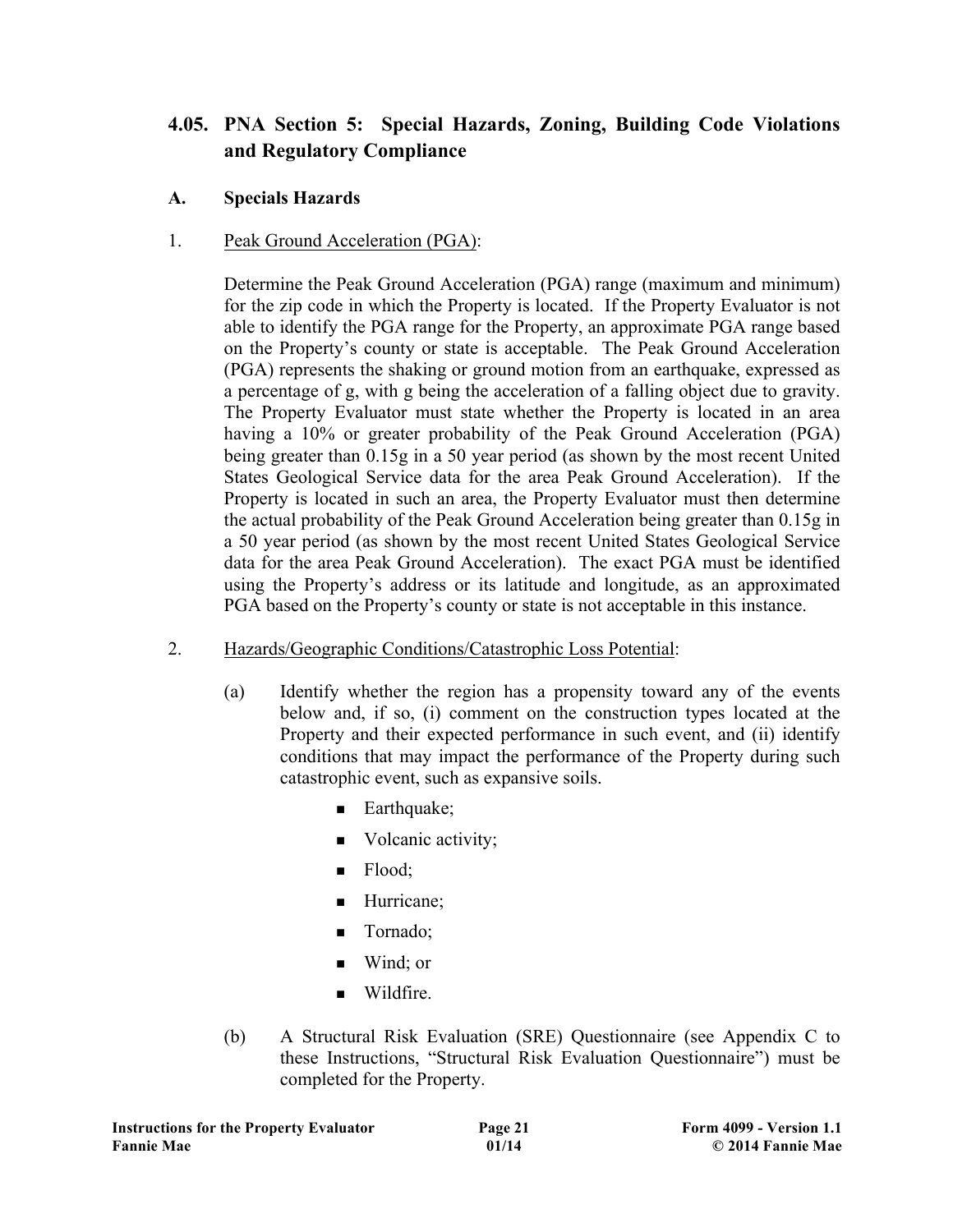3. Flood Zone: Review FEMA flood map and provide the flood zone or zones in which all portions of the Property are located. Identify the map number and date of publishing.

## **B. Zoning**

Identify the zoning code and zoning code requirements applicable to the Property, and any zoning code violations that may exist.

#### **C. Code Violations**

- 1. Building Codes: Identify violations observed during the site walk through and request information for all building code violations cited by the local governmental authority that have not been remedied. Determine the timing and costs to remediate any such open code violations and make recommendation to achieve compliance. Documentation of all violations must be included in Exhibit E to the PNA Report.
- 2. Fire Codes: Identify violations observed during the site walk through and request information relative to violations cited by the fire department that have not been remedied. Determine timing and costs and make recommendation to achieve compliance.

## **D. Regulatory Compliance**

- 1. Americans with Disabilities Act (ADA) and Fair Housing Act (FHA): Perform a visual survey of the Property's compliance to the extent applicable with the ADA, FHA, and similar state and local laws. The ADA visual survey should include, but not be limited to: (a) number of on-site ADA-designated parking spaces, (b) overall accessibility, including, but not limited to, sidewalks, entrances, restrooms, and access to common areas such as the leasing office and property amenities, and (c) elevator controls, notices and safety features.
- 2. Energy Retro-Commissioning. Evaluate compliance with local, state or federal retro-commissioning, energy audit or other energy benchmarking compliance actions.
- 3. Energy Risk Score: For a Property subject to federal, state, or local energy consumption reporting requirements, the PNA Report must include an energy benchmark for the Property's energy consumption. This energy benchmark will be a numeric metric measuring the combined energy consumption by the Property's systems and equipment for the same 12 month period as used by the Property of reporting its annual financial information, and will be calculated using ENERGY STAR® Portfolio Manager (www.ENERGYSTAR.gov).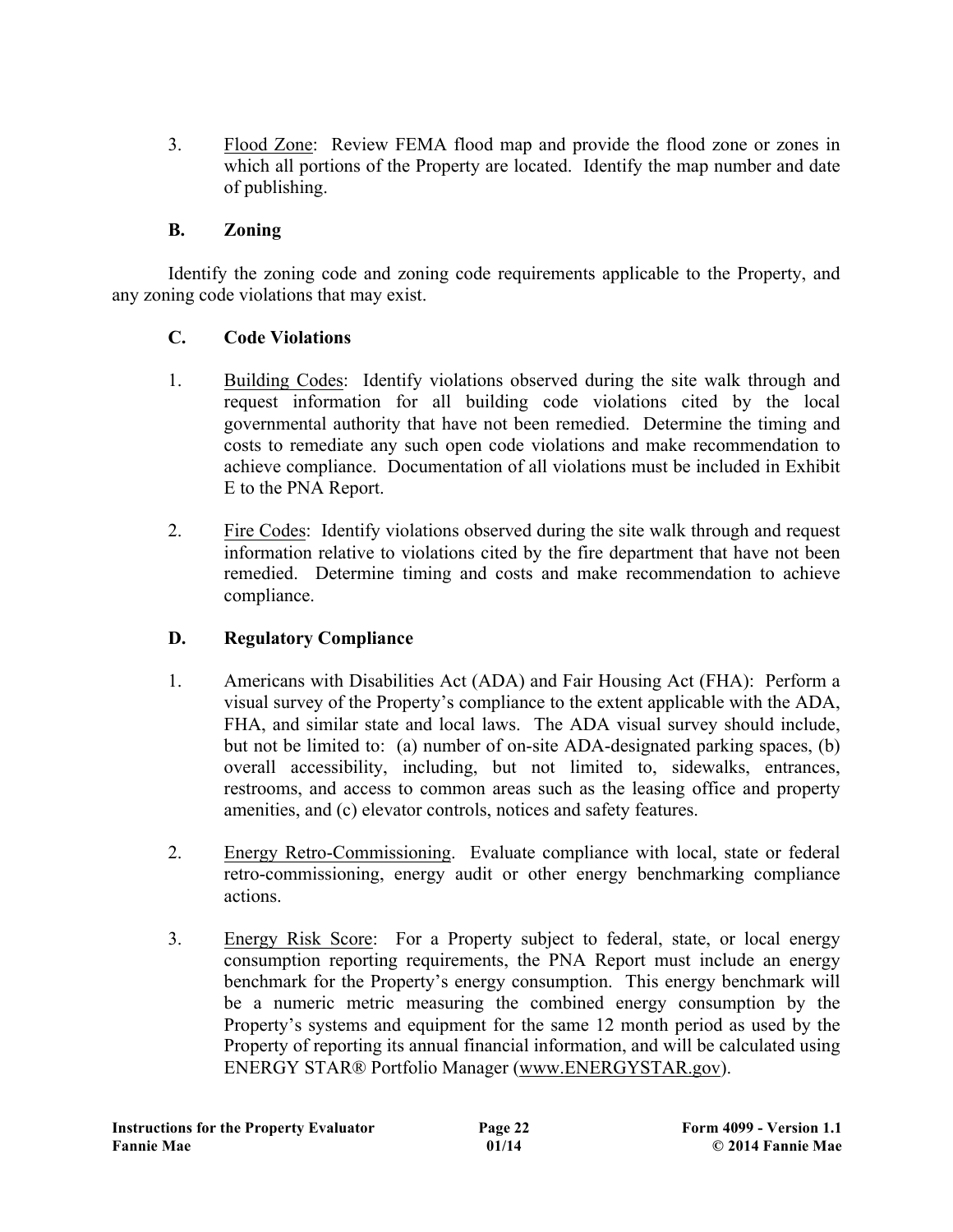If available, this benchmark score will be the Property's ENERGY STAR® rating on a 1 to 100 scale. If the energy benchmark score is below 50, the PNA Report should attempt to identify causes for the low performance and remediation opportunities for improvement. If an ENERGY STAR® 1 to 100 rating is not available, ENERGY STAR® will instead calculate the Energy Use Intensity (EUI) as the benchmark for the Property's energy consumption. The EUI is equal to the property's total kBTU for the 12 consecutive months divided by the same square footage of reported kBTU. If the EUI is above 130, the PNA Report should attempt to identify causes for the low performance and remediation opportunities for improvement.

For a Property subject to federal, state or local energy consumption reporting requirements, a copy of the current Statement of Energy Performance from the Property's account in ENERGY STAR® Portfolio Manager Account must be included as Exhibit G to the PNA Report.

#### **4.06. PNA Section 6: Areas of Additional Assessment**

#### **A. Known Problematic Building Materials**

The PNA Report must identify known problematic building materials or design issues currently installed, in use at or located on the Property. (See Appendix G to these Instructions for a partial list.)

#### **B. Work in Progress**

The PNA Report will include all relevant information concerning any work is observed to be underway at the Property during the site visit or that is known to be under contract. For purposes of the Cost Estimate schedule, such work should be assumed to be complete, unless observed to be unacceptable in quality or scope or estimated completion time of work is more than 6 months from the date observed. Work will only be considered complete when all work is done, paid in full and lien-free.

## **4.07. PNA Section 7: Report References, Procedures And Limitations**

## **A. References used by the Property Evaluator for Preparation of PNA Report**

The Property Evaluator shall reference in the PNA Report the use of the Fannie Mae Instructions for the Property Evaluator, including the date of the Instructions and version number. The Property Evaluator will further certify that the PNA Report is prepared in accordance with the Fannie Mae Instructions for the Property Evaluator.

The Property Evaluator shall also reference any federal, state or local codes used in connection with preparation of the PNA Report.

| <b>Instructions for the Property Evaluator</b> | Page 23 | <b>Form 4099 - Version 1.1</b> |
|------------------------------------------------|---------|--------------------------------|
| <b>Fannie Mae</b>                              | 01/14   | © 2014 Fannie Mae              |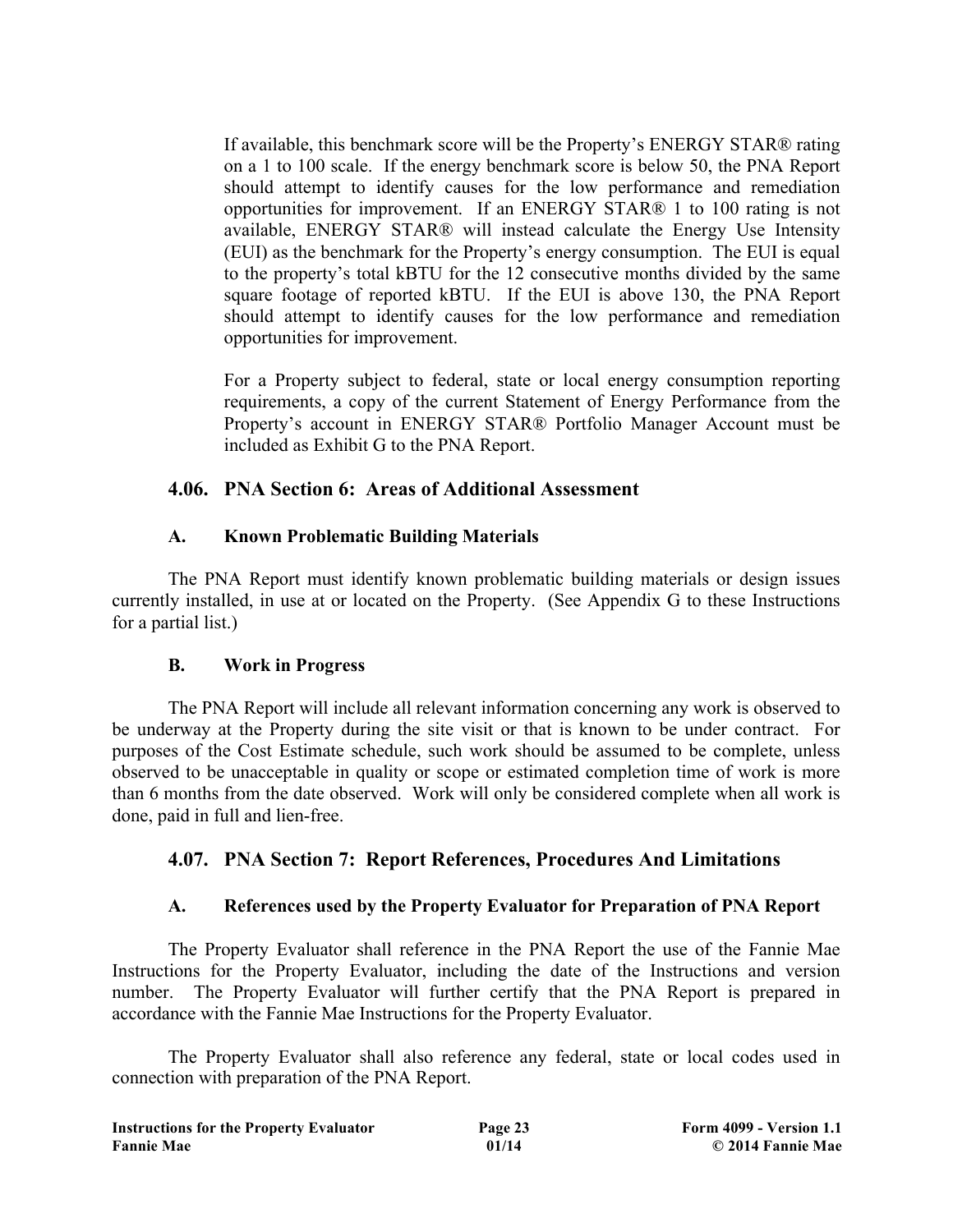**The PNA Report must disclose all documentation and sources used in preparation of the PNA Report including the Cost Estimate Schedules for Immediate Repairs and Replacement of Capital Items in Exhibit E of the PNA Report.** If a source used by the Property Evaluator is not a commercially recognized source, the PNA Report must include documentation supporting the cost estimates derived from such source. The Property Evaluator shall have available, at the Lender's request, electronic copies of all relevant documentation used in preparation of the PNA Report. All documentation requested by the Property Evaluator but not received from the Property Owner or the Lender will also be documented in Exhibit E to the PNA Report.

All calculations and models used in preparation of the PNA Report must be transparent, consistent with industry standards and supportable.

#### **B. Assessment Methodology**

The Property Evaluator shall reference the methodology applied to the Property Evaluator's conduct of the PNA and its preparation of the PNA Report.

#### **C. Limitations**

The Property Evaluator shall also describe all limiting conditions encountered during the conduct of the PNA and the preparation of the PNA Report.

## **4.08. Exhibits to The PNA Report**

The PNA Report will contain the following Exhibits.

| Exhibit A: | <b>Photo Documentation</b>                                                  |
|------------|-----------------------------------------------------------------------------|
| Exhibit B: | Location Map, Aerial Photo and Site Plan (if available)                     |
| Exhibit C: | <b>Structural Risk Evaluation Questionnaire</b>                             |
| Exhibit D: | Pre-Site Visit Questionnaire                                                |
| Exhibit E: | Record of all Documents Reviewed, Interviews, and Supporting<br>Information |
| Exhibit F: | <b>Property Evaluator Qualifications</b>                                    |
| Exhibit G: | Statement of Energy Performance (if required)                               |
|            |                                                                             |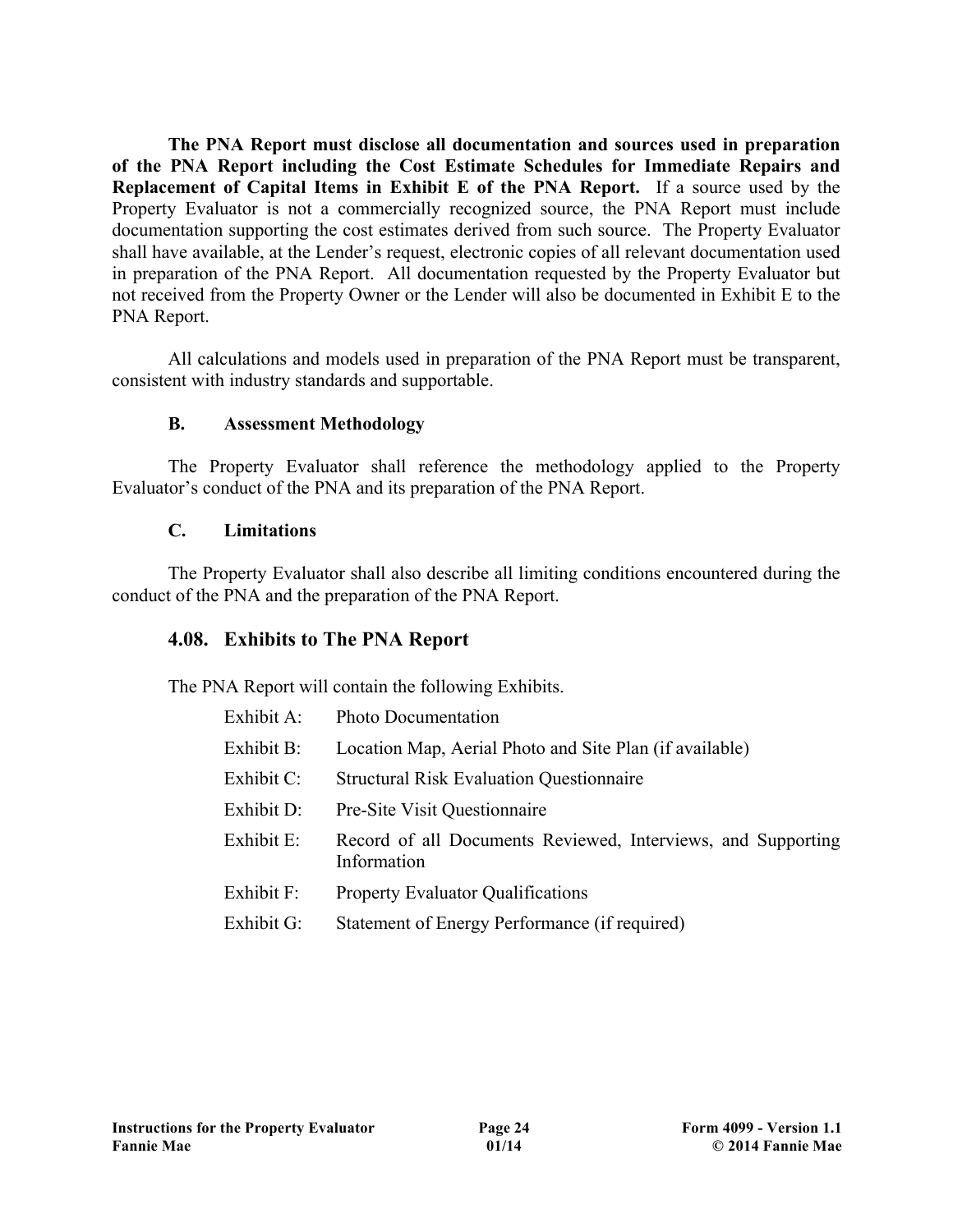# **5. PNA MODULES**

# **5.01. General**

# **A. Additional Scope of Work**

A PNA Module requires additional assessment by the Property Evaluator, building on the findings of the Base PNA. The findings of the PNA Module are integrated directly into the PNA Report. Modules apply to specific asset classes or property uses, program financing requirements or otherwise as required by the Lender. For each required Module, the Property Evaluator must satisfy the additional required scope of work described below for that Module. For any Module type listed on the Estimated Useful Life Table (see Appendix F to these Instructions), the Property Evaluator must use the specific column for that Module from the Estimated Useful Life Table to determine the Remaining Useful Life of the particular system or component in arriving at the Cost Estimate Schedules for Immediate Repairs or Replacement of Capital Items.

# **B. Additional Required Qualifications**

In addition to the qualifications required in Section 1.03 of these Instructions, a qualified Property Evaluator must have previous experience in performing physical needs assessments and property inspections for multifamily asset classes or in connection with loans having special product features comparable to those in the Module required for the Property's asset class or the special product feature or execution of the Mortgage Loan to be secured by the Property as required by the Lender or Fannie Mae. Additional qualifications may be specified in the specific PNA Module. The PNA Report must include a summary of Property Evaluator's prior experience completing each Module required for a Property.

# **5.02. MODULE: Student Housing Property**

A Student Housing Property requires specific components to be observed and reported that are specifically associated with these types of facilities, such as furniture, fixtures, and equipment.

In addition to the assessments and evaluations required in the Base PNA, the Property Evaluator must also:

- Observe and identify furniture in common areas.
- <sup>n</sup> Observe and identify equipment such as televisions, computers, recreational equipment, wi-fi equipment, security equipment, etc.
- <sup>n</sup> Observe and identify whether furniture, fixtures and equipment is Property owned, leased or other. If owned by the Property, include in Estimated Useful Life Table.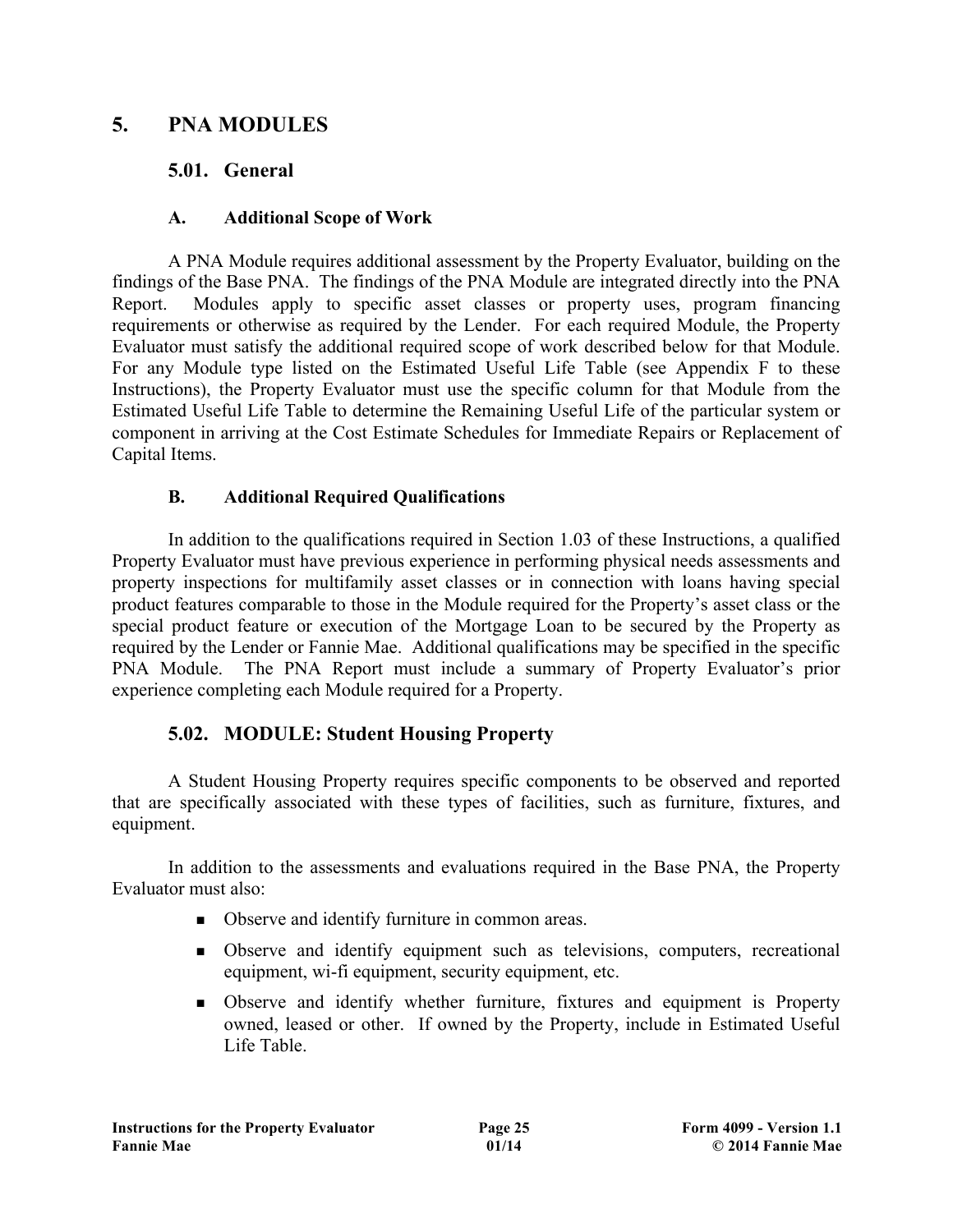# **5.03. MODULE: Seniors Housing Property**

A Seniors Housing Property may include any of the following types of facilities:

- $\blacksquare$  Independent Living Facilities;
- $\blacksquare$  Assisted Living Facilities;
- Alzheimer's/Dementia Care Communities;
- $\blacksquare$  Skilled Nursing Facilities; or
- Continuing Care Communities.

In addition to the Base PNA, the Senior Housing Module will require the observation and evaluation of specific systems and components appropriate to the specific type of Seniors Housing to determine the Cost Estimate Schedule for any Immediate Repairs or the Replacement of Capital Items for the period of the Mortgage Loan term plus two years. In addition to the assessments and evaluations required in the Base PNA, the Property Evaluator must evaluate the following components when assessing a Seniors Housing Property:

- $\blacksquare$  furniture in common areas;
- $\blacksquare$  equipment such as televisions, computers, physical therapy equipment, etc.;
- $\blacksquare$  commercial kitchen equipment;
- facility required life safety equipment;
- <sup>n</sup> the percentage of the common areas and units that have a sprinkler system and whether it is a wet or dry sprinkler system and
- <sup>n</sup> whether furniture, fixtures and equipment is owned or leased by the Property Owner.

# **5.04. MODULE: Manufactured Housing Community**

A Manufactured Housing Community is a residential real estate development consisting of pads for Manufactured Homes, related amenities, utility services, landscaping, roads and other infrastructure. The residents, who own the Manufactured Homes, lease the pad in the Manufactured Housing Community where the Manufactured Homes are placed and connected to utility services.

All Manufactured Homes in the Manufactured Housing Community must conform to the requirements of the Federal Manufactured Home Construction and Safety Standards of 1974 ("HUD Code") (42 USC Chap. 70; 24 CFR Part 3280). The HUD Code requirements were implemented in 1976 and set a national building code for Manufactured Homes.

In addition to the Base PNA, the Manufactured Housing Module requires that the Manufactured Housing Community is evaluated based on certain qualitative criteria that are to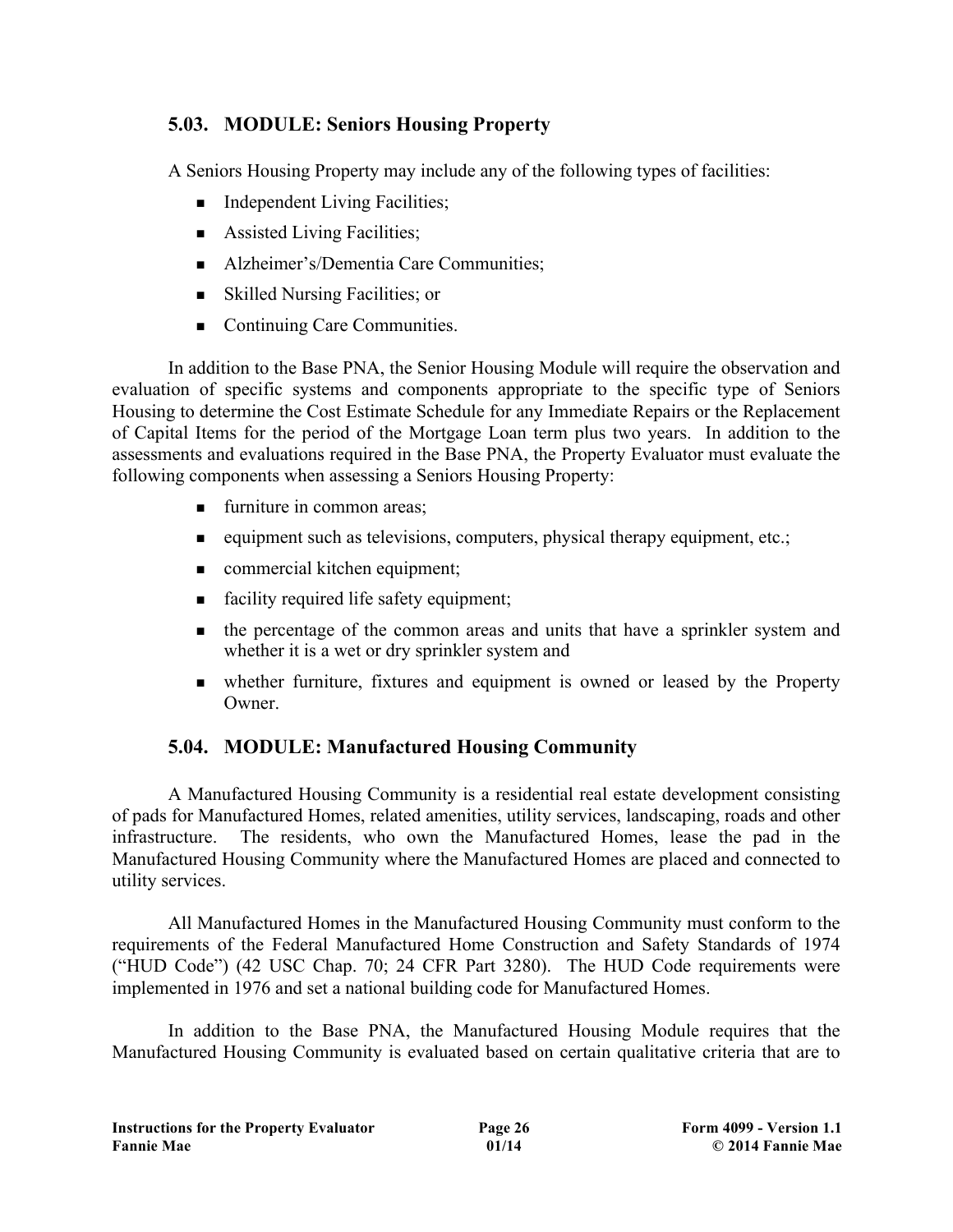be observed and reported. The following are to be included when assessing Manufactured Housing Communities:

1. The number of Manufactured Homes that do not conform to the requirements of the Federal Manufactured Home Construction and Safety Standards of 1974 ("HUD Code") (42 USC chap. 70; 24 CFR Part 3280). The HUD Code requirements set a national building code for Manufactured Homes and went into effect in 1976, so compliance cannot be assumed for all homes built after 1974. If a Manufactured Home is in compliance with the HUD Code, the following red tag should be present at the rear of the home. While the source of verification is up to the engineer, the following red tag at the rear of the home is usually present.



- 2. Whether the Manufactured Home Community is age-restricted or is open to residents of all ages.
- 3. Number of Manufactured Homes owned by the Property Owner.
- 4. Condition and type of Manufactured Home pads. Note surface components of patios and parking spaces. Note the type of entries to homes (e.g., patios, raise porches, etc.). Confirm Manufactured Home installation on the pads meets local and state requirements.
- 5. Number of Manufactured Home pads that will accommodate doublewide homes.
- 6. Number of Manufactured Home professional skirted and overall skirting condition.
- 7. Number of exposed hitches on a Manufactured Home.
- 8. Number of parking spaces per Manufactured Home pad. Note whether parking is on or off street. The standard is two on-site parking spaces for each Manufactured Home pad.
- 9. Number of Manufactured Home with exteriors or sites in poor condition and the number of abandoned Manufactured Homes.
- 10. Number of pads for Manufactured Homes and density of pads per acre.
- 11. Road surface and type of curbing, if any.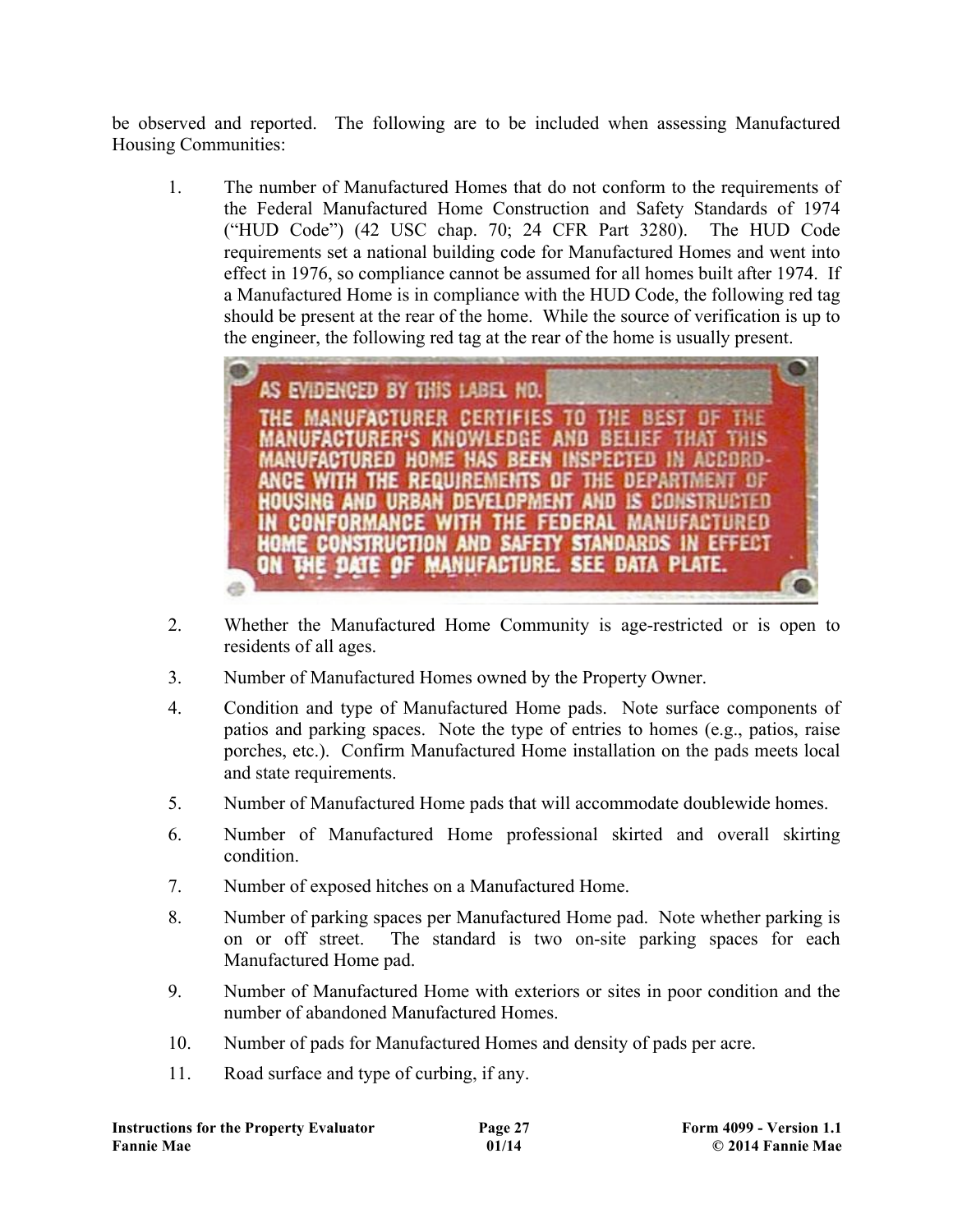- 12. Condition and type of common area amenities.
- 13. Condition of landscaping, and quality and condition of signage.

## **5.05. MODULE: Cooperative Property**

The Base PNA is utilized to assess and report the condition of a Cooperative Property. A Cooperative Property should be no different in appearance or condition than a conventional multifamily property. Cooperative properties are owned by a cooperative corporation or other legal entity, and are governed by legal documents that may include Articles of Incorporation, Bylaws, Subscription Agreement, Regulatory Agreement, and Recognition Agreement (collectively referred to as "Cooperative Governing Documents"). The Cooperative Governing Documents define the cooperative structure, operations and obligations of the cooperative entity and its members. The members, also referred to as resident owners, are typically responsible for the dwelling unit interior and systems and the cooperative entity is responsible for the land, building (outside of the interior units), building systems, and common areas. The PNA Report must clearly identify the scope of work that is being assessed and clearly identify the responsible party (i.e., the cooperative entity or the resident owner) for each Property component and system identified. The Cost Estimate Schedule for Immediate Repair Items and Replacement of Capital Items should only reflect those Property components that are the responsibility of the cooperative entity. The Property Evaluator is required to follow the same site visit protocol as required in the Base PNA and as set forth in Section 3 and Section 4 of these Instructions to identify systemic issues, such as repetitive plumbing leaks, roof leaks, etc.

## **5.06. MODULE: Commercial/Retail Use**

A multifamily property with commercial or retail mixed use requires that specific components be observed and reported. The Commercial/Retail Module will evaluate the conditions of these specific components to determine the Cost Estimate Schedule for any Immediate Repairs or Replacement of Capital Items required for the period of the term of the Mortgage Loan plus two years. The Property Evaluator will inspect 100% of the commercial or retail areas. The following components are to be included in the Property Evaluator's assessment of a multifamily property with mixed commercial or retail use:

#### 1. **Leased Spaces**.

- <sup>n</sup> Identify number and size (square feet) of tenant spaces.
- <sup>n</sup> Identify differences in parking requirements for commercial tenants and residential tenants.
- <sup>n</sup> Observe and identify specific mechanical, electrical and plumbing systems for commercial tenants.
- <sup>n</sup> Observe and identify interior finishes of commercial spaces.
- <sup>n</sup> Identify potential future lease-up costs including tenant improvements and leasing commissions.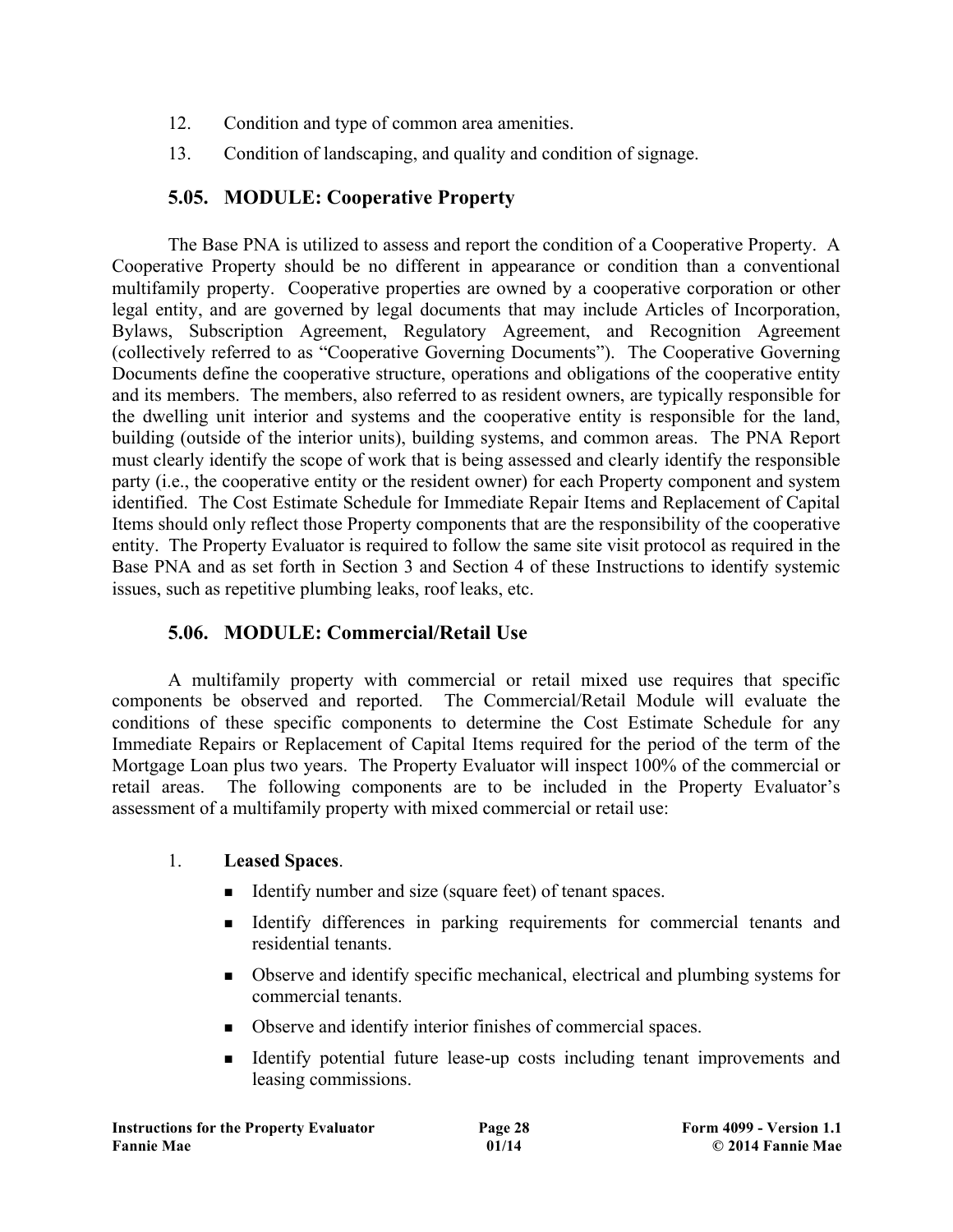# 2. **Cost Estimates for Replacement of Capital Items**.

- <sup>n</sup> Identify capital needs of commercial or retail spaces over the term of the Mortgage Loan plus two years.
- <sup>n</sup> Estimate the cost per square foot of commercial space capital needs over the term of the Mortgage Loan plus two years.

# **5.07. MODULE: Integrated Pest Management Plan**

The Integrated Pest Management Plan Module (IPMP Module) documents the pest condition at the Property and reviews any O&M Plan for pest management in place at the Property. The Integrated Pest Management Plan Module is required for:

- <sup>n</sup> Mortgage Loans delivered under Green Refinance Plus; or
- <sup>n</sup> other asset classes or product types as may be required by the Lender.

The Integrated Pest Management Plan does not replace a required Termite Report where applicable.

As part of the PNA, an Integrated Pest Management Plan may be required by the Lender. An Integrated Pest Management Plan is not required for all new Mortgage Loans and does not replace a Termite Report. In the Base PNA, the Property Evaluator is required to document the pest condition of the Property and review the pest management plan, if any, in place at the Property. The inspection of the current level of pest infestation may reveal the need for additional repairs or site changes that are to be included in the first year rehabilitation needs, including an evaluation of existing pest control practices and procedures.

- **A. Evaluator Qualifications**. The Contractor completing the Integrated Pest Management Inspection must:
	- be certified by QualityPro Green, GreenShield, or EcoWise;
	- <sup>n</sup> be trained to evaluate and treat the interior and exterior of multifamily (and commercial, if applicable) structures for pest infestations, in accordance with Integrated Pest Management standards;
	- n have the work performed by an employee who is licensed or certified by the state for residential pest control (if required), or be QualityPro Green certified and who has produced reports of this nature that are well regarded in the marketplace in terms of content, timeliness and responsiveness;
	- not be under suspension or debarment by HUD or Fannie Mae, involved as a defendant in criminal or civil action with HUD or Fannie Mae, and not be an FHFA prohibited party; and
	- <sup>n</sup> Have the capacity to complete the project inspection and prepare the report in a time frame acceptable to the Lender.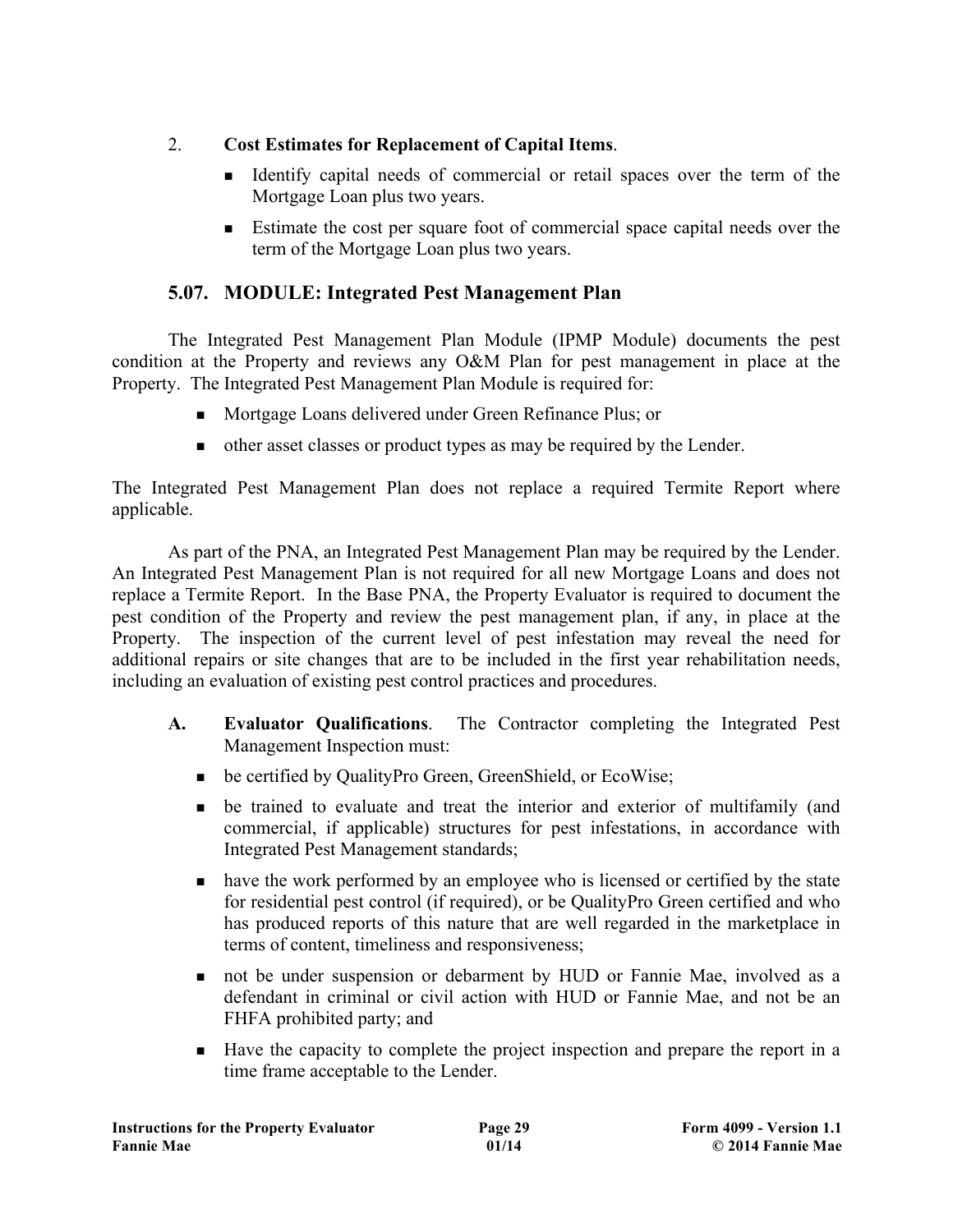## **B. Statement of Work**.

1. The Contractor shall perform an Integrated Pest Management Inspection, provide the property manager and each tenant with information on glue traps, and prepare an Integrated Pest Management Inspection report for each location specified by the Lender and report the findings;

**NOTE**: These instructions assume the Contractor will make two visits to the Property, with the first used to interview property management about existing pest control practices and place the glue traps. During the second visit, the glue traps will be retrieved and the necessary unit and property inspections will be conducted. The Lender has the authority to modify these instructions to require only one visit by the Contractor in those situations where the Lender believes the onsite property management can place the glue traps correctly and provide the glue trap handout to the tenants.

- 2. The Contractor shall conduct the first onsite visit/inspection to:
	- <sup>n</sup> obtain an understanding of the configuration of buildings.
	- <sup>n</sup> obtain an understanding of the existing pest control practices.
	- <sup>n</sup> review the "Using Glue Traps" handout with the property manager and provide it to each tenant or leave it in each unit where glue traps are placed (handout is available on www.oahp.net);
	- <sup>n</sup> place the glue traps to assess cockroach infestation within each unit and common areas such as laundry rooms, storage rooms, and interior trash handling areas;
	- <sup>n</sup> advise the property manager that the contractor will retrieve the glue traps and set a date certain for that follow-up visit/inspection; and
	- <sup>n</sup> observe and identify the presence of bed bugs or other pests that may be present.
- 3. The Contractor shall conduct the second onsite visit/inspection within 5 to 8 days of first onsite visit/ inspection to:
	- <sup>n</sup> collect the glue traps from each unit, observe conditions in the units, and include in the report a unit-by-unit summary of the glue trap findings;
	- <sup>n</sup> collect the glue traps from each unit, observe conditions in the units, and include in the report a unit-by-unit summary of the glue trap findings;
	- <sup>n</sup> review the findings from the glue traps to help determine which units should be inspected, with the Contractor then conducting inspections of a minimum of 10% of all units (unless otherwise guided by the glue trap findings, units shall be randomly sampled while taking into consideration occupied and unoccupied units and the unit size mix, i.e., one bedroom,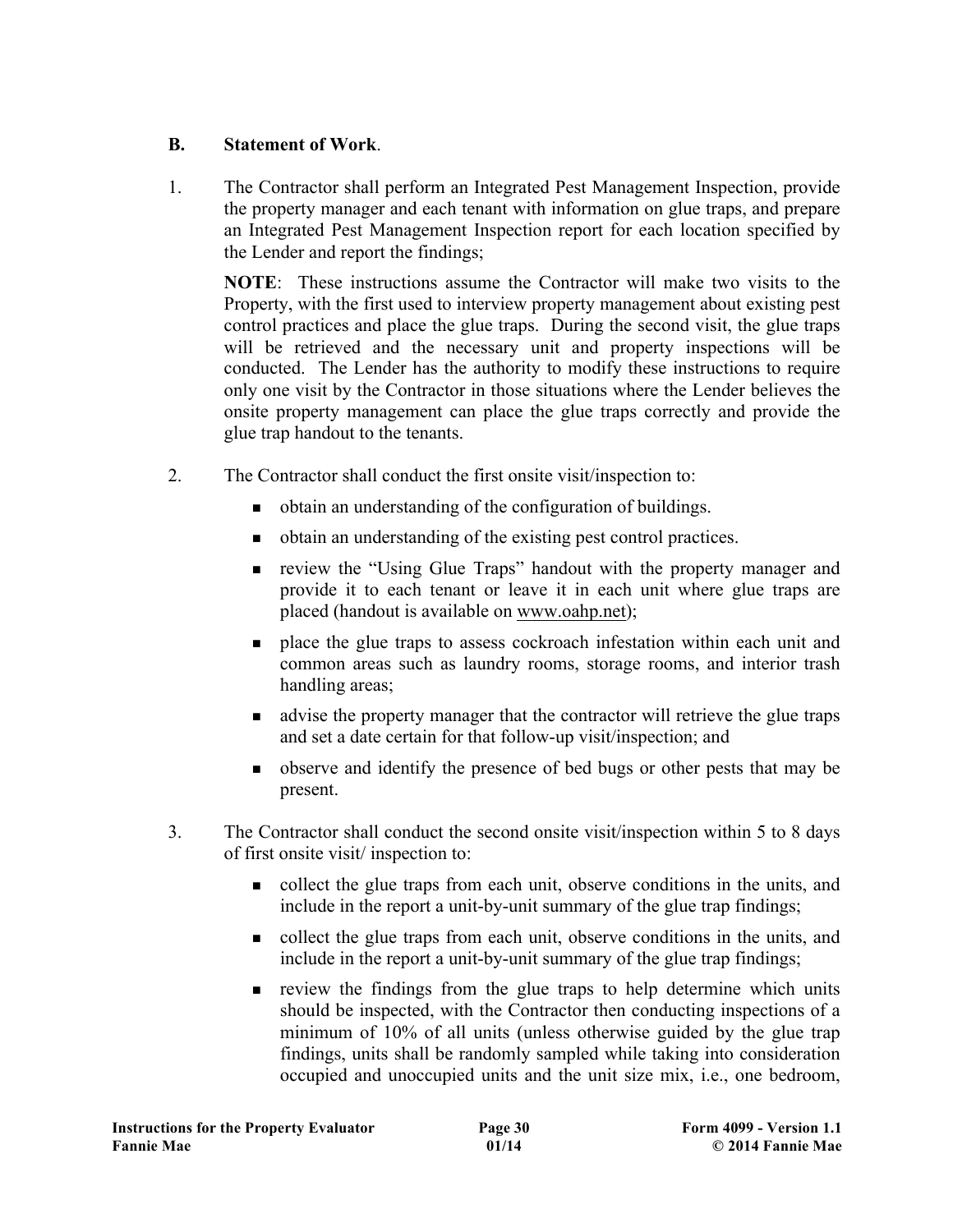two-bedrooms, etc. If a significant number of units are found to have infestations not reflected in the glue trap findings, the Lender may require that additional units be inspected at the time the glue traps are collected);

- n inspect the exterior of all buildings for evidence of pest infestation or conditions which could attract or harbor pests, and inspect and identify all areas where the building envelope has been penetrated and all points of ingress or egress, looking for any entry points for pests. If identified, the Contractor must determine and document all corrective measures, both immediately and long-term; and
- <sup>n</sup> inspect the trash disposal, laundry, common areas, office space, maintenance work area, and storage areas for evidence of infestations.
- 4. The Contractor shall prepare a narrative Integrated Pest Management Inspection report, that:
	- <sup>n</sup> identifies any pest infestations as a result of glue trap findings, a visual survey, a review of any pertinent documentation related to past infestations and pest control measures, or interviews with the property owner, management staff, and tenants;
	- <sup>n</sup> includes color photographs and a detailed narrative describing the Property's pest infestation, if any, and provide a corrective course of action for each infestation, and if needed, specific actions for serious infestations within individual units.
	- n includes a Glue Trap Summary which identifies in detail the quantity and variety of pest trapped, and any obvious general areas, floors, or structures with significant infestations (e.g., if a cluster of adjacent dwelling units appear to have a more severe infestation when compared to the overall building), and identifying groups of infested units as "High", "Moderate", or "Low" infestation and detail corrective measures for each; and
	- <sup>n</sup> details an immediate course of action, being specific as to physical items needed (e.g., door sweeps) and treatments needed, if any, and estimated costs to address the pest infestations for each identified group (see prior paragraph) and a continuing course of action for using Integrated Pest Management principles at the Property.
- 5. The Contractor shall prepare a report regarding existing pest control practices that:
	- <sup>n</sup> documents the existing pest control strategies, practices, and outcomes;
	- <sup>n</sup> evaluates the existing pest control strategies and practices;
	- <sup>n</sup> identifies the deficiencies in the existing pest control strategies and practices; and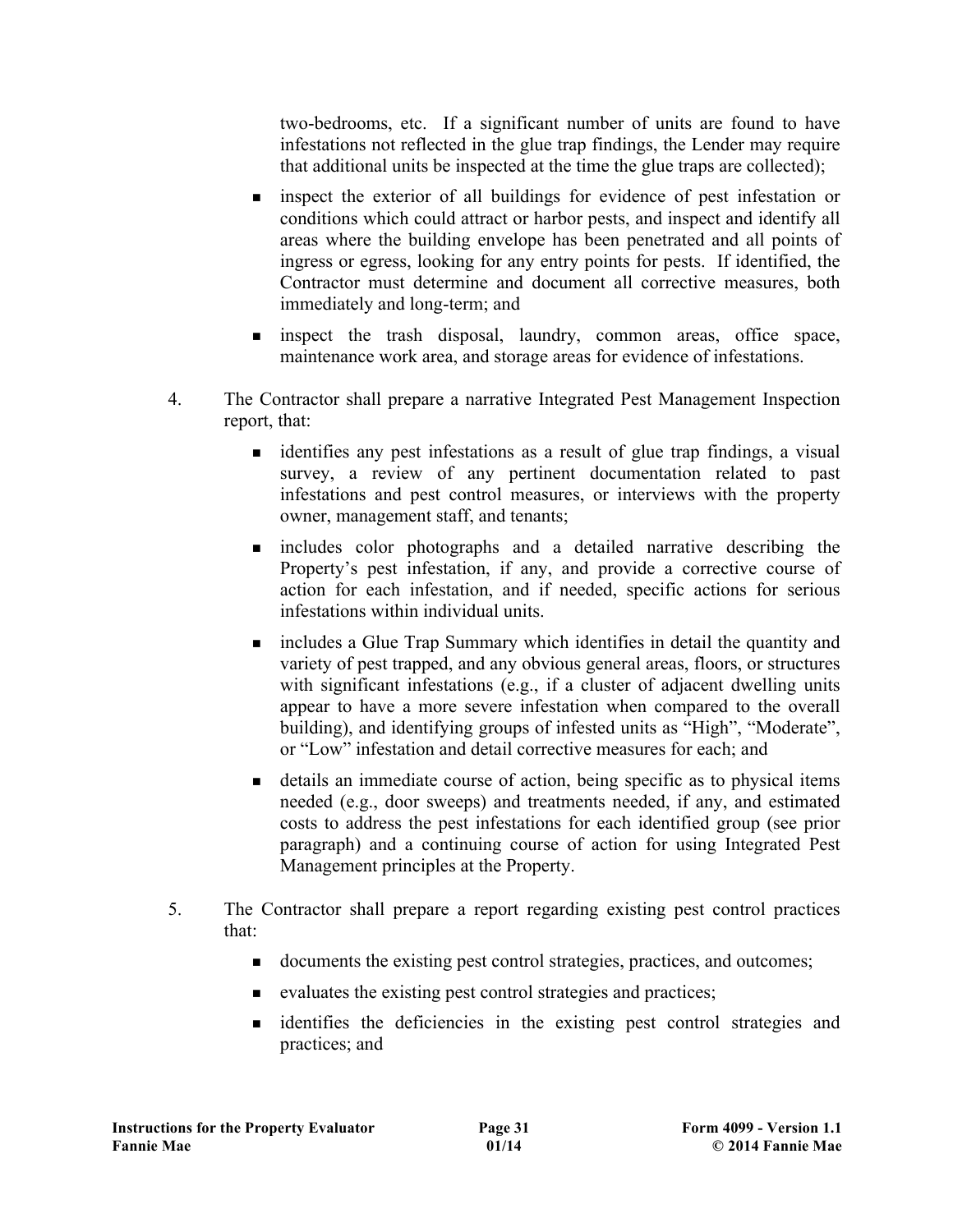<sup>n</sup> recommends practices consistent with Integrated Pest Management principles that will achieve better outcomes.

## **C. Green Refinance Plus Mortgage Loan Requirements**.

If the Integrated Pest Management Inspection is required as part of a Fannie Mae's Green Refinance Plus Mortgage Loan, it should also include the following subcomponents:

- <sup>n</sup> acknowledgements of who conducted the inspection and prepared the Integrated Pest Management Inspection reports, the preparer's qualifications or a certification that the preparer meets the qualifications required in Section 5.07.A. of these Instructions, when the report was prepared, who received the report, and when the report was reviewed).
- Exhibits (color photographs, site plans, maps, etc.).

#### **D. Subcontractor Requirements**.

If the services of a subcontractor were secured to inspect the Property and complete the Integrated Pest Management Inspection report, the Contractor shall review the inspection for quality, consistency, and agreed upon format and conformance with these requirements.

# **5.08. MODULE: High Performance Building Assessment**

#### **A. Purpose; Module Scope and Methodology**

#### 1. **Purpose**

The High Performance Building Module is required for:

- <sup>n</sup> Mortgage Loans delivered under Green Refinance Plus; or
- <sup>n</sup> other asset classes or product types as may be required by the Lender.

The High Performance Building Module (HPB Module) will identify cost effective opportunities to improve the operating performance of the Property's energy and water systems, by suggesting energy and water efficient solutions in lieu of the conventional suggestions otherwise included in the Cost Estimate schedules for Immediate Repairs and for the Replacement of Capital Items. The HPB Module will also suggest practical ideas to reduce energy and water consumption and that may be implemented as part of the operating and maintenance procedures at the property.

The opportunities for implementing energy and water efficient improvements at the Property may result in:

- <sup>n</sup> reduced operating costs through increased energy and water efficiency measures (EWEM);
- $\blacksquare$  reduced operating and maintenance (O&M) costs;

| <b>Instructions for the Property Evaluator</b> | Page 32 | <b>Form 4099 - Version 1.1</b> |
|------------------------------------------------|---------|--------------------------------|
| <b>Fannie Mae</b>                              | 01/14   | © 2014 Fannie Mae              |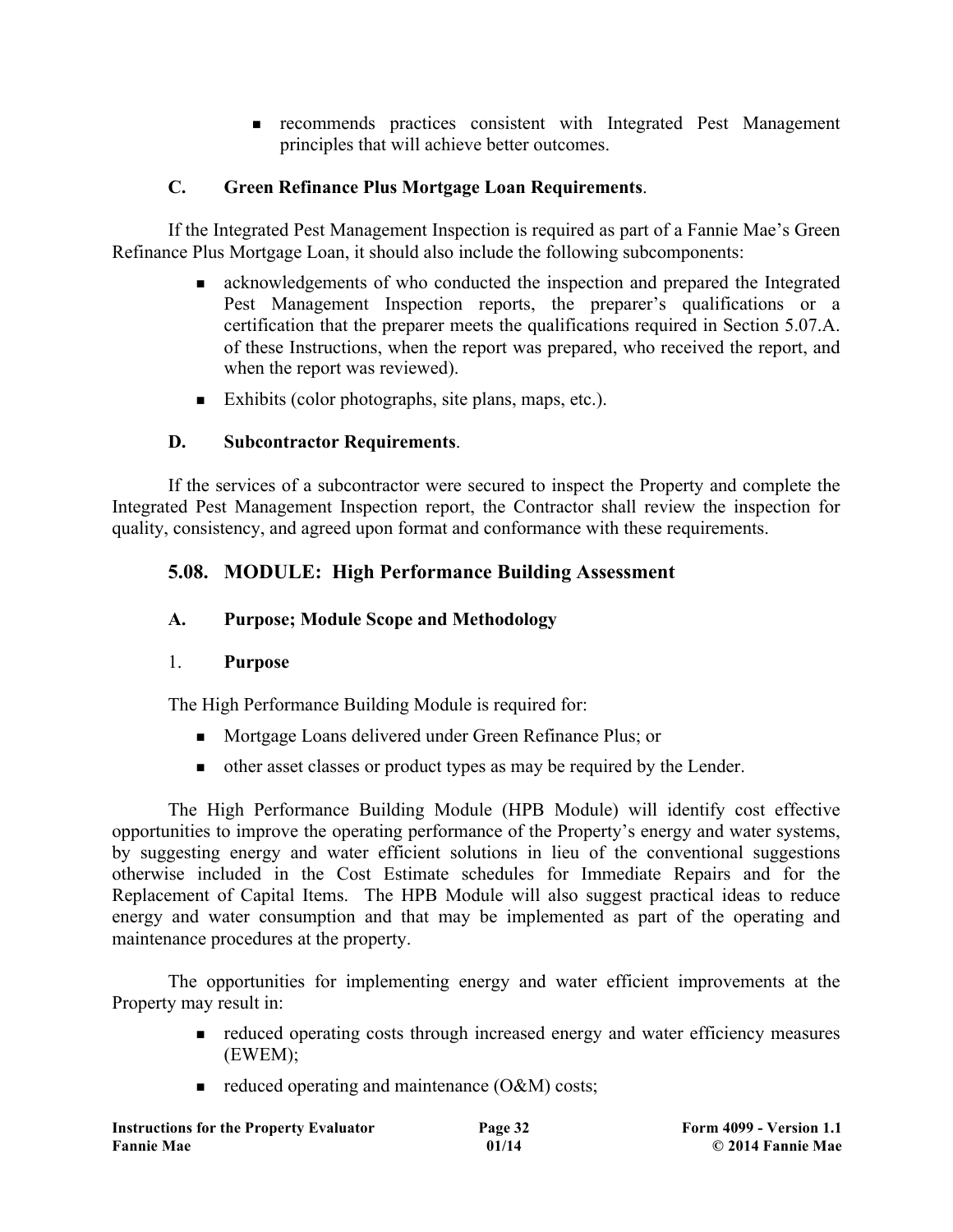- increased or retained Property value;
- n improved insulation against economic fluctuations in energy or water costs that may negatively impact the Property;
- <sup>n</sup> reduced risk of structural or functional obsolescence of the Property structure, components and systems; and
- n enhanced indoor air quality and resident comfort.

## 2. **HPB Module Scope of Work and Methodology**

The Property Evaluator must assess a minimum set of property conditions for energy and water efficiency opportunities and alternatives to conventional solutions for Immediate Repairs and Replacement of Capital Item. The Property Evaluator will identify all applicable and practical energy and water efficiency measures at the Property.

The HPB Module scope of work must be consistent with an American Society of Heating, Refrigeration and Air Conditioning Engineers (ASHRAE) Level 2 - Energy Survey Analysis, conducted according to the "Procedures for Commercial Building Energy Audits, Second Edition", 2nd edition, 2011 ("ASHRAE Procedures"). The ASHRAE Level 2 analysis requires the completion of the Preliminary Energy-Use Analysis and Level 1 – Walk-Through Analysis, as defined in the ASHRAE Procedures.

The Property Evaluator must identify EWEM that result in a 20% or greater reduction in projected energy consumption over the Property's energy consumption in the prior year. The same 20% reduction must be identified for water consumption. If the Property Evaluator is unable to identify EWEM opportunities that meet the 20% target for either or both energy and water consumption, the Property Evaluator must provide an explanation in the PNA Report of the inability to reach the target savings. The Property Evaluator shall deliver a PNA Report with a Cost Estimate Schedule of Immediate Repairs and Replacement of Capital Items reflecting the EWEMs agreed upon for implementation by the Lender and the Property Owner.

The calculation methodology and energy analysis tools used in the HPB Module to determine energy and water efficiency are critical to the ability of the Lender to appropriately assess risk and to the Property Owner's ability to achieve projected results at the Property. All calculations and models within the HPB Module must be transparent, consistent with industry standards, supportable and must be able to be reasonably relied upon for projecting operating savings at the Property.

The following are approved software for use by the Property Evaluator to model the Property's past energy and water performance and to estimate the annual efficiency and cost savings of energy and water efficiency measures:

- $\blacksquare$  EnergyPro; and
- $\blacksquare$  Treat.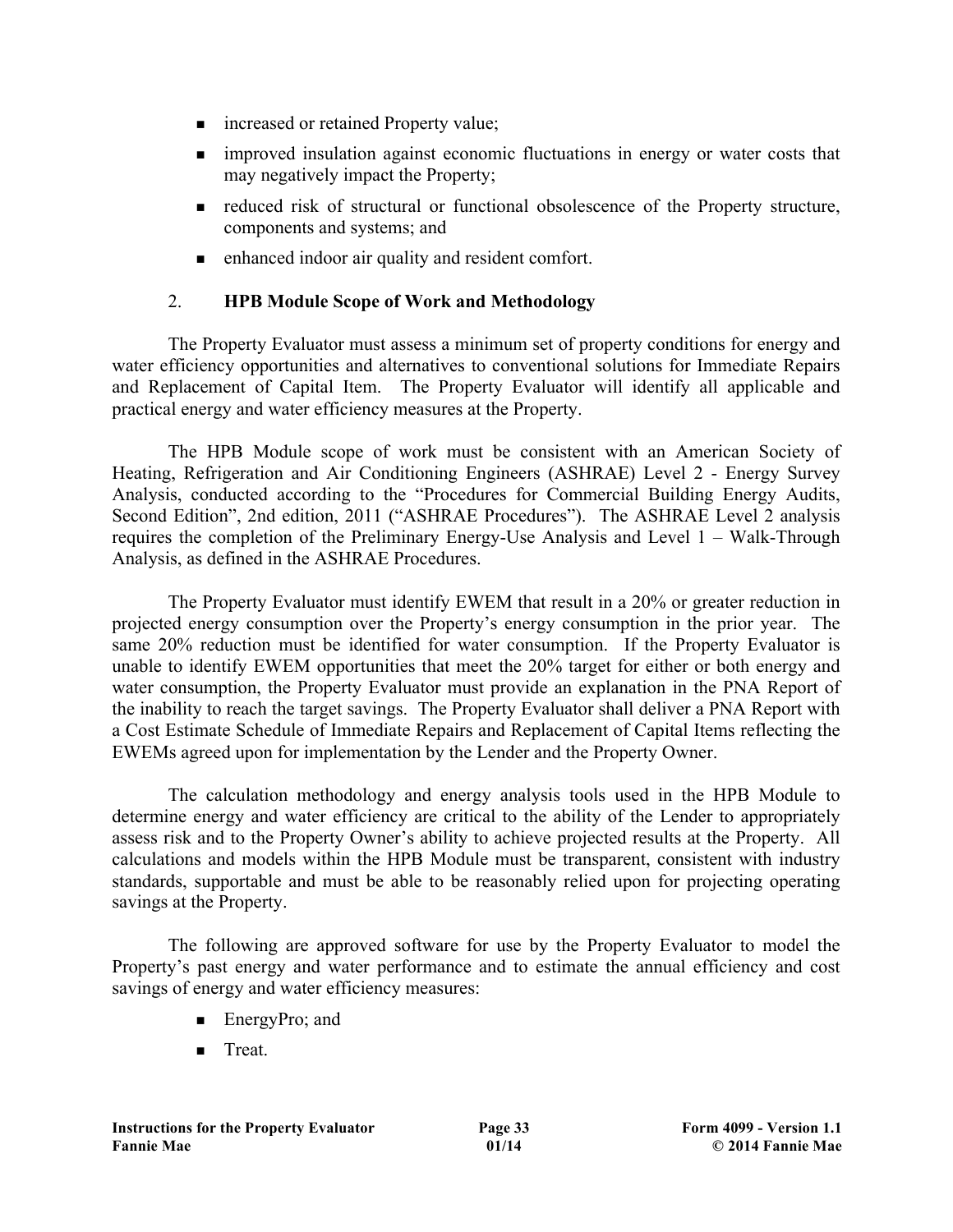All energy consumption and cost savings results from the energy model must be verified against known conditions and usage profiles existing at the Property and against industry standard values. Additional energy modeling software may be permitted by the Lender on a case-by-case basis.

# **B. Property Evaluator Qualifications; Standard of Conduct**

1. Property Evaluator Qualifications. The Property Evaluator completing the HPB Module must have the minimum skills, credentials and experience required to effectively perform the analysis described in this section. These qualifications are in addition to the qualifications set forth in Section 103.C of these Instructions for the Base PNA. These additional qualifications are required of the Property Evaluator as a whole, and not to any single individual.

The Property Evaluator shall have effectively completed not less than five multifamily PNA Reports within the prior two years that included the following scope:

- n an energy audit according to the American Society of Heating, Refrigeration and Air Conditioning Engineers (ASHRAE) Level 2 - Energy Survey Analysis, conducted according to the "Procedures for Commercial Building Energy Audits, Second Edition", 2<sup>nd</sup> edition, 2011 ("ASHRAE Procedures");
- n an energy and water consumption and cost savings analysis by utilizing ENERGY STAR<sup>®</sup> or other energy modeling software;
- n prior experience setting up or updating a building profile account in ENERGY STAR® Portfolio Manager, including property characteristics and energy and water consumption and cost data;
- <sup>n</sup> a feasibility analysis for the installation of energy and water efficient property improvements;
- <sup>n</sup> a construction cost estimation of energy and water efficient property improvements; and
- <sup>n</sup> a financial analysis that generates sufficient information and data to support capital investment decisions by a property owner.

The Property Evaluator must hold at least one of the following professional designations, in good standing:

- Certified Energy Manager (CEM); or
- <sup>n</sup> Building Performance Institute, Inc. (BPI) Multifamily Analyst.

2. Property Evaluator Conduct Standards. The Property Evaluator shall comply with applicable professional standards for ethics as defined by the Home Energy Rating System (HERS) Code of Ethics and/or the (BPI) Code of Ethics.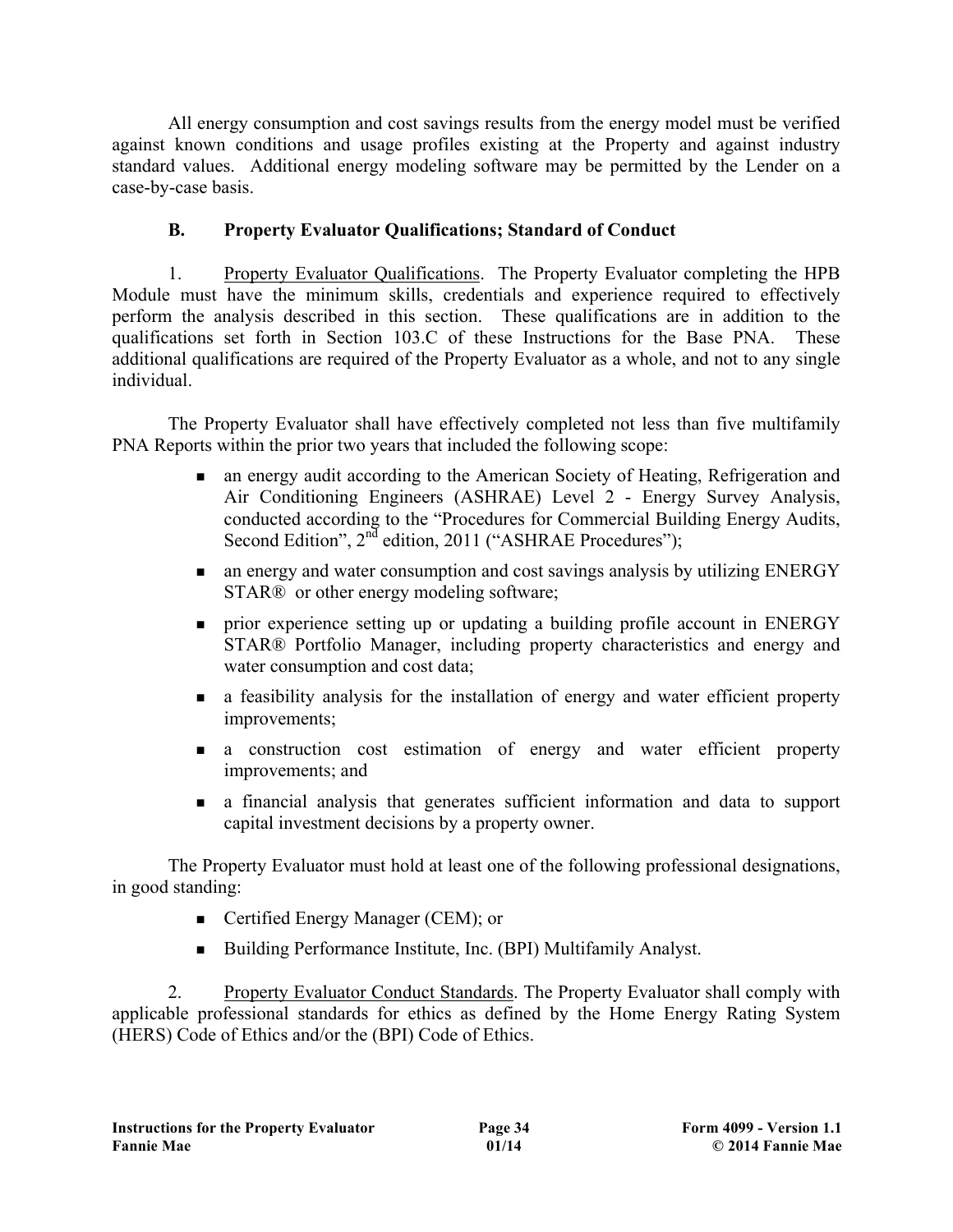#### **C. HPB Module Core Phases**

The HPB Module consists of four core phases (Phases 1, 2 and 3 correlate with the ASHRAE Procedures):

| PHASE 1: | Preliminary Due Diligence (Preliminary Energy and Water–Use<br>Analysis);                                   |  |  |  |  |  |
|----------|-------------------------------------------------------------------------------------------------------------|--|--|--|--|--|
| PHASE 2: | Site Visit (Level 1 Audit – Walk-Through Survey);                                                           |  |  |  |  |  |
| PHASE 3: | Energy and Water Survey Analysis (Level 2 Audit – Energy and Water<br>Survey and Engineering Analysis); and |  |  |  |  |  |
|          |                                                                                                             |  |  |  |  |  |

PHASE 4: High Performance Building (HPB) Integration with the PNA Report.

#### **1. Phase 1: Preliminary Due Diligence (Preliminary Energy and Water Use Analysis).**

Prior to conducting the site visit as a part of the HPB Module, the Property Evaluator must do the "Preliminary Energy Use Analysis" as described in the ASHRAE Procedures. The Property Evaluator must use a methodology similar to the one described in the "Preliminary Energy Use Analysis" for the analysis of analyze water usage at the Property.

#### **2. Phase 2: Site Visit (Level 1 Audit – Walk-Through Survey).**

The site visit must include the components of an ASHRAE Level 1 – Walk-Through Survey and on site components further detailed in the ASHRAE Procedures. The Property Evaluator should use similar methodology for conducting the water use analysis as is provided in the ASHRAE Procedures for energy use analysis.

The on-site interview is an important component of the HPB Module. The purpose of the interviews is to discuss:

- n property energy and water performance;
- **n** operations and maintenance procedures and problems;
- n resident complaints about comfort and health and safety concerns;
- n any factors affecting energy and water performance; such as occupancy rates, resident behavior patterns, etc.; and
- $\blacksquare$  historic repairs to, and replacements of, capital items, including issues created from previous underperforming, inadequately sized, or poorly maintained equipment.

The HPB site visit must include the following:

- n review of energy and water systems, processes, and equipment;
- n collection of existing nameplate information and controls strategies; and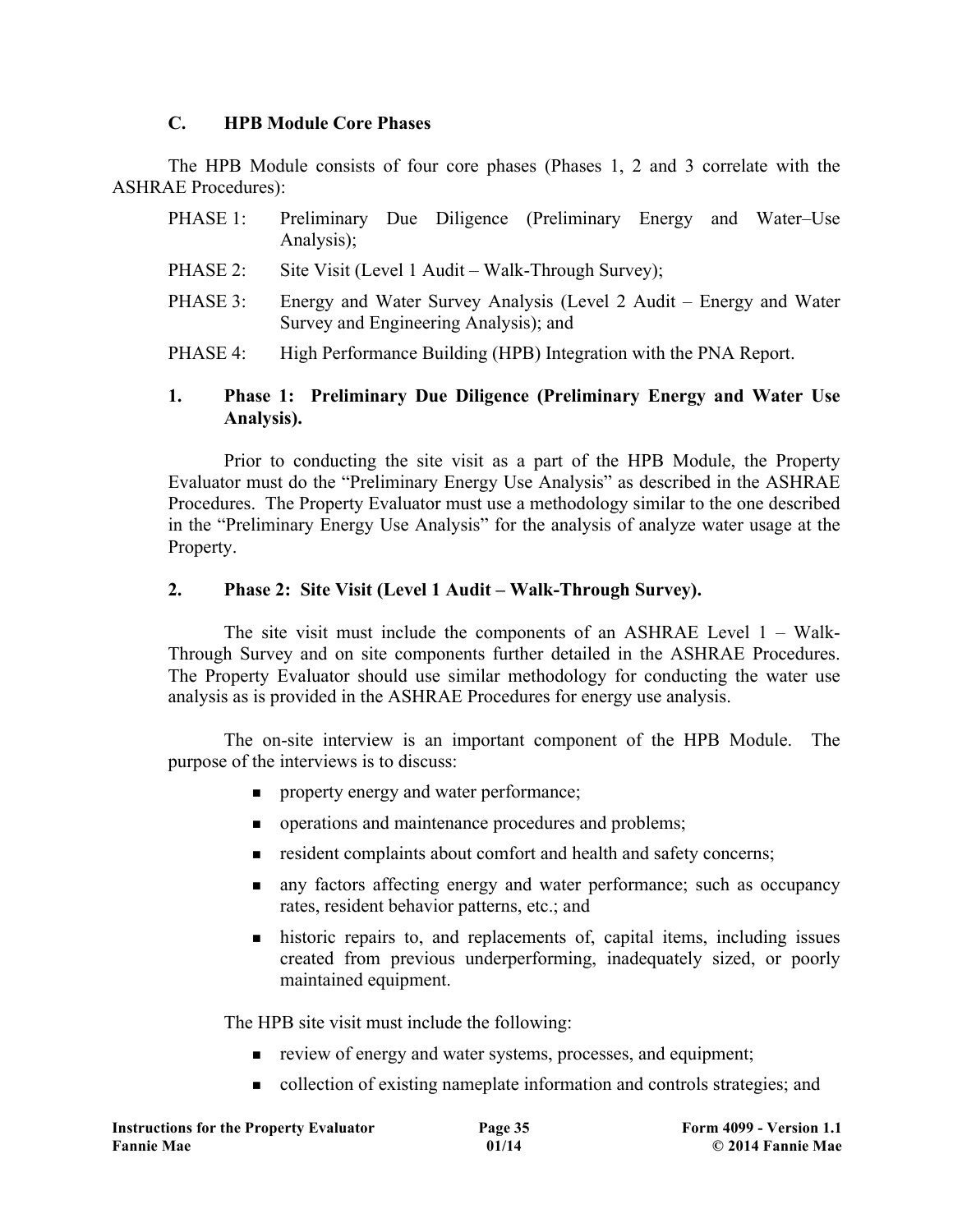<sup>n</sup> visual inspections of the building envelope, HVAC system, equipment, domestic water heaters and systems, controls, and lighting systems.

#### **3. PHASE 3: Energy and Water Survey Analysis (Level 2 – Energy Survey and Engineering Analysis).**

(a) Energy and Water Consumption and Cost Saving Analysis

Generally accepted engineering calculations and methodologies are used to calculate projected savings. The PNA Report will clearly state any assumptions used in analyzing energy and water data. As part of the engineering calculations, an energy and water baseline model of the Property's pre-retrofit actual historical and post-retrofit projected or modeled performance shall be completed using building plans, and data collected during the site visit. Equipment operating hours and use will be based on relevant hours of operation, geographic location, resident type, and space use.

Key elements to be considered in the calculation methodology include:

- $\blacksquare$  energy end use analysis;
- $\blacksquare$  utility rate structures;
- **NORGIVEM** interactions:
- $\blacksquare$  EWEM life cycle;
- **NORGER EWEM** cost estimates; and
- <sup>n</sup> weather data normalization and annualized results.

Energy and water metrics are to be calculated using the ENERGY STAR® Portfolio Manager (www.ENERGYSTAR.gov). If an ENERGY STAR 1 to 100 rating is available, the Property's rating must be included in the PNA Report. The performance metrics must include 12 months of consumption and costs for all energy and water meters paid by the Property Owner. If tenants are billed directly by the utility, a 10% sampling of meters paid by tenants must be included in the performance metrics. If the property is being acquired, the performance metrics may be limited to 6 months of energy and water consumption and costs for meters paid by the Property Owner.

If the local utility serving the Property provides access to aggregated cost and consumption information for all meters paid for by the tenants (i.e., sub-metered information), the Property Evaluator will request such information from the utility. If local laws require reporting of energy and water metrics through ENERGY STAR®, the Property Evaluator will utilize the existing account and ensure that the information is up to date. If available, the Property Evaluator should use an existing ENERGY STAR® Portfolio Manager Property account. Otherwise the Property Evaluator may establish an ENERGY STAR® account on behalf of the Property Owner, enter the data into Portfolio Manager and report the calculated metrics and ENERGY STAR® rating in the PNA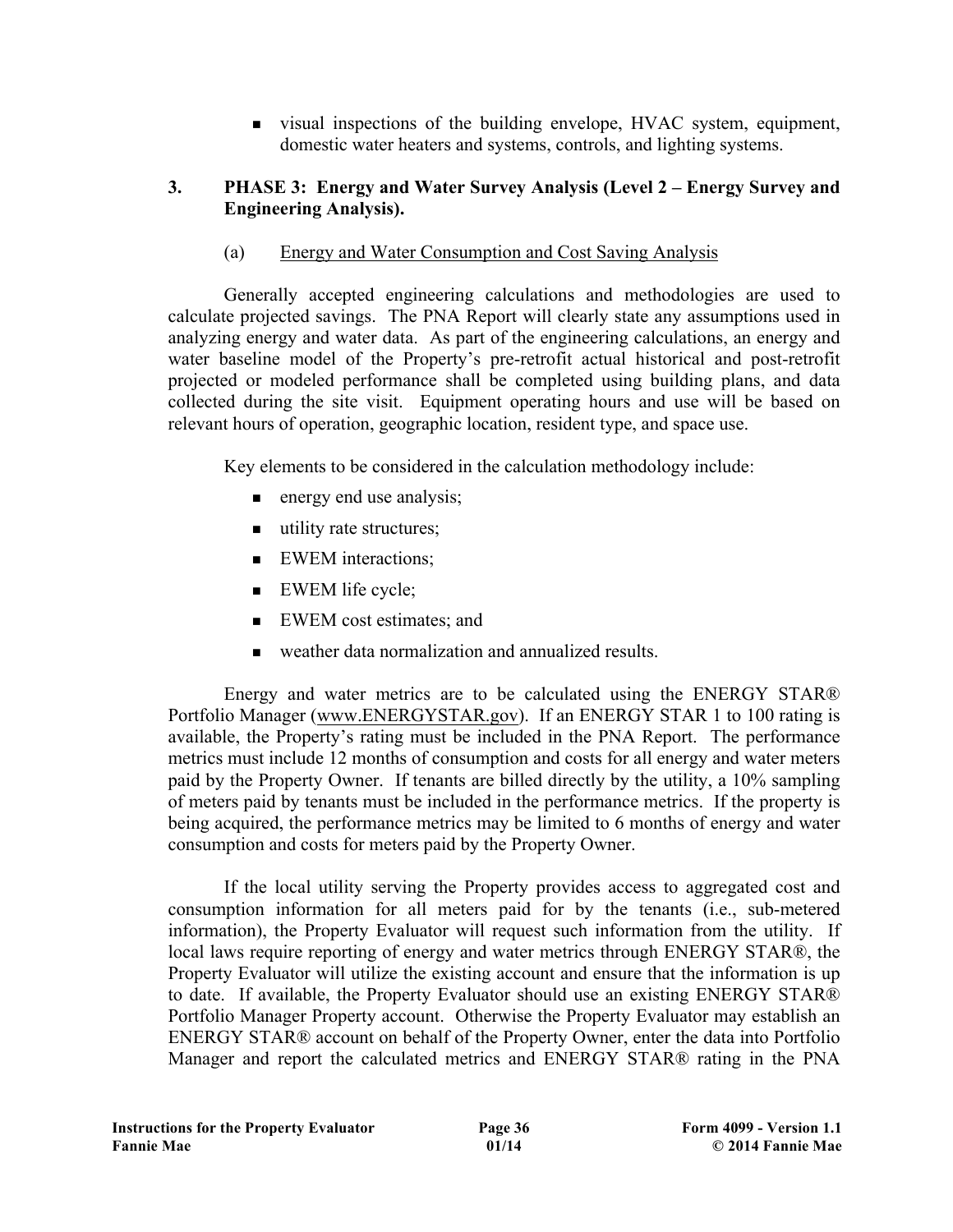Report. The Property Evaluator must transfer control of the account to the Property Owner upon completion of the PNA Report.

The Property Evaluator will also share the ENERGY STAR® Portfolio Manager building account with the Fannie Mae ENERGY STAR® Portfolio Account "FANNIEMAE". The PNA Report must include a copy of the current Statement of Energy Performance from the Property's ENERGY STAR® Portfolio Manager Account.

#### (b) Software modeling

If modeling software is used, the PNA Report will include an input assumptions table which reports an overview of all model inputs for both the baseline analysis and the projected energy or water analysis. This table should also highlight Property components that were analyzed as potential EWEM and those having greatest impact on final energy and water cost savings estimates.

All energy or water consumption and cost savings results from modeling must be verified against known conditions and usage profiles existing at the Property and against industry standard values. Additional modeling software may be permitted on a case-bycase basis.

#### (c) Utility Rate

The Property Evaluator shall use the current local utility rate schedules as verified during review of the utility bills to perform saving calculations and model the Property. PNA Report will include a description of local utility demand charges, block charges, time of use rates and charges applicable to the Property. EWEM will consider utility demand responses.

- (d) Measure Interactivity
- (i) Independent Measures: capital investment, owner savings, tenant savings, and financial analysis using simple payback, life cycle cost analysis, owner's return on investment, and estimated impact to asset value will each be evaluated, independent of each other measure, and presented in an ascending simple payback order.
- (ii) Interactive Measures: If the measures are interactive, the effect of each interactivity will be factored into the cost and consumption analysis. The interactivity between measures will be clearly identified within each detailed EWEM description. The PNA Report will also include a recommended sequence of implementation based on industry standards and unequivocally state that savings may differ based on the actual implementation sequence.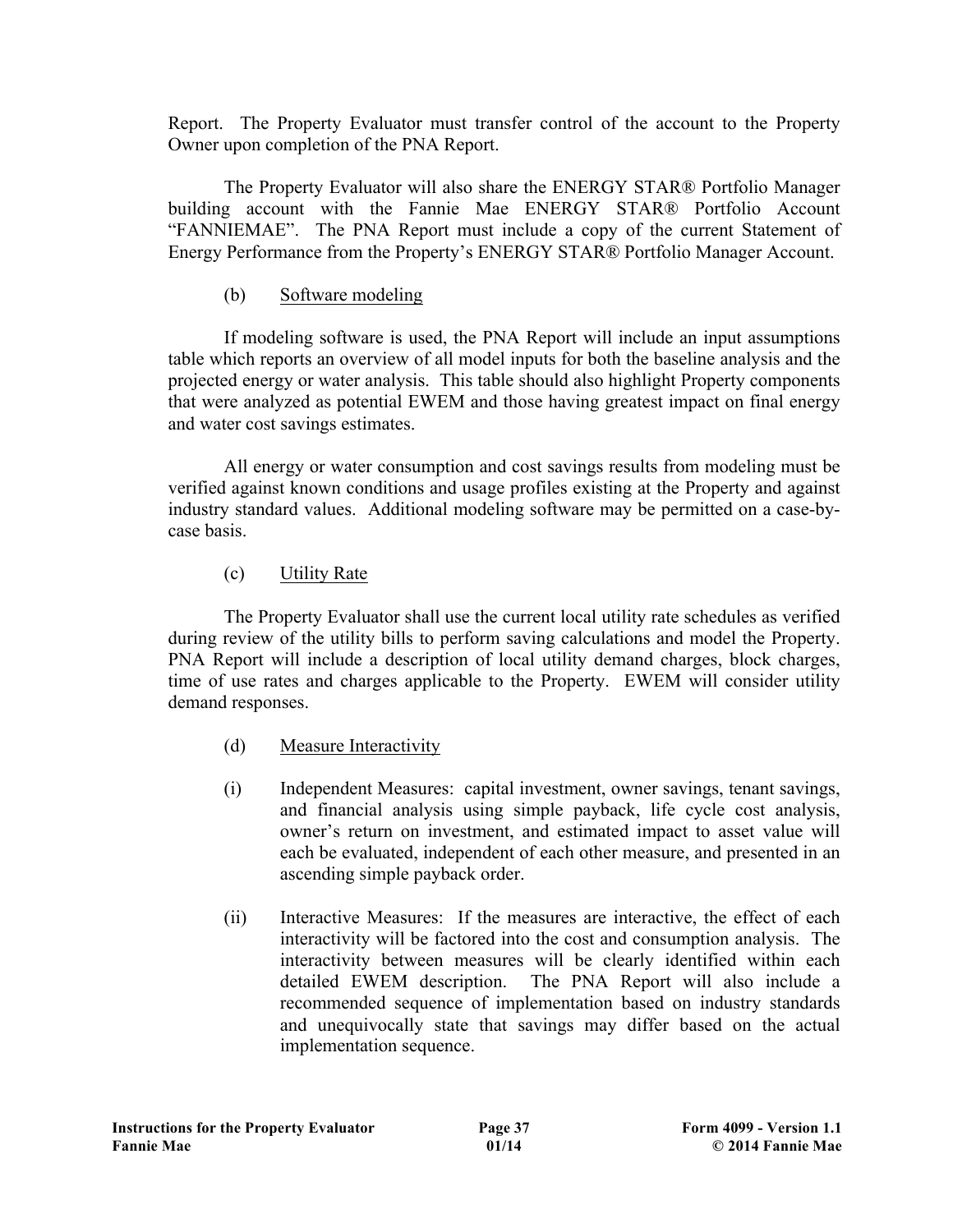#### (e) Assumptions

All major assumptions used to perform the calculations and analysis must be clearly stated in the PNA Report with emphasis placed on the assumptions that have the most impact on estimated energy and water savings. All assumptions and calculations of equipment size, performance, efficiency, operating hours and energy and water use shall be clearly noted. Assumptions and calculations should be consistent with comparable properties and industry standards and if not, an explanation for deviating from standards.

## (f) Rebates and Incentives

The PNA Report must include a list of rebates and incentives that may be applicable at the property for property equipment and system upgrades and energy and water efficiency measures. Property Owner is responsible for determining eligibility, applying and securing any rebates and incentives. Furthermore, the Property Owner is responsible for ensuring that their Property and proposed measures for installation meet the minimum requirements of any rebate or incentive programs.

Capital cost estimates and savings calculations should NOT include local utility rebates and federal tax credits and incentives.

#### **4. PHASE 4: High Performance Building (HPB) Integration with the PNA Report.**

(a) HPB Module Findings

The HPB Module findings and recommended measures are in addition to the requirements of the Base PNA previously described in these Instructions, and are to be incorporated into the PNA report producing one unified document.

## (b) Integration with PNA Report

As further described below, the PNA report must include:

- <sup>n</sup> A list of EWEM opportunities ordered by simple payback, and a description of two methods of implementation per opportunity, with one identified as "recommended" and the second as "alternative". For the "recommended" implementation method, include the following information:
	- simple payback;
	- life cycle cost analysis;
	- return on investment;
	- capital cost estimates;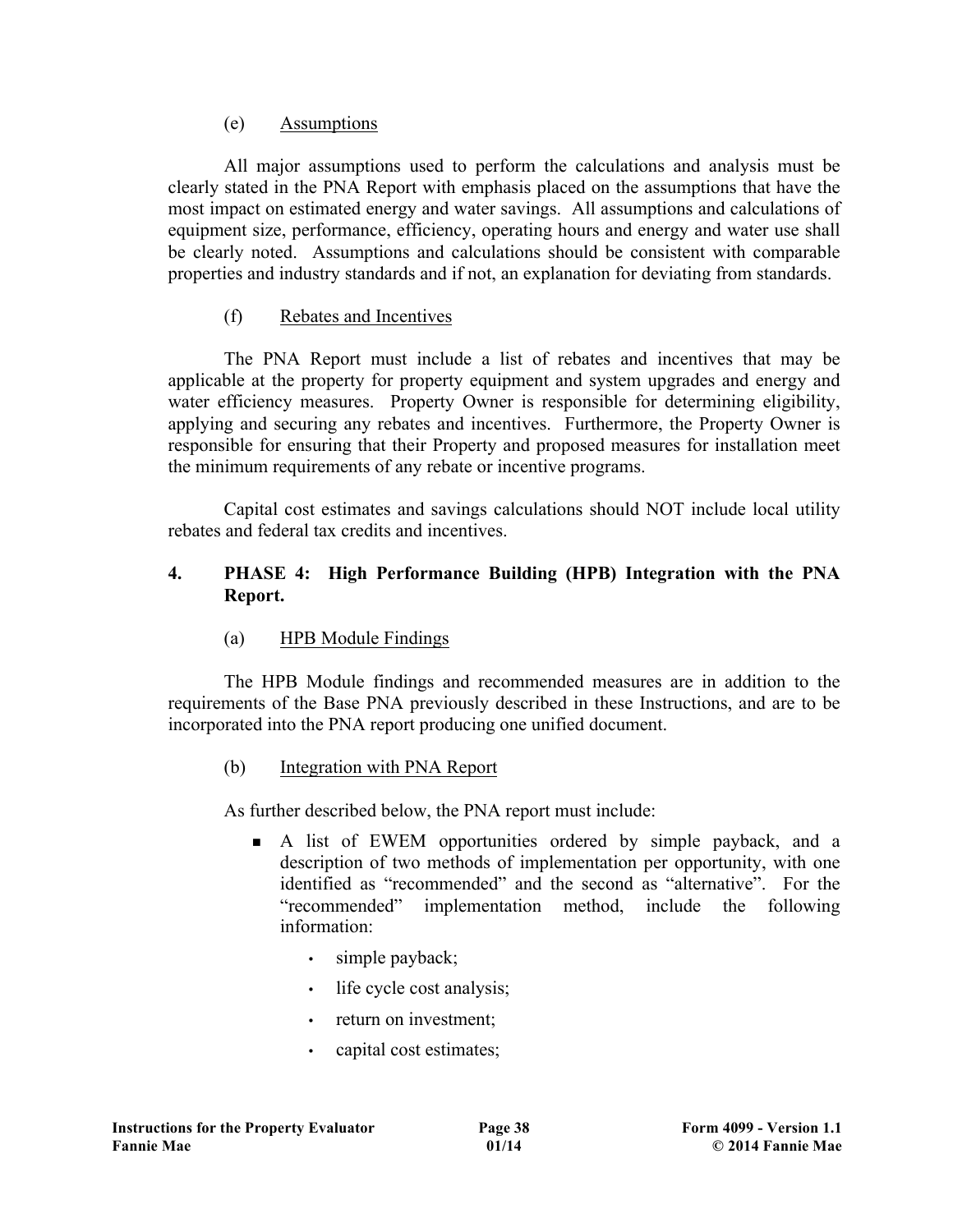- reduction in energy and water costs paid by (i) the Property Owner, and (ii) tenants; and
- annual energy or water consumption;
- Two Replacement Repair Schedules reflecting:
	- the Replacement Repair items per the Base PNA requirements only; and
	- the Replacement Repair items incorporating the EWEM opportunities identified in the HPB Module;
- <sup>n</sup> A description of the methodology used for data collection, energy modeling software if applicable and assumptions used to make the projections; and
- <sup>n</sup> A description of quality assurance and verification guidelines for measures to be implemented.
- (c) HPB Module Revisions and Additions to PNA Report
- (i) PNA Report Section 1: Executive Summary. Section 1 of the PNA Report will be expanded to include:
	- <sup>n</sup> a certification by the Property Evaluator that the PNA Report meets the minimum ASHRAE Level 2 Energy Survey Analysis standards conducted according to the "Procedures for Commercial Building Energy Audits, Second Edition" 2011 and requirements and standards of the Instructions for this HPB Module; and
	- <sup>n</sup> an adjustment to the Cost Estimate Summaries to include Immediate Repairs and Replacements of Capital Items based on the HPB Module assessment cost estimates and the total of planned EWEM mutually agreed upon by the Lender and the Property Owner (See Tab 1: "Summary of Costs" on Appendix H to these Instructions, "HPB Module Report Tables").
- (ii) PNA Section 2: Cost Estimates for Immediate Repair and Replacement of Capital Items. Section 2 of the PNA Report will be expanded to include in the Cost Estimate summaries:
	- **n** Immediate Repair items for the EWEM mutually agreed upon by the Property Owner and the Lender to be completed within 12 months after the origination of the Mortgage Loan, along with any necessary adjustments to Cost Estimates for Immediate Repair items from the findings and recommendations of the Base PNA;
	- <sup>n</sup> Replacement of Capital Items for the EWEM mutually agreed upon by the Property Owner and the Lender, that are typical of high performing buildings, and are to be completed more than 12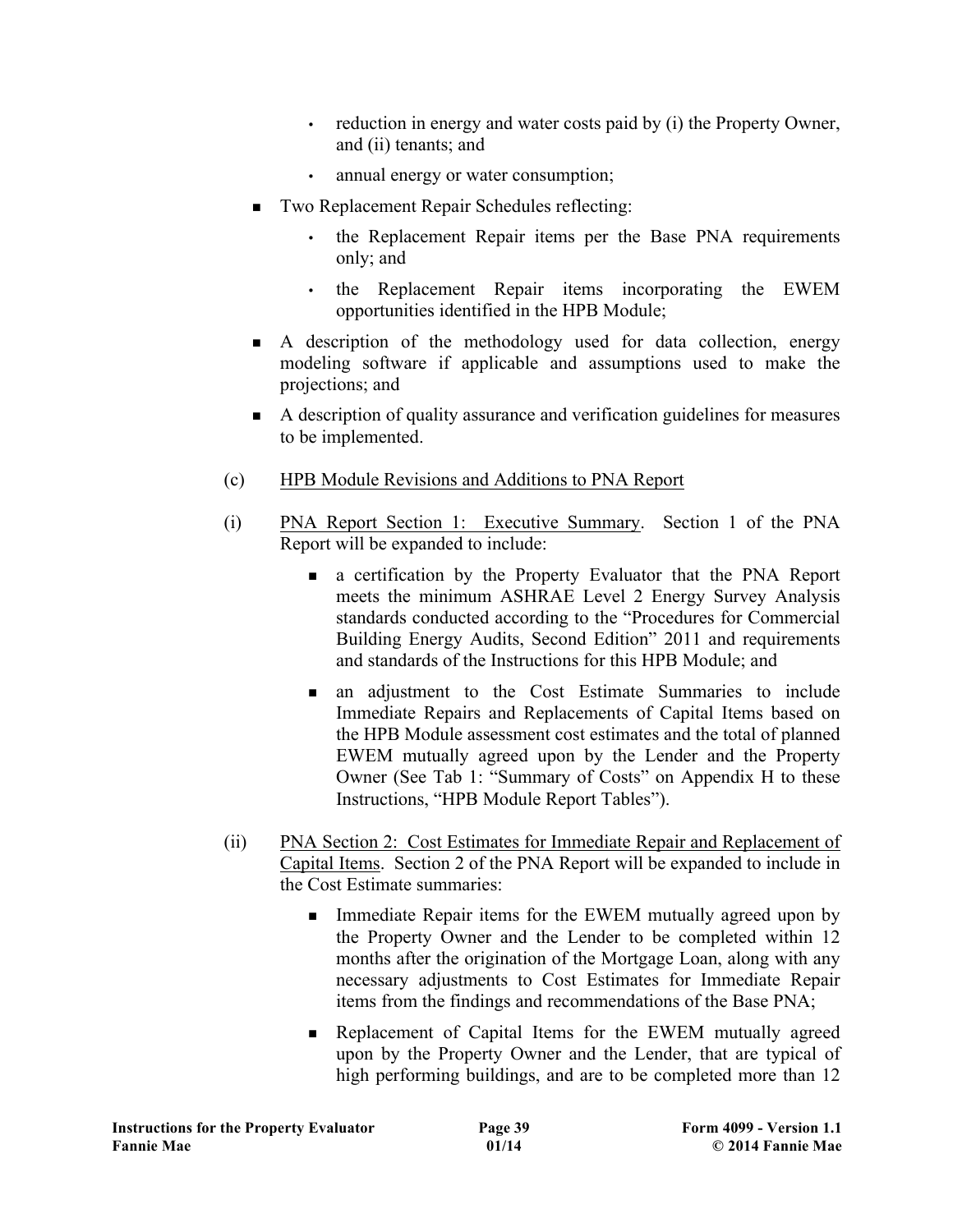months after the origination of the Mortgage Loan, along with any necessary adjustments to Cost Estimates for Replacement of Capital Items from the findings and recommendations of the Base PNA;

- n a table, titled "Historical Annual Energy and Water Costs", summarizing the Property's current energy and water cost by use (See Tab 2: "Historical Cost" on Appendix H to these Instructions); and
- a table, titled "Annual Projected Energy and Water Cost Savings", summarizing projected energy and water savings by measure (See Tab 3: "Projected Savings" on Appendix H to these Instructions).
- (iii) PNA Section 3: Property Characteristics. Section 3 of the PNA Report will be expanded to include additional HPB Module observations and information on the Property's equipment and system performance, augmenting the Base PNA findings, as part of the site survey and documented in the appropriate sections of the PNA Report. When applicable, photos of labels, nameplates, and ENERGY STAR® logos should be included in the appropriate sections.
- (iv) PNA Section 7: Property Equipment and System Performance. A new Section 7 of the PNA Report will be added to the PNA Report.
	- Section 7: "Property Equipment and System Performance", will include a comprehensive analysis of (1) historical and current energy and water consumption, and (2) projected energy and water consumption and savings at the Property. This section closely follows the guidance for an Audit Report as set forth in the ASHRAE Procedures. Although the ASHRAE Procedures do not specifically address water consumption and projected savings, the Property Evaluator should follow a similar approach for water analysis and reporting to that of the energy guidance in the ASHRAE Procedures. Information included in this section to be illustrated in tables, charts and graphs when capable.
	- Section 7.01: "Historical Energy and Water Performance Metrics", must include a copy of the current Statement of Energy Performance from the Property's ENERGY STAR® Portfolio Manager Account.
	- <sup>n</sup> Section 7.01 must include additional metrics for the energy and water performance of the Property's systems and equipment for the prior 12 months, as shown by the table, titled "Historical Annual Energy and Water Consumption and Costs", summarizing the prior 12 months usage for each energy and water type (See Tab 4: "Cost and Consumption" on Appendix H to these Instructions).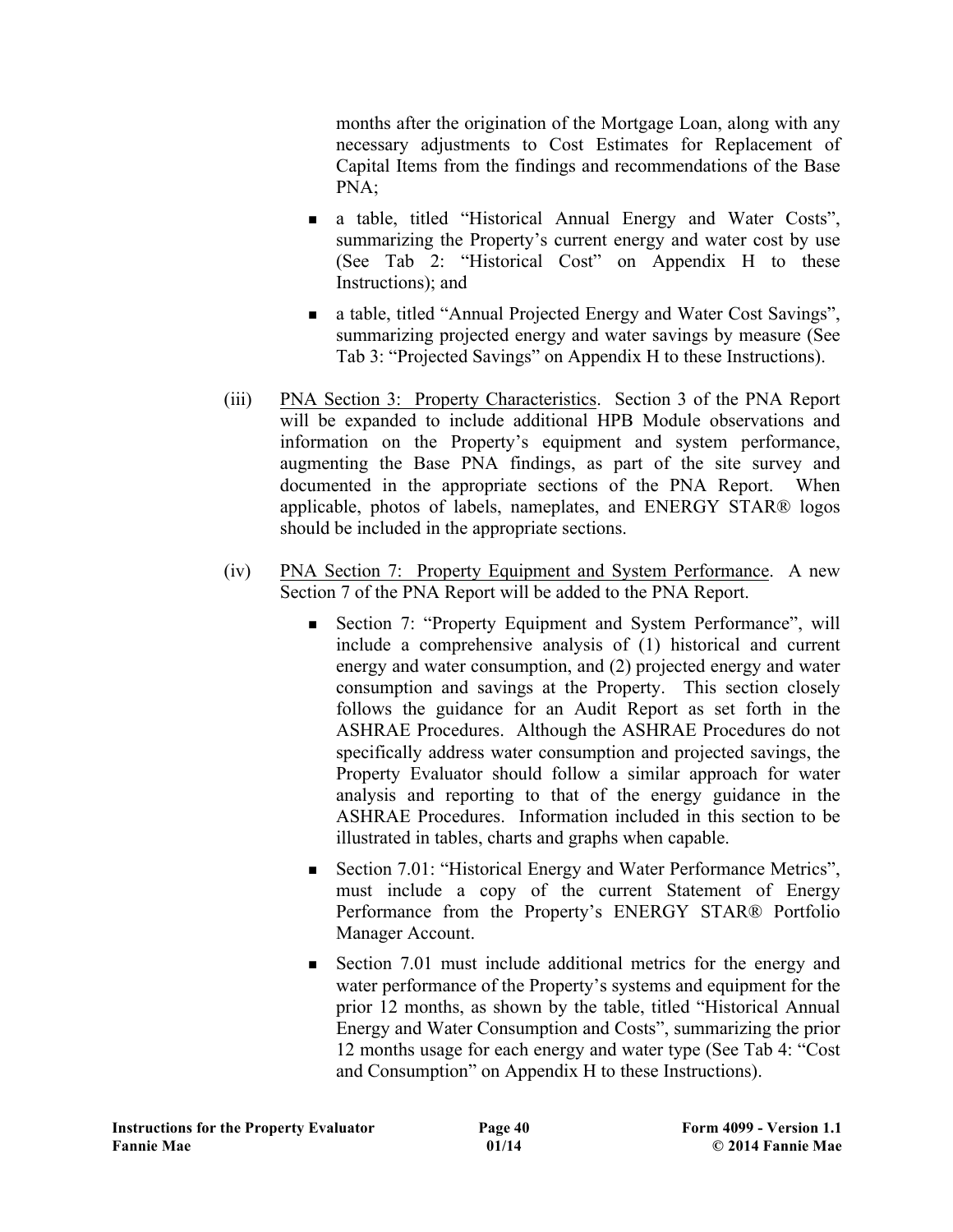- <sup>n</sup> Section 7.02(a): "Projected Energy and Water Cost and Consumption Savings from Energy and Water Efficiency Measures (EWEM)", will include a written Summary of Energy and Water Cost and Consumption Savings, and include two tables summarizing all recommended EWEM measures:
	- a table titled, "Projected Energy and Water Cost Savings per Energy and Water Efficiency Measure" (See Tab 5: "Cost Savings by EWEM" on Appendix H to these Instructions); and
	- a table titled, "Projected Energy and Water Consumption Savings" (See Tab 6: "Consumption Savings by EWEM" on Appendix H to these Instructions).
- Section 7.02(b): "Recommended Energy and Water Efficiency Measures (EWEM)", will include a summary of each recommended EWEM, consistent with the guidelines described by the ASHRAE Procedures. The following additional information will be included in the summary as a narrative for each recommended EWEM:
	- EWEM Item Name and Number (must be listed here in the same order as HPB Module Cost Estimate Schedule for Capital Replacement Items;
	- detailed description of recommended EWEM;
	- rationale for recommendation;
	- recommendation for timing on implementing of the EWEM, whether making a repair or replacing a capital item;
	- description of any non-energy related benefits of the recommended EWEM (e.g., improved thermal comfort, enhanced indoor air quality, reduced waste and depletion of natural resources, healthier home environment for the residents, reduced negative impact on the environment);
- Section 7.02(c): "Energy and Water Efficiency Measures Not Recommended", will include a short narrative of each EWEM investigated and reasons why it is not recommended.
- Section 7.02(d): "Feasibility Evaluation of Alternative Energy Measures", will assess alternative energy measures to generate energy at the Property or, in the absence of alternative energy opportunities, an explanation why these were not recommended.
- Section 7.02(e) "Energy and Water Analysis Methodology", will provide a summary of the energy and water calculations or modeling approach used in the HPB Module (including the name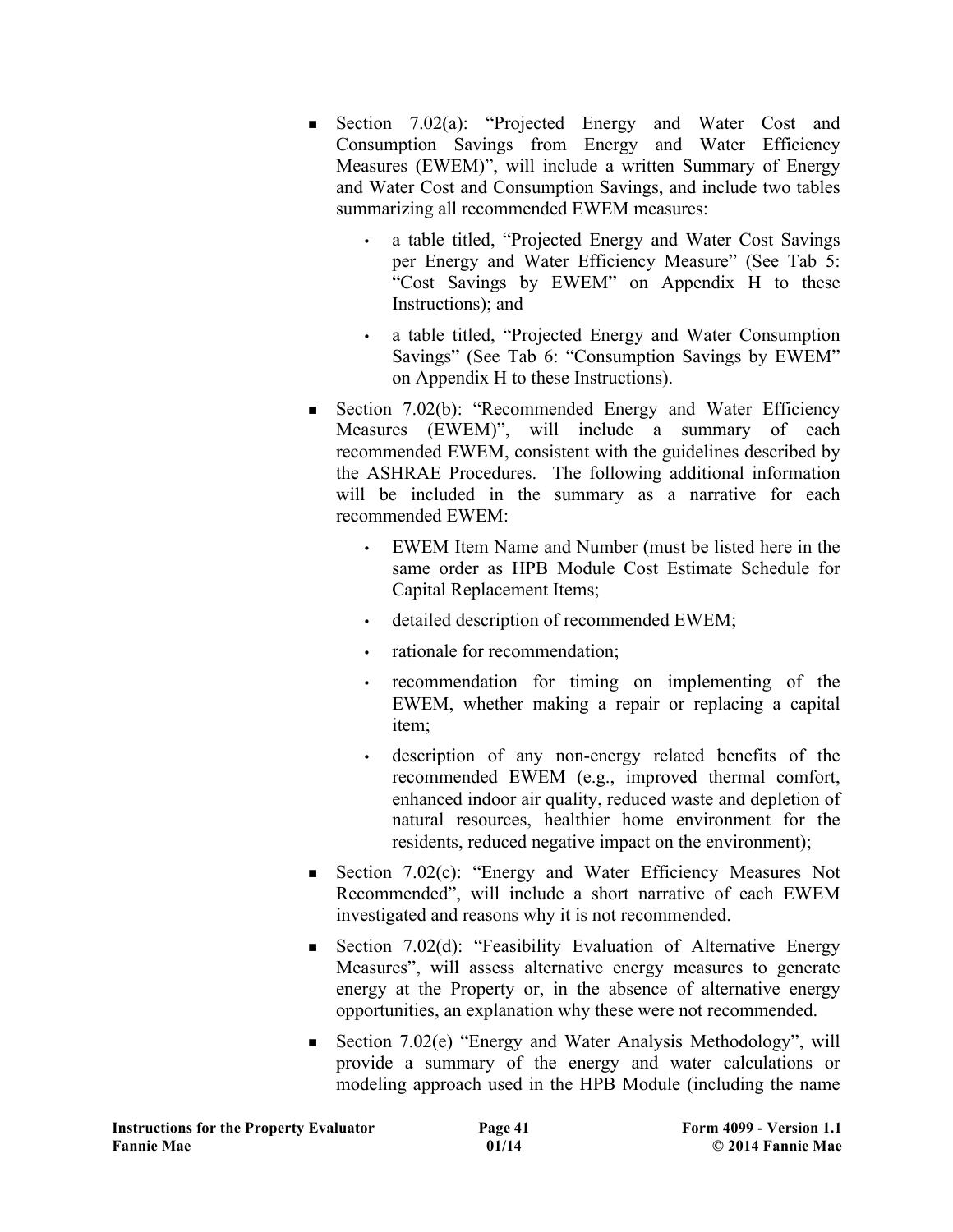and model of any modeling software used). If exceptional calculations were used to estimate energy and water consumption and savings, a brief narrative should be provided on the approach or methodology, including detailed calculations.

<sup>n</sup> Section 7.03: "Quality Assurance and Verification Plan", will include recommended measurement and verification methods that will be required to determine the actual effectiveness of the recommended measures.